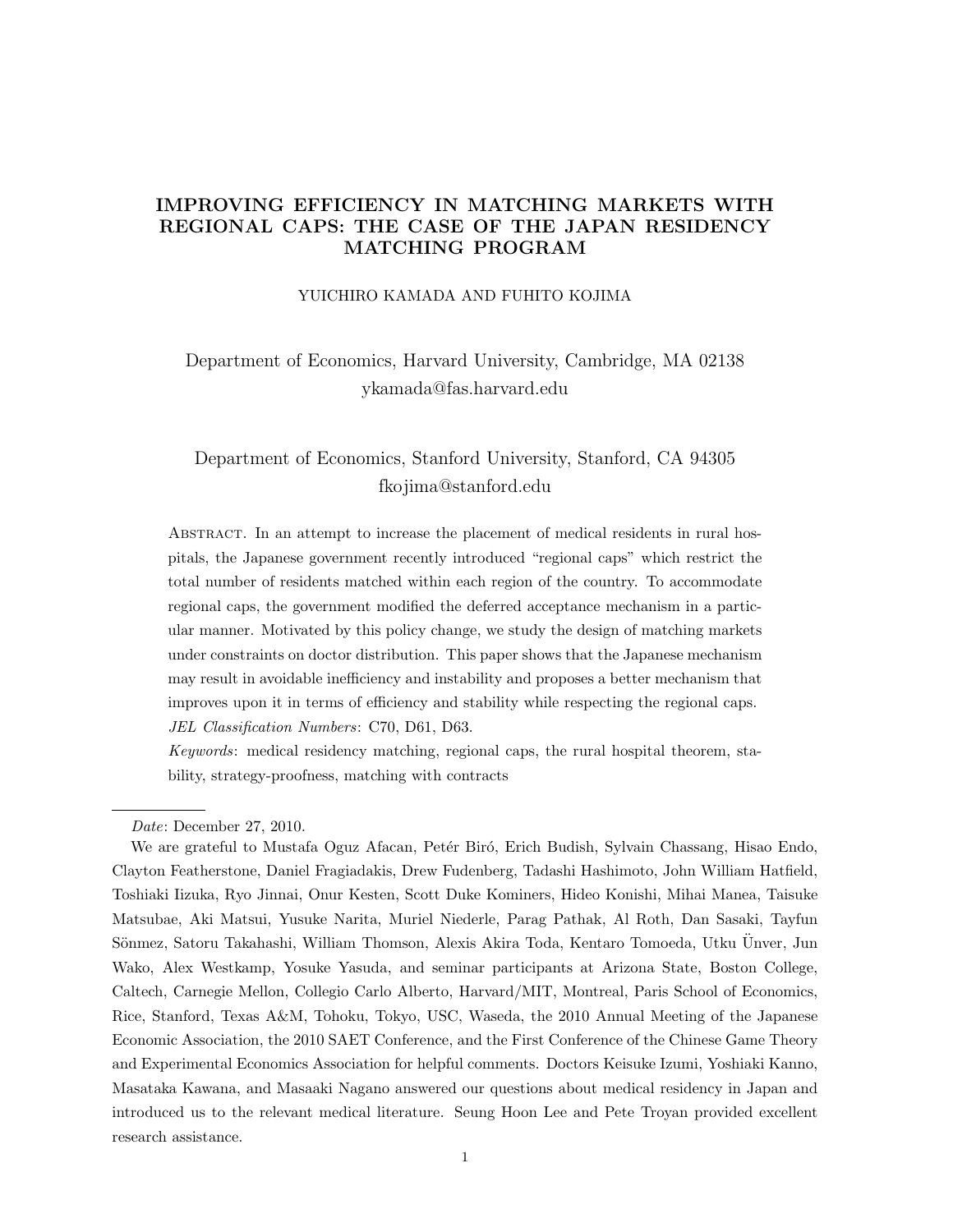### 1. Introduction

The geographical distribution of medical doctors is a contentious issue in health care. One of the urgent problems is that many hospitals, especially those in rural areas, do not attract sufficient numbers of doctors to meet their demands. For instance, a Washington Post article entitled "Shortage of Doctors Affects Rural U.S." describes a dire situation in the United States (Talbott, 2007):

The government estimates that more than 35 million Americans live in underserved areas, and it would take 16,000 doctors to immediately fill that need, according to the American Medical Association.

Similar problems are present around the world. For example, one can easily find reports of doctor shortages in rural areas in the United Kingdom, India, Australia, and Thailand.<sup>1</sup>

One may wonder if the situation can be improved by appropriately designing a centralized matching mechanism for medical residents, an important part of labor supply for hospitals. However, the existing literature on stable matching suggests that a solution is elusive, as the rural hospital theorem (Roth, 1986) shows that any hospital that fails to fill all its positions in one stable matching is matched to an identical set of doctors in all stable matchings. This result implies that a hospital that cannot attract enough residents under one stable matching mechanism cannot increase the number of assigned residents no matter what other stable mechanism is used.

The shortage of residents in rural hospitals has recently become a hot political issue in Japan, where the deferred acceptance algorithm (Gale and Shapley, 1962) has placed around 8,000 doctors (mostly consisting of graduating medical students) in about 1,500 residency programs each year since 2003. In an attempt to increase the placement of residents in rural hospitals, the Japanese government recently introduced "regional caps" which, for each of the 47 prefectures that partition the country, restrict the total number of residents matched within the prefecture. The government modified the deferred acceptance algorithm incorporating the regional caps beginning in 2009 in an effort to attain its distributional goal.

Motivated by this policy change, we study the design of matching markets under constraints on the doctor distribution. This paper shows that the current Japanese mechanism, which we call the Japan Residency Matching Program (JRMP) mechanism, may result in avoidable instability and inefficiency despite its resemblance to the deferred acceptance algorithm. We then propose an alternative mechanism that overcomes these

<sup>1</sup>Shallcross (2005), Alcoba (2009), Nambiar and Bavas (2010), and Wongruang (2010).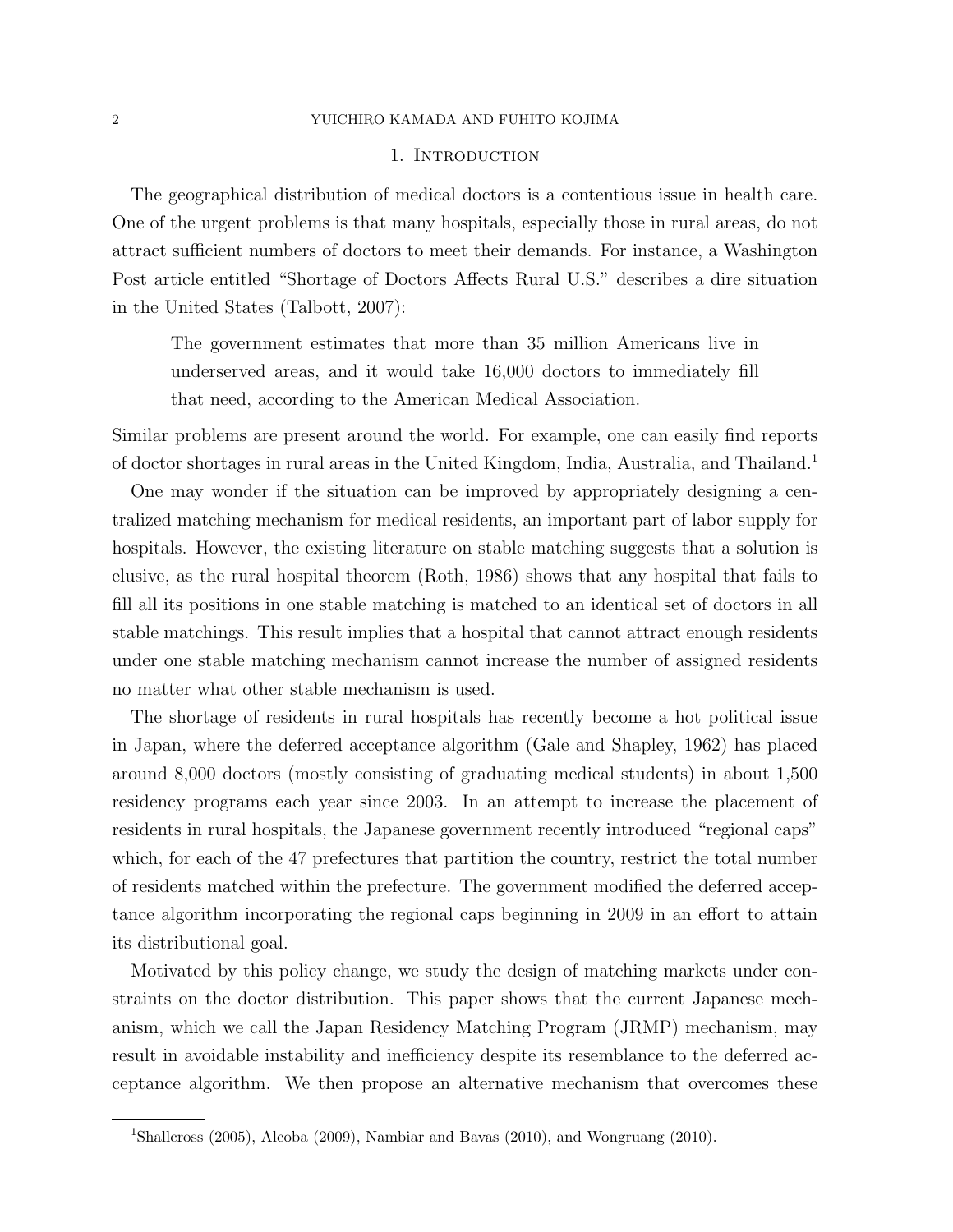shortcomings while respecting the regional caps. More specifically, we first introduce concepts of stability and (constrained) efficiency that take regional caps into account. We point out that the current Japanese mechanism does not always produce a stable or efficient matching. We present a mechanism that we call the flexible deferred acceptance mechanism, which finds a stable and efficient matching. We show that the mechanism is (group) strategy-proof for doctors, that is, telling the truth is a dominant strategy for each doctor (and even a coalition of doctors cannot jointly misreport preferences and benefit). The flexible deferred acceptance mechanism matches weakly more doctors to hospitals (in the sense of set inclusion) and makes every doctor weakly better off than the JRMP mechanism. These results suggest that replacing the current mechanism with the flexible deferred acceptance mechanism will improve the performance of the matching market.

We also find that the structural properties of the stable matchings with regional caps are strikingly different from those in the standard matching models. First, there does not necessarily exist a doctor-optimal stable matching (a stable matching unanimously preferred to every stable matching by all doctors). Neither do there exist hospital-optimal nor doctor-pessimal nor hospital-pessimal stable matchings. Second, different stable matchings can leave different hospitals with unfilled positions, implying that the conclusion of the rural hospital theorem fails in our context. Based on these observations, we investigate whether the government can design a reasonable mechanism that selects a particular stable matching based on its policy goals such as minimizing the number of unmatched doctors.

Although we closely relate our model to the Japanese residency matching market, the analysis is applicable to various other contexts in which similar mathematical structures arise. The first example is the allocation of residents across different medical specialties. In the United States, for instance, the association called Accreditation Council for Graduate Medical Education (ACGME) regulates the total number of residents in each specialty.<sup>2</sup> This situation can be analyzed by our model in which medical specialties correspond to regions. Second, in some public school districts, multiple school programs often share one school building. In such a case, there is a natural bound on the total number of students in these programs in addition to each program's capacity because of the building's physical size. This gives a mathematical structure isomorphic to the current model, suggesting that our analysis can be applied to the design of school choice mechanisms formalized by Abdulkadiroğlu and Sönmez (2003). Lastly, the shortage of doctors in rural areas is

<sup>2</sup>The alleged imbalance of doctors in different specialties is regarded as a serious problem. Specialties such as radiology and dermatology are popular while others such as primary care and pediatrics are not.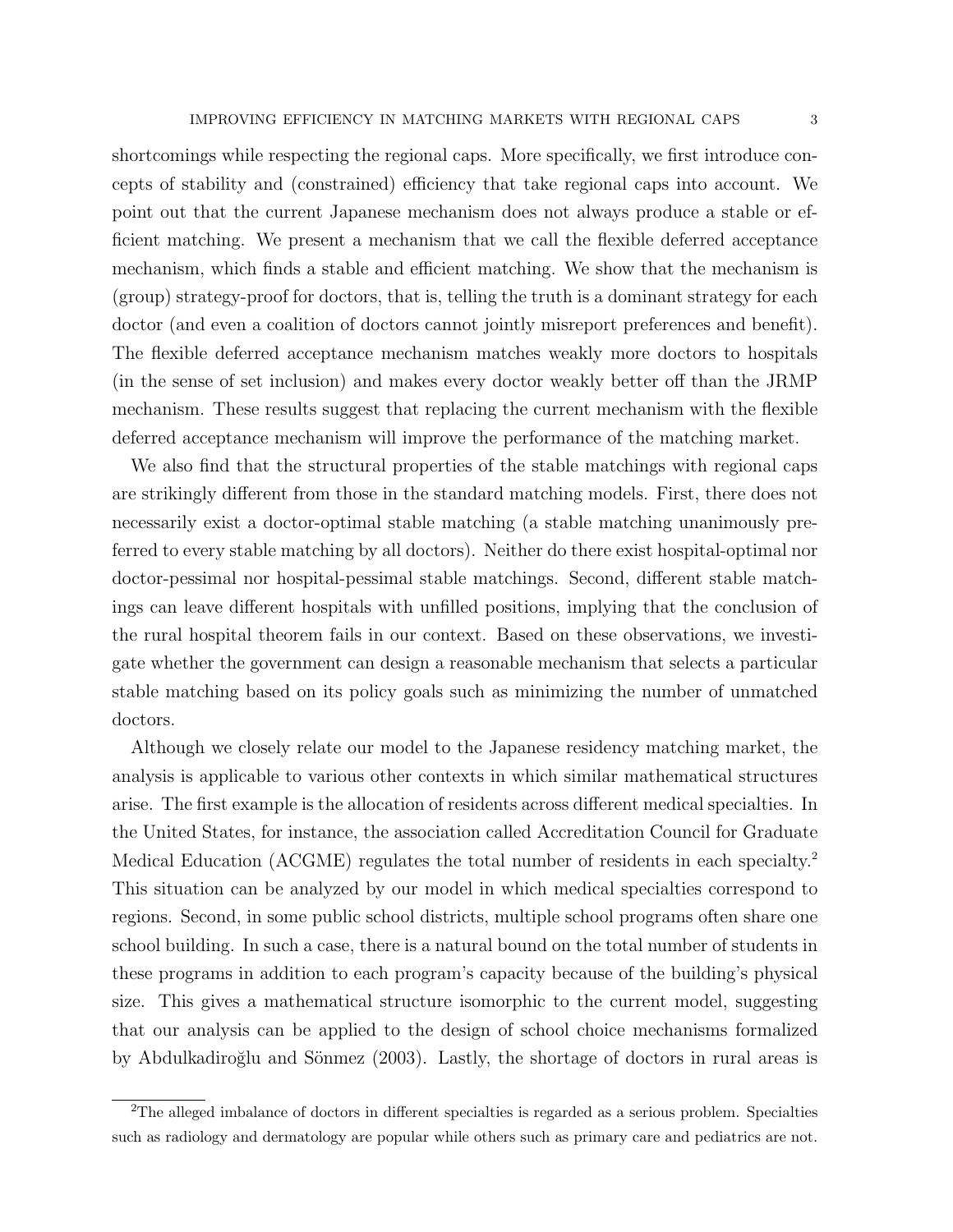### 4 YUICHIRO KAMADA AND FUHITO KOJIMA

a common problem around the globe. Countries mentioned above, such as the United States, the United Kingdom, and India, are just a few examples. If regional caps are imposed by a regulatory body such as a government, our analysis and mechanism would be directly applicable.

Let us emphasize that analyzing abstract technical issues associated with regional caps is not the primary purpose of this paper. On the contrary, we study the market for Japanese medical residency in detail and offer practical solutions for that market. Improving the Japanese medical market is important by itself, which produces around 8,000 medical doctors each year. However, another point of this study is to provide a framework in which one can tackle problems arising in practical markets, which may prove useful in investigating other problems such as those which we have discussed in the last paragraph. In this sense, our paper contributes to the general research agenda of market design, advocated by Roth (2002) for instance, that emphasizes the importance of addressing issues arising in practical allocation problems.

Related literature. This section discusses papers related to this study. The medical literature on doctor shortage and the Japanese situation is discussed in the next section.

In the one-to-one matching setting, McVitie and Wilson (1970) show that a doctor or a hospital that is unmatched at one stable matching is unmatched in every stable matching. This is the first statement of the rural hospital theorem to our knowledge, and its variants and extensions have been established in increasingly general settings by Gale and Sotomayor (1985a,b), Roth (1984, 1986), Martinez, Masso, Neme, and Oviedo (2000), and Hatfield and Milgrom (2005), among others. As recent results are quite general, it seems that placing more doctors in rural areas has been believed to be a difficult (if not impossible) task, and thus there are few studies offering solutions to this problem. The current paper explores possible ways to offer some positive results.

Roth (1991) points out that some hospitals in the United Kingdom prefer to hire no more than one female doctor while offering multiple positions. Similarly, some schools (or school districts) desire certain diversity characteristics of their incoming classes such as ethnicity and academic performance (Abdulkadiroğlu and Sönmez, 2003; Abdulkadiroğlu,  $2005$ ; Ergin and Sönmez,  $2006$ ). Westkamp  $(2010)$  considers a college admission problem in which colleges have admission criteria based on trait-specific quotas. If one regards a region (instead of a hospital) as a single agent in our model, these models and ours appear similar in that an agent in both models has certain "preferences" over distributions more complex than responsive ones. However, the above models are different from ours. For instance, in our model, a distinction should be made between a matching of a doctor to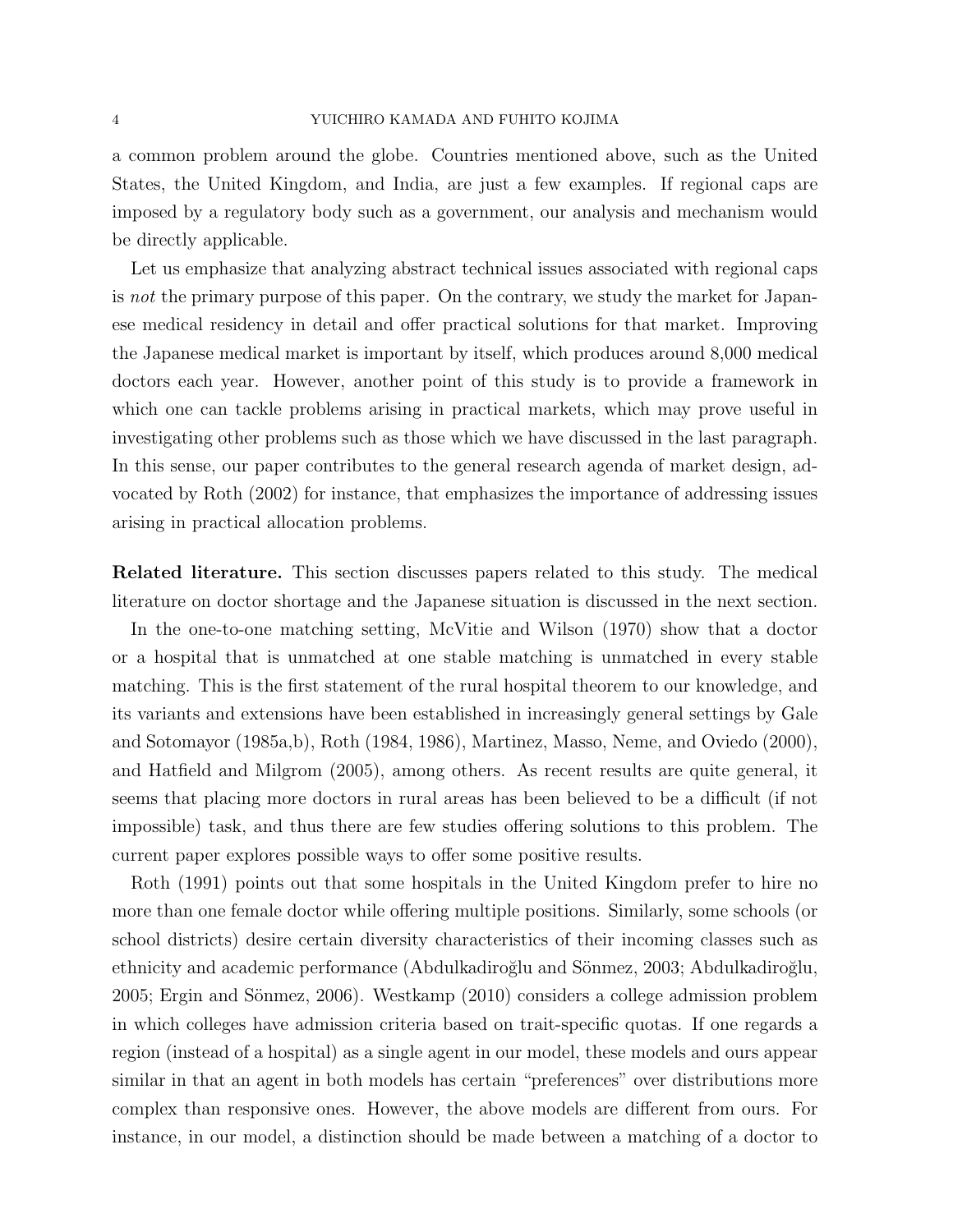one hospital in a region and a matching of the same doctor to a different hospital in the same region, but such a distinction cannot be even described in the former models. This distinction is essential in the context of residency matching because a doctor may have incentives to deviate by moving between hospitals within a single region. Thus results from these papers cannot be applied in this paper's environment.

Despite the above-mentioned difficulty, there is a way to make an association between our model and an existing model, namely the model of matching with contracts as defined by Hatfield and Milgrom (2005). More specifically, given a matching market with regional caps, one can define an associated matching model with contracts such that a stable allocation in the latter model induces a stable matching in the former. This correspondence allows us to show some of our results by using properties of the matching with contracts model established by Hatfield and Milgrom (2005), Hatfield and Kojima (2008, 2009), and Hatfield and Kominers (2009, 2010).<sup>3</sup> On the other hand, it is also worth noting that these models are still different. The reason is that certain types of blocks allowed in the matching model with contracts are considered infeasible in our context. Thus stable allocations in a matching model with contracts can induce only a subset of stable matchings in our model. For this reason, the structural properties of the set of stable matchings in our model are strikingly different from those in the matching model with contracts. For instance, a doctor-optimal stable allocation exists and the conclusion of the rural hospital theorem holds in their model but not in ours.<sup>4</sup>

Abraham, Irving, and Manlove (2007) study allocation of students to projects where a lecturer may offer multiple projects. Both projects and lecturers have capacity constraints. Sönmez and Unver  $(2006)$  analyze a related model in the context of school choice in which there may be multiple school programs in a school building.<sup>5</sup> Their models are analogous to ours if we associate a lecturer and a project – and a school building and a school, respectively– in their models to a region and a hospital in our model, respectively. However, there are two notable differences. First, they assume that preferences of all projects provided by the same lecturer (school programs in the same building) are identical

<sup>&</sup>lt;sup>3</sup>Note that residency matching and school choice with balance requirements mentioned in the last paragraph (Roth, 1991; Abdulkadiroğlu and Sönmez, 2003) can be modeled as special cases of this paper's model. A related issue appears in the National Resident Matching Program where a hospital may have multiple types of residency positions (Roth and Peranson, 1999; Niederle, 2007).

<sup>4</sup>More specifically, the former result holds under the property called the substitute condition, and the latter under the substitute condition and another property called the law of aggregate demand or size (or cardinal) monotonicity (Alkan, 2002; Alkan and Gale, 2003).

<sup>&</sup>lt;sup>5</sup>Motivated by the matching system for higher education in Hungary, Biró, Fleiner, Irving, and Manlove (2010) extend these models to cases in which capacity constraints are imposed on a nested system of sets.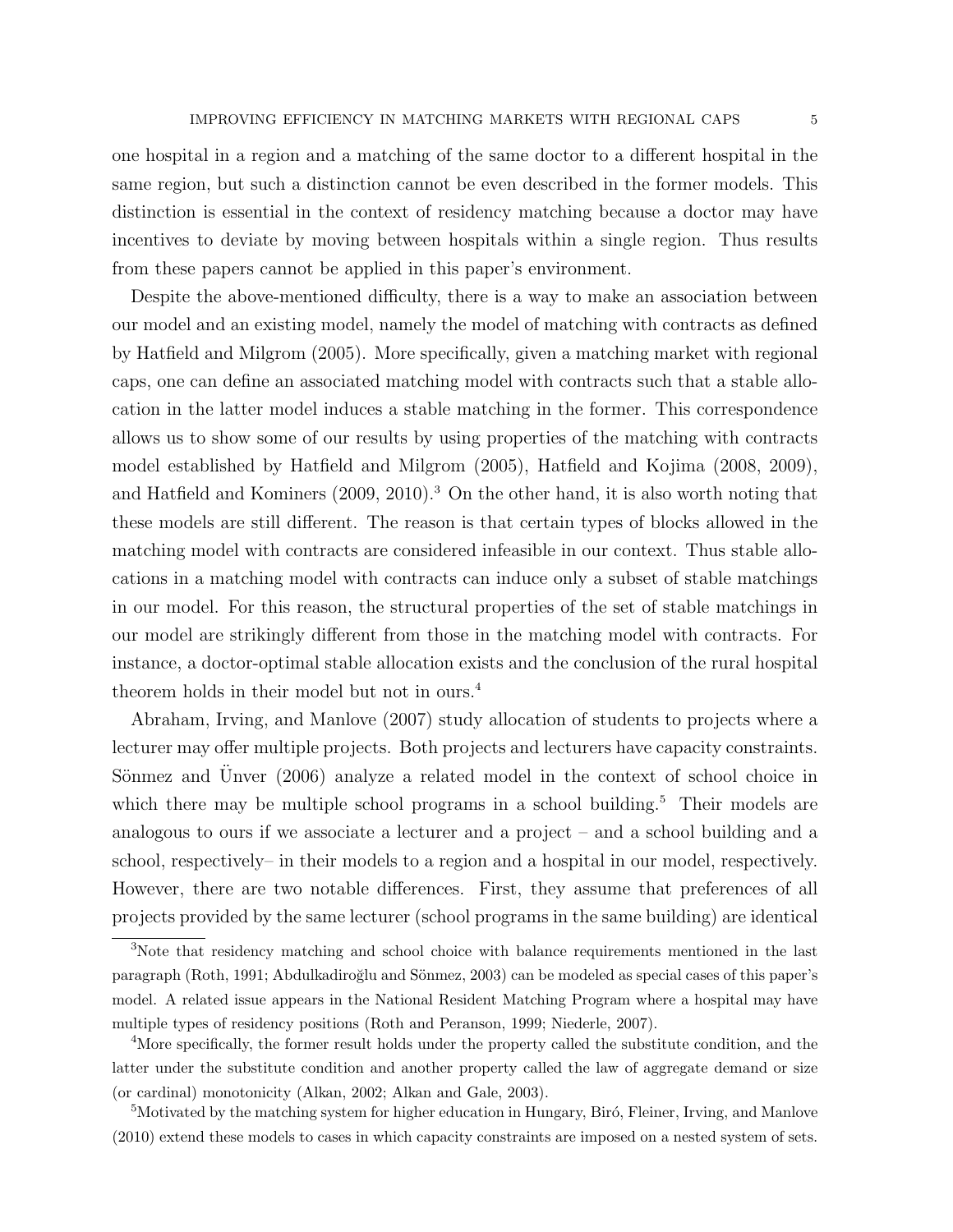while such a restriction is not imposed in our model.<sup>6</sup> Second, the stability concepts employed in their models are different from ours, thus our results do not reduce to theirs even in their more specialized settings.

Milgrom (2009) and Budish, Che, Kojima, and Milgrom (2010) consider object allocation mechanisms with restrictions similar to the regional caps in our model. While their models are independent of ours (most notably, their analysis is primarily about object allocation, and stability is not studied), they share motivations with ours in that they consider flexible assignment in the face of complex constraints.

More broadly, this paper is part of a rapidly growing literature on matching market design. As advocated by Roth (2002), much of recent market design theory advanced by tackling problems arising in practical markets.<sup>7</sup> For instance, practical considerations in designing school choice mechanisms in Boston and New York City are discussed by Abdulkadiro˘glu, Pathak, and Roth (2005, 2009) and Abdulkadiro˘glu, Pathak, Roth, and Sönmez (2005, 2006). Abdulkadiroğlu, Che, and Yasuda (2008, 2009), Erdil and Ergin (2008), and Kesten (2009) analyze alternative mechanisms that may produce more efficient student placements than those that are currently used in New York City and Boston. Design issues motivated by an anti-trust lawsuit against the American medical resident matching clearinghouse are investigated by Bulow and Levin (2006), Kojima (2007), Konishi and Sapozhnikov (2008), Niederle (2007), and Niederle and Roth (2003). A classical resource allocation problem with multi-unit demand has attracted renewed attention in the context of practical course allocation at business schools as studied by Sönmez and Unver  $(2010)$ , Budish and Cantillon  $(2010)$ , and Budish  $(2010)$ . Initiated by Roth, Sönmez, and Unver  $(2004, 2005, 2007)$ , even the organ transplantation problem has become a subject of market design research in recent years. See Roth and Sotomayor (1990) for a comprehensive survey of the matching literature in the first three decades, and Roth  $(2007a)$  and Sönmez and Unver  $(2008)$  for discussion of more recent studies.

The rest of this paper proceeds as follows. Section 2 describes the Japanese residency matching market. In Section 3, we present the model of matching with regional caps and define weak stability and efficiency. We argue that weak stability is a mild requirement. Nonetheless, in Section 4 where we define the JRMP mechanism, we show that it does not necessarily produce a weakly stable or efficient matching. Section 5 introduces and

<sup>&</sup>lt;sup>6</sup>In our context, it is important to allow different hospitals in the same region to have different preferences because two hospitals rarely have identical preferences in practice.

<sup>7</sup>Literature on auction market design also emphasizes the importance of solving practical problems (see Milgrom (2000, 2004) for instance).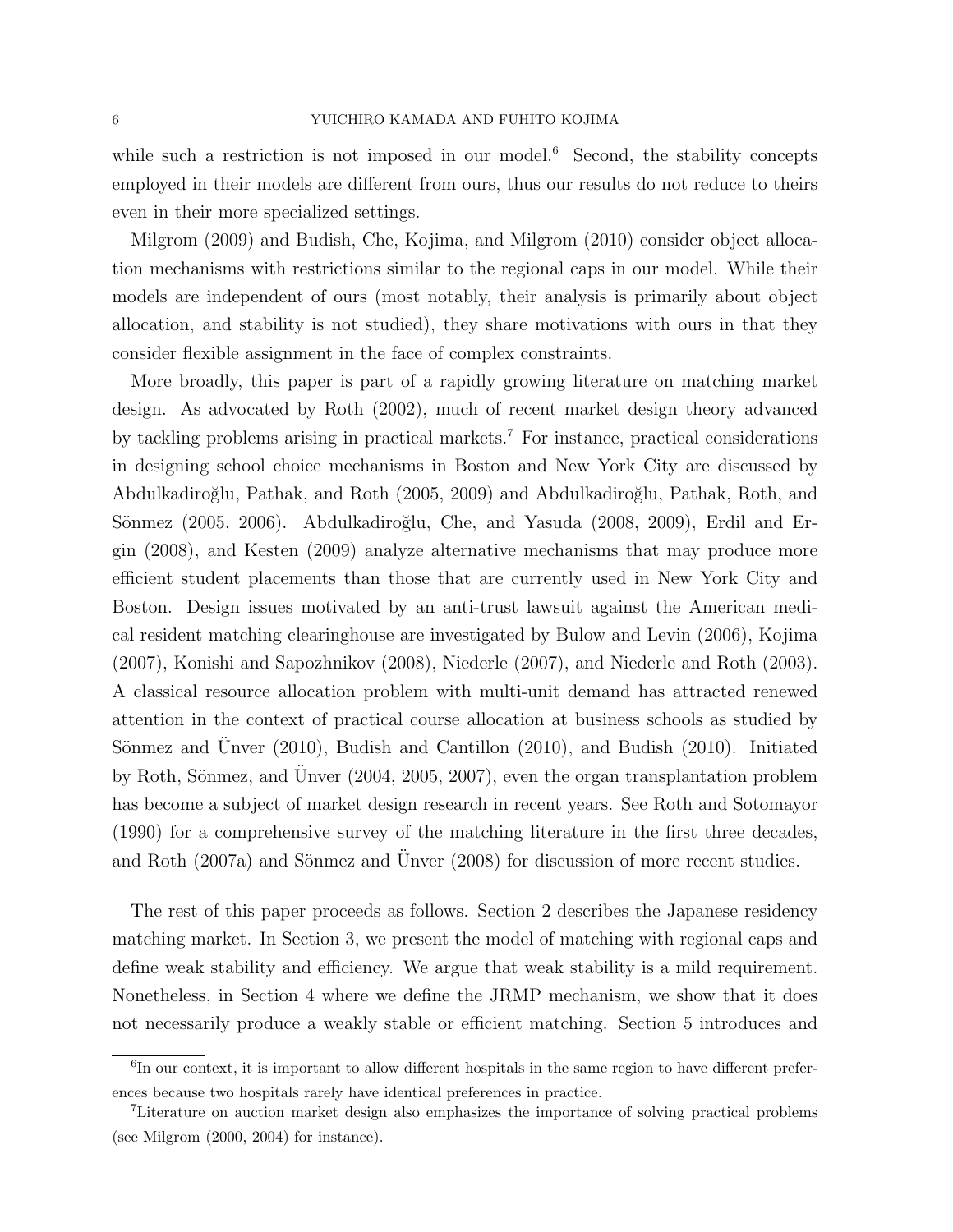analyzes stronger stability concepts. In Section 6 we propose a new mechanism, the flexible deferred acceptance mechanism, and show that it produces a stable and efficient matching and is group strategy-proof. Section 7 discusses a number of further topics, and Section 8 concludes. Proofs are in the Appendix unless stated otherwise.

# 2. Residency Matching in Japan

In Japan, about 8,000 doctors and 1,500 residency programs participate in the matching process each year. This section describes how this process has evolved and how it has affected the debate on the geographical distribution of residents. For further details of Japanese medical education written in English, see Teo (2007) and Kozu (2006). Also, information about the matching program written in Japanese is available at the websites of the government ministry and the matching organizer.<sup>8</sup>

The Japanese residency matching started in 2003 as part of a comprehensive reform of the medical residency program. Prior to the reform, clinical departments in university hospitals, called *ikyoku*, had de facto authority to allocate doctors. The system was criticized because it was seen to have given clinical departments too much power and resulted in opaque, inefficient, and unfair allocations of doctors against their will.<sup>9</sup> Describing the situation, Onishi and Yoshida (2004) write "This clinical-department-centred system was often compared to the feudal hierarchy."

To cope with the above problem a new system, the Japan Residency Matching Program (JRMP), introduced a centralized matching procedure using the (doctor-proposing) deferred acceptance algorithm by Gale and Shapley (1962). Unlike its U.S. counterpart, the National Resident Matching Program (NRMP), the system has no "match variation" (Roth and Peranson, 1999) such as married couples, which would cause many of the good properties of the deferred acceptance algorithm to fail.

Although the matching system was welcomed by many, it has also received a lot of criticisms. This is because some hospitals, especially university hospitals in rural areas, felt that they attracted fewer residents under the new matching mechanism. They argued that the new system provided too much opportunity for doctors to work for urban hospitals rather than rural hospitals, resulting in severe doctor shortages in rural areas. While

<sup>&</sup>lt;sup>8</sup>See the websites of the Ministry of Health, Labor and Welfare (http://www.mhlw.go.jp/topics/bukyoku/isei/rinsyo/) and the Japan Residency Matching Program  $(\text{http://www.jrmp.jp/}).$ 

<sup>&</sup>lt;sup>9</sup>The criticism appears to have some justification. For instance, Niederle and Roth  $(2003)$  offer empirical evidence that a system without a centralized matching procedure reduces mobility and efficiency of resident allocation in the context of the U.S. gastroenterologist match.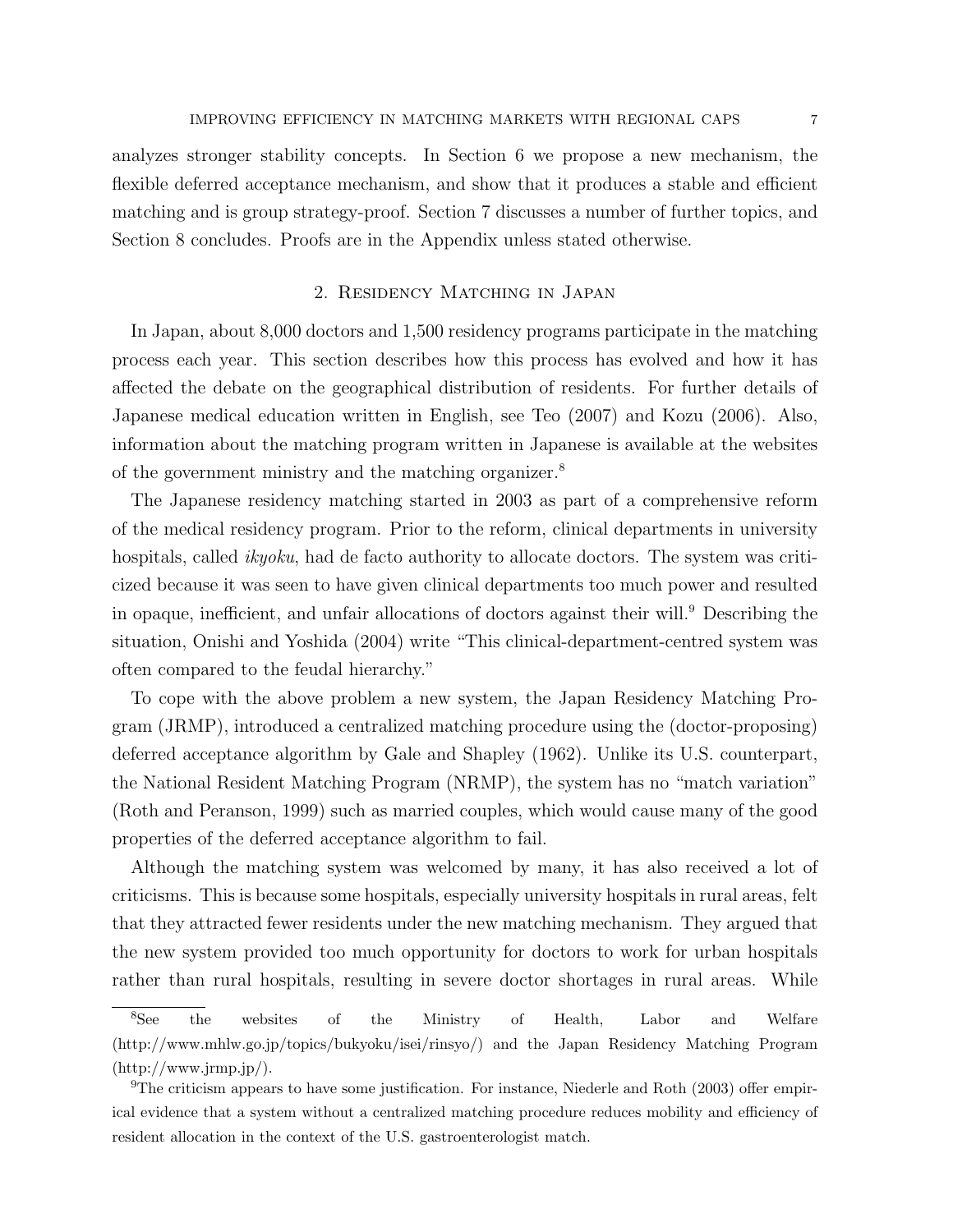### 8 YUICHIRO KAMADA AND FUHITO KOJIMA

there is no conclusive evidence supporting their claim, an empirical study by Toyabe (2009) finds that the geographical imbalance of doctors has increased in recent years according to several measures (the Gini coefficient, Atkinson index, and Theil index of the per-capita number of doctors across regions). By contrast, he also finds that the imbalance is lower when residents are excluded from the calculation. Based on these findings, he suggests that the matching system introduced in 2003 may have contributed to the widening regional imbalance of doctors.

To put such criticisms into context, we note that the regional imbalance of doctors has been a long-standing and serious problem in Japan. As of 2004, there were over 160,000 people living in the so-called mui-chiku, which means "districts with no doctors" (Ministry of Health, Labour and Welfare,  $2005b$ )<sup>10</sup> and many more who were allegedly underserved. One government official told one of the authors (personal communication) that the regional imbalance is one of the most important problems in the government's health care policy, together with financing health care cost. Popular media regularly report stories of doctor shortages, often in a very sensational tone.<sup>11</sup> There is evidence that the sufficient staffing of doctors in hospitals is positively correlated with the quality of medical care such as lower mortality (see Pronovost, Angus, Dorman, Robinson, Dremsizov, and Young (2002) for instance); thus the doctor shortage in rural areas may lead to bad medical care.

In response to the criticisms against the matching mechanism, the Japanese government introduced a new system with regional caps beginning with the matching conducted in 2009. More specifically, a regional cap was imposed on the number of residents in each of the 47 prefectures that partition the country. If the sum of the hospital capacities in a region exceeds its regional cap, then the capacity of each hospital is reduced to equalize the total capacity with the regional cap.<sup>12</sup> Then the deferred acceptance algorithm is

<sup>12</sup> The capacity of a hospital is reduced proportionately to its original capacity in principle (subject to integrality constraints) although there are a number of fine adjustments and exceptions. This rule might suggest that hospitals have incentives to misreport their true capacities, but in Japan, the government regulates how many positions each hospital can offer so that the capacity can be considered exogenous.

 $10$ A mui-chiku is defined by various criteria such as the ease of access to hospitals, the population, the regularity of clinic openings, and so forth (Ministry of Health, Labour and Welfare, 2005a).

 $11$ For instance, the Yomiuri Shimbun newspaper, with circulation of over 10,000,000, recently provoked a controversy by its article about the only doctor in Kamikoani-mura village, where 2,800 people live (Yomiuri Shimbun newspaper, 03/19/2010). Although the doctor, aged 65, took only 18 days off a year, she was persistently criticized by some "unreasonable demanding" patients. When she announced that she wanted to quit (which means that the village will be left with no doctor) because she was "exhausted," 600 signatures were collected in only 10 days, to change her mind.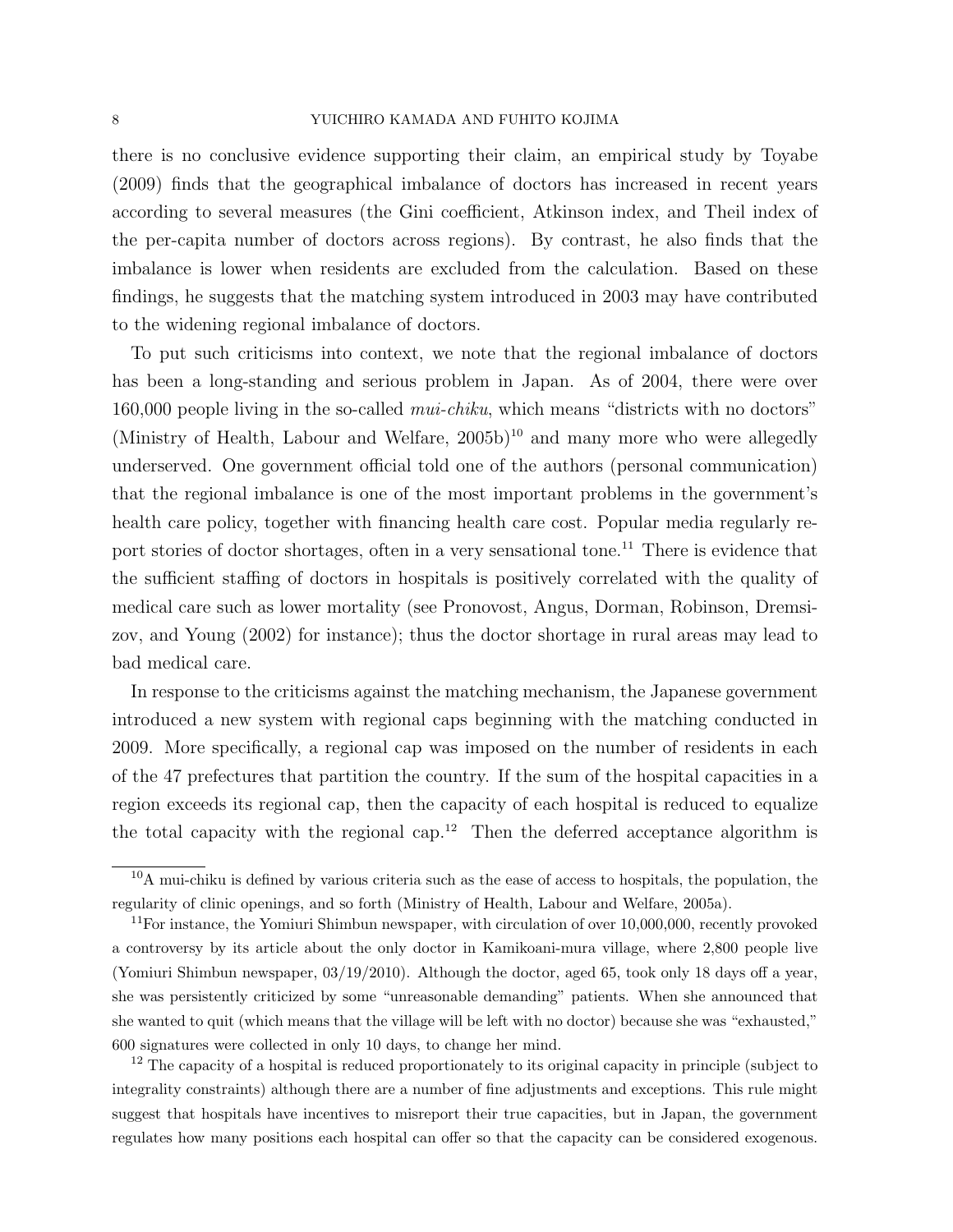implemented under the reduced capacities. We call this mechanism the Japan Residency Matching Program (JRMP) mechanism. The basic intuition behind this policy is that if residents are denied from urban hospitals because of the reduced capacities, then some of them will work for rural hospitals.



Figure 1. Regional caps and total capacities. For each prefecture, the total capacity is the sum of advertised positions in hospitals located in the prefecture in 2008. The regional caps are based on the government's plan in 2008 (Ministry of Health, Labour and Welfare, 2009a). Negative values of total capacities in some prefectures indicate the excess amount of regional caps beyond the advertised positions.

The magnitude of the regional caps is illustrated in Figure 1. Relatively large reductions are imposed on urban areas. For instance, hospitals in Tokyo and Osaka advertised 1,582 and 860 positions in 2008, respectively, but the government set the regional caps of 1,287 and 533, the largest reductions in the number of positions. The largest reduction in proportion is imposed on Kyoto, which offered 353 positions in 2008 but the number is dropped to 190, a reduction of about 46 percent. Indeed, the projected changes were so large that the government provided a temporary measure that limits per-year reductions

More specifically, the government decides the physical capacity of a hospital based on verifiable information such as the number of beds in it.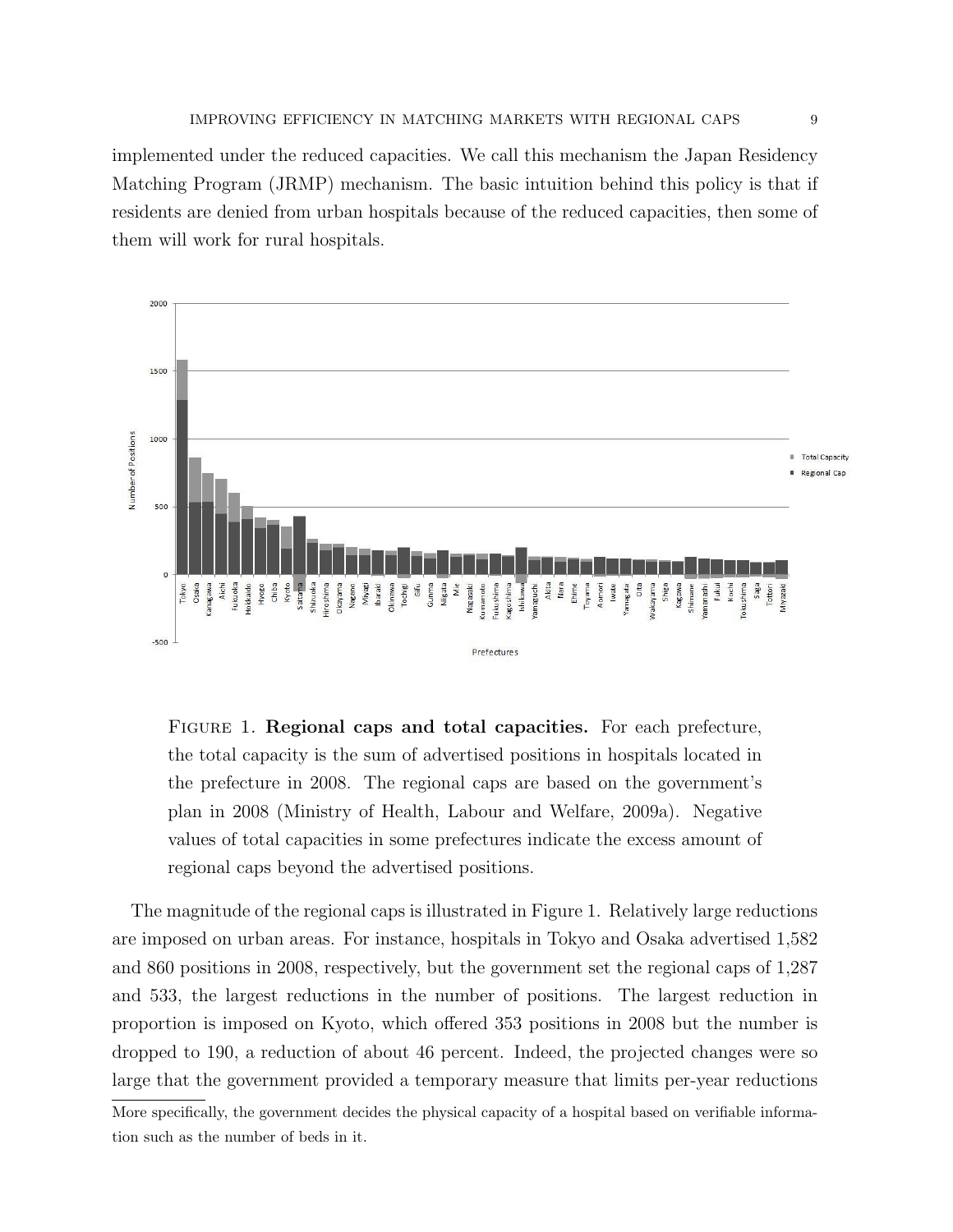within a certain bound in the first years of operation, though the plan is to reach the planned regional cap eventually. In total, 34 out of 47 prefectures are given regional caps smaller than the numbers of advertised positions in 2008.

The new JRMP mechanism with regional caps was used in 2009 for the first time. The government claims that the change alleviated the regional imbalance of residents: It reports that the proportion of residents matched to hospitals in rural areas has risen to 52.3 percent, an increase of one percentage point from the previous year (Ministry of Health, Labour and Welfare, 2009b).<sup>13</sup> However, there is mounting criticism to the JRMP mechanism as well. For instance, a number of governors of rural prefectures (see Tottori Prefecture (2009) for instance) and a student group (Association of Medical Students, 2009) have demanded that the government modify or abolish the JRMP mechanism with regional caps.<sup>14</sup> Among other things, a commonly expressed concern is that the current system with regional caps causes efficiency losses, for instance by preventing residents from learning their desired skills for practicing medical treatments. In the subsequent sections, we offer a theoretical framework to formally analyze these issues that arise in matching markets with regional caps.

### 3. Model

Let there be a finite set of doctors  $D$  and a finite set of hospitals  $H$ <sup>15</sup> Each doctor  $d$ has a strict preference relation  $\succ_d$  over the set of hospitals and being unmatched (being unmatched is denoted by  $\emptyset$ ). For any  $h, h' \in H \cup \{\emptyset\}$ , we write  $h \succeq_d h'$  if and only if  $h \succ_d h'$  or  $h = h'$ . Each hospital h has a strict preference relation  $\succ_h$  over the set of subsets of doctors. For any  $D', D'' \subseteq D$ , we write  $D' \succeq_h D''$  if and only if  $D' \succ_h D''$  or  $D' = D''$ . We denote by  $\succ = (\succ_i)_{i \in D \cup H}$  the preference profile of all doctors and hospitals.

Doctor d is said to be **acceptable** to h if  $d \succ_h \emptyset$ .<sup>16</sup> Similarly, h is acceptable to d if  $h \succ d$ . It will turn out that only rankings of acceptable partners matter for our analysis,

<sup>&</sup>lt;sup>13</sup>Ministry of Health, Labour and Welfare (2009b) defines "rural areas" as all prefectures except for 6 prefectures, Tokyo, Kyoto, Osaka, Kanagawa, Aichi, and Fukuoka, which have large cities.

<sup>&</sup>lt;sup>14</sup>Interestingly, even regional governments in rural areas such as Tokushima and Tottori were opposed to the JRMP mechanism. They were worried that since the system reduces capacities of each hospital in the region, some of which could hire more residents, it can reduce the number of residents allocated in the regions even further. This feature - inflexibility of the way capacities are reduced - is one of the problems of the current JRMP mechanism, which we try to remedy by our alternative mechanism.

<sup>15</sup>We follow the convention in the literature to refer to a residency program as a "hospital."

<sup>&</sup>lt;sup>16</sup>We denote singleton set  $\{x\}$  by x when there is no confusion.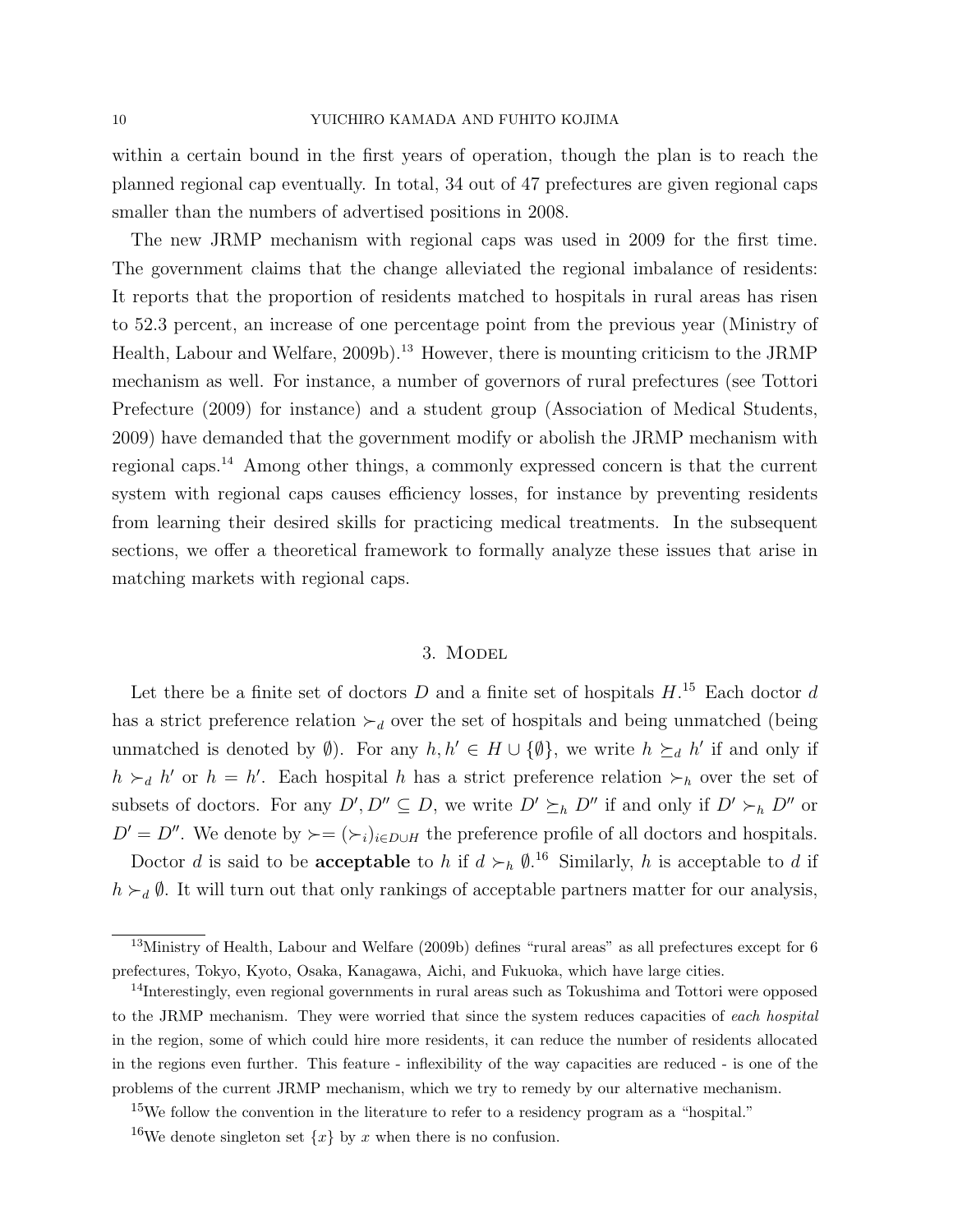so we often write only acceptable partners to denote preferences. For example,

$$
\succ_{d}: h, h'
$$

means that hospital  $h$  is the most preferred,  $h'$  is the second most preferred, and  $h$  and h' are the only acceptable hospitals under preferences  $\succ_d$  of doctor d.

Each hospital  $h \in H$  is endowed with a (physical) **capacity**  $q_h$ , which is a nonnegative integer. We say that preference relation  $\succ_h$  is **responsive with capacity**  $q_h$  (Roth, 1985) if

- (1) For any  $D' \subseteq D$  with  $|D'| \le q_h$ ,  $d \in D \setminus D'$  and  $d' \in D'$ ,  $(D' \cup d) \setminus d' \succeq_h D'$  if and only if  $d \succeq_h d'$ ,
- (2) For any  $D' \subseteq D$  with  $|D'| \le q_h$  and  $d' \in D'$ ,  $D' \succeq_h D' \setminus d'$  if and only if  $d' \succeq_h \emptyset$ , and
- (3)  $\emptyset \succ_h D'$  for any  $D' \subseteq D$  with  $|D'| > q_h$ .

In words, preference relation  $\succ_h$  is responsive with a capacity if the ranking of a doctor (or keeping a position vacant) is independent of her colleagues, and any set of doctors exceeding its capacity is unacceptable. We assume that preferences of each hospital  $h$  are responsive with capacity  $q_h$  throughout the paper.

There is a finite set R which we call the set of regions. The set of hospitals  $H$  is partitioned into hospitals in different regions, that is,  $H_r \cap H_{r'} = \emptyset$  if  $r \neq r'$  and  $H =$  $\cup_{r\in R}H_r$ , where  $H_r$  denotes the set of hospitals in region  $r \in R$ . For each  $h \in H$ , let  $r(h)$ denote the region r such that  $h \in H_r$ . For each region  $r \in R$ , there is a **regional cap**  $q_r$ , which is a nonnegative integer.

A **matching**  $\mu$  is a mapping that satisfies (i)  $\mu_d \in H \cup \{\emptyset\}$  for all  $d \in D$ , (ii)  $\mu_h \subseteq D$ for all  $h \in H$ , and (iii) for any  $d \in D$  and  $h \in H$ ,  $\mu_d = h$  if and only if  $d \in \mu_h$ . That is, a matching simply specifies which doctor is assigned to which hospital (if any). A matching is **feasible** if  $|\mu_r| \leq q_r$  for all  $r \in R$ , where  $\mu_r = \bigcup_{h \in H_r} \mu_h$ . In other words, feasibility requires that the regional cap for every region is satisfied. This requirement distinguishes the current environment from the standard model without regional caps: We allow for (though do not require)  $q_r < \sum_{h \in H_r} q_h$ , that is, the regional cap can be smaller than the sum of hospital capacities in the region.

Since regional caps are a primitive of the environment, we consider a constrained efficiency concept. A feasible matching  $\mu$  is (constrained) efficient if there is no feasible matching  $\mu'$  such that  $\mu'_i \succeq_i \mu_i$  for all  $i \in D \cup H$  and  $\mu'_i \succ_i \mu_i$  for some  $i \in D \cup H$ .

To accommodate the regional caps, we introduce new stability concepts that generalize the standard notion. For that purpose, we first define two basic concepts. A matching  $\mu$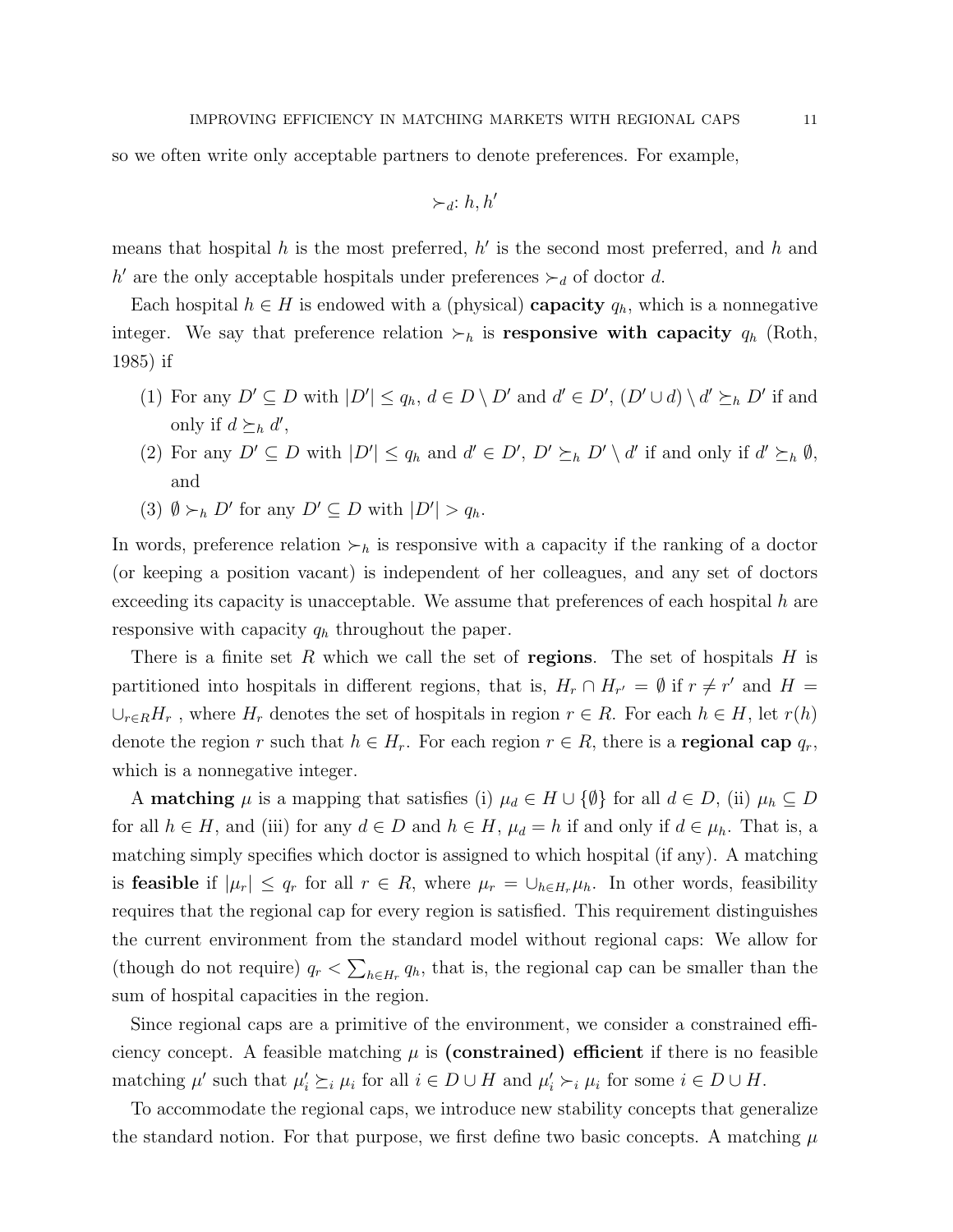is **individually rational** if (i) for each  $d \in D$ ,  $\mu_d \succeq_d \emptyset$ , and (ii) for each  $h \in H$ ,  $d \succeq_h \emptyset$ for all  $d \in \mu_h$ , and  $|\mu_h| \leq q_h$ . That is, no agent is matched with an unacceptable partner and each hospital's capacity is respected.

Given matching  $\mu$ , a pair  $(d, h)$  of a doctor and a hospital is called a **blocking pair** if  $h \succ_d \mu_d$  and either (i)  $|\mu_h| < q_h$  and  $d \succ_h \emptyset$ , or (ii)  $d \succ_h d'$  for some  $d' \in \mu_h$ . In words, a blocking pair is a pair of a doctor and a hospital who want to be matched with each other (possibly rejecting their partners in the prescribed matching) rather than following the proposed matching.

When there are no binding regional caps (in the sense that  $q_r \geq \sum_{h \in H_r} q_h$  for every  $r \in R$ , a matching is said to be stable if it is individually rational and there is no blocking pair. Gale and Shapley (1962) show that there exists a stable matching in that setting. In the presence of binding regional caps, however, there may be no such matching that is feasible (in the sense that all regional caps are respected). Thus in some cases every feasible and individually rational matching may admit a blocking pair.

Given this observation, we define a weaker stability concept, in which certain types of blocking pairs are admitted. More specifically, whenever there is a blocking pair, we require that it is "caused" by the existence of regional caps. Recall that  $r(h)$  is the region that h belongs to.

**Definition 1.** A matching  $\mu$  is weakly stable if it is feasible, individually rational, and if  $(d, h)$  is a blocking pair then (i)  $|\mu_{r(h)}| = q_{r(h)}$  and (ii)  $d' \succ_h d$  for all doctors  $d' \in \mu_h$ .

As seen in the definition, only certain blocking pairs are admitted. More specifically, if doctor d and hospital h constitute a blocking pair then (i) the cap of hospital h's region is filled with doctors, and (ii) h prefers every currently matched doctor to d. If  $(d, h)$  is a blocking pair, condition (ii) implies that hospital h has a vacant position and desires to fill it with doctor d. Condition (i) is then motivated by the idea that such a blocking may be problematic in relation to feasibility because the number of doctors in the region already equals its regional cap. In this sense, weak stability requires that any blocking pair is "caused" by regional caps. Indeed, this concept reduces to the standard stability concept of Gale and Shapley (1962) if there are no binding regional caps.

The implicit idea behind the definition is that the government or some authority can interfere and prohibit a blocking pair to be formed if regional caps are an issue. Indeed, in Japan, participants seem to be effectively forced to accept the matching announced by the clearinghouse because a severe punishment is imposed on deviators.<sup>17</sup> One might then

<sup>&</sup>lt;sup>17</sup>For example, violating hospitals can be excluded from participating in the matching mechanism in subsequent years (Japan Residency Matching Program, 2010).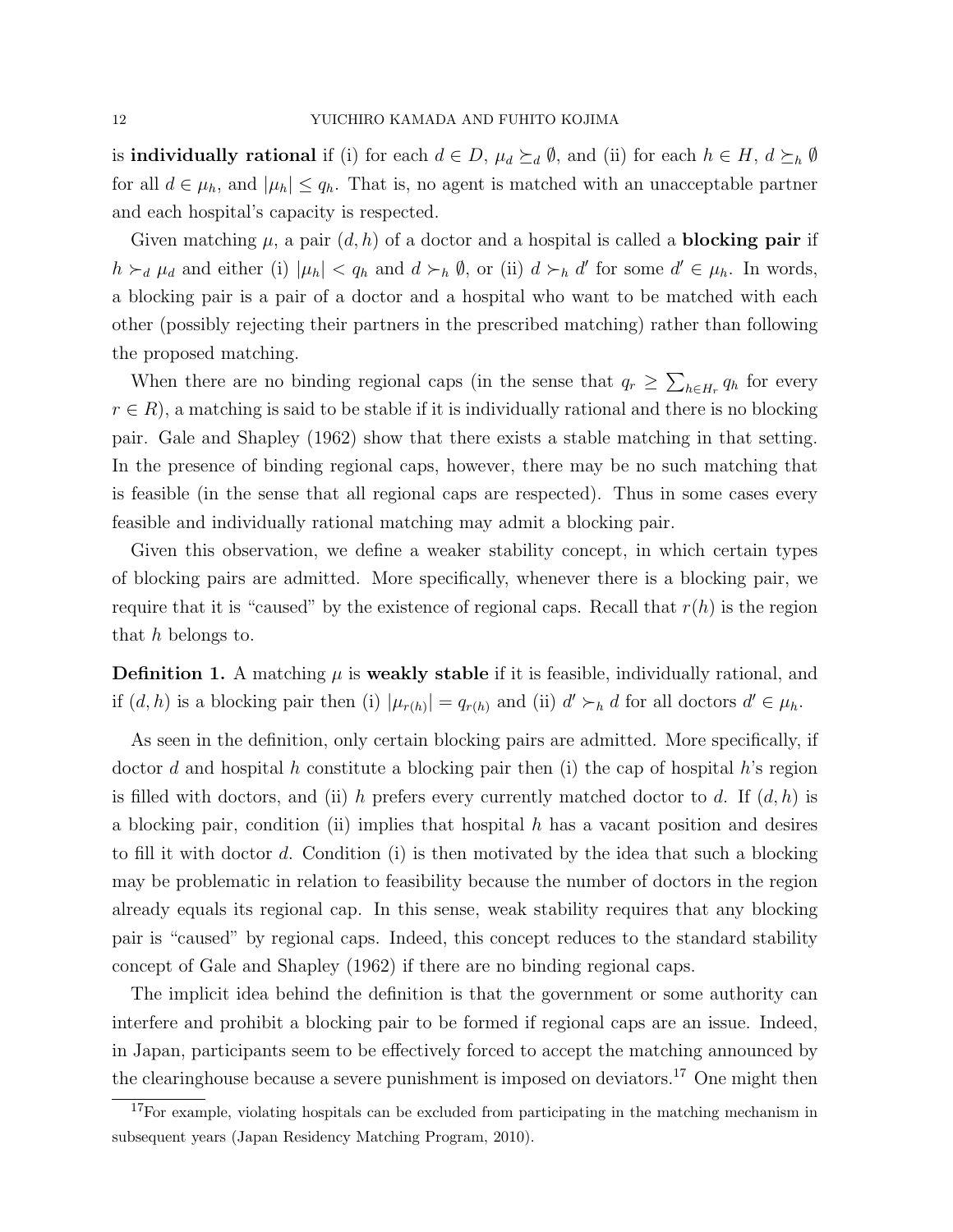wonder "If the government has the power to prohibit a blocking pair in certain cases, why doesn't it have the power to do so in all cases, so why do we care about stability in the first place?"

Our view is that even if the clearinghouse has power to enforce a matching (which may be the case in the Japanese residency match), an assignment that completely ignores participants' preferences would be undesirable. Indeed, as we discussed in Section 2, the introduction of a stable matching mechanism in this market was motivated by the criticism that the previous assignment system was "unfair" and "inefficient," rather than by a desire to prevent participants from circumventing the assignment by forming "blocking pairs."<sup>18</sup> In other words, we view minimizing blocking pairs as a normative criterion.<sup>19</sup> Given this observation, our weak stability captures the idea that it is desirable to minimize blocking pairs so that the only blocking pairs are "caused" by regional caps, which may be a legitimate reason to deny a blocking pair.<sup>20</sup>

A potential drawback of weak stability is that it allows for the existence of a blocking pair  $(d, h)$  such that the regional cap of  $r(h)$ , h's region, is full even if d is currently assigned to a hospital in  $r(h)$  (that is,  $\mu_d \in H_{r(h)}$ ). In practice, however, such a blocking pair may be a legitimate deviation because the total number of doctors matched within the region does not increase, thus the regional cap continues to be respected. Example 3 in Section 5 makes this point explicit.

For this reason, we do not necessarily claim that weak stability is the most natural stability concept. In fact, we will introduce stronger concepts of stability later and analyze them to account for the issue discussed above. The main point of introducing weak stability for now is that, although this is a weak notion, we will later show that a matching produced by the current JRMP mechanism does not necessarily satisfy weak stability.

A **mechanism**  $\varphi$  is a function that maps preference profiles to matchings. The matching under  $\varphi$  at preference profile  $\succ$  is denoted  $\varphi(\succ)$  and agent i's match is denoted by  $\varphi_i(\succ)$  for each  $i \in D \cup H$ .

A mechanism  $\varphi$  is said to be **strategy-proof** if there does not exist a preference profile  $\succ$ , an agent  $i \in D \cup H$ , and preferences  $\succ'_{i}$  of agent i such that

$$
\varphi_i(\succ'_i, \succ_{-i}) \succ_i \varphi_i(\succ).
$$

<sup>18</sup>Another example of a labor market using a stable mechanism despite being heavily regulated is the labor market for junior academic positions in France (Haeringer and Iehle, 2010).

 $19$ "No justified envy" in the school choice literature corresponds to "no blocking pair" in our context, and it is viewed as a normative criterion.

 $^{20}$ Another obvious normative criterion is (constrained) efficiency. Indeed, it will turn out that weak stability implies efficiency (Theorem 1). Thus weak stability has an additional normative appeal.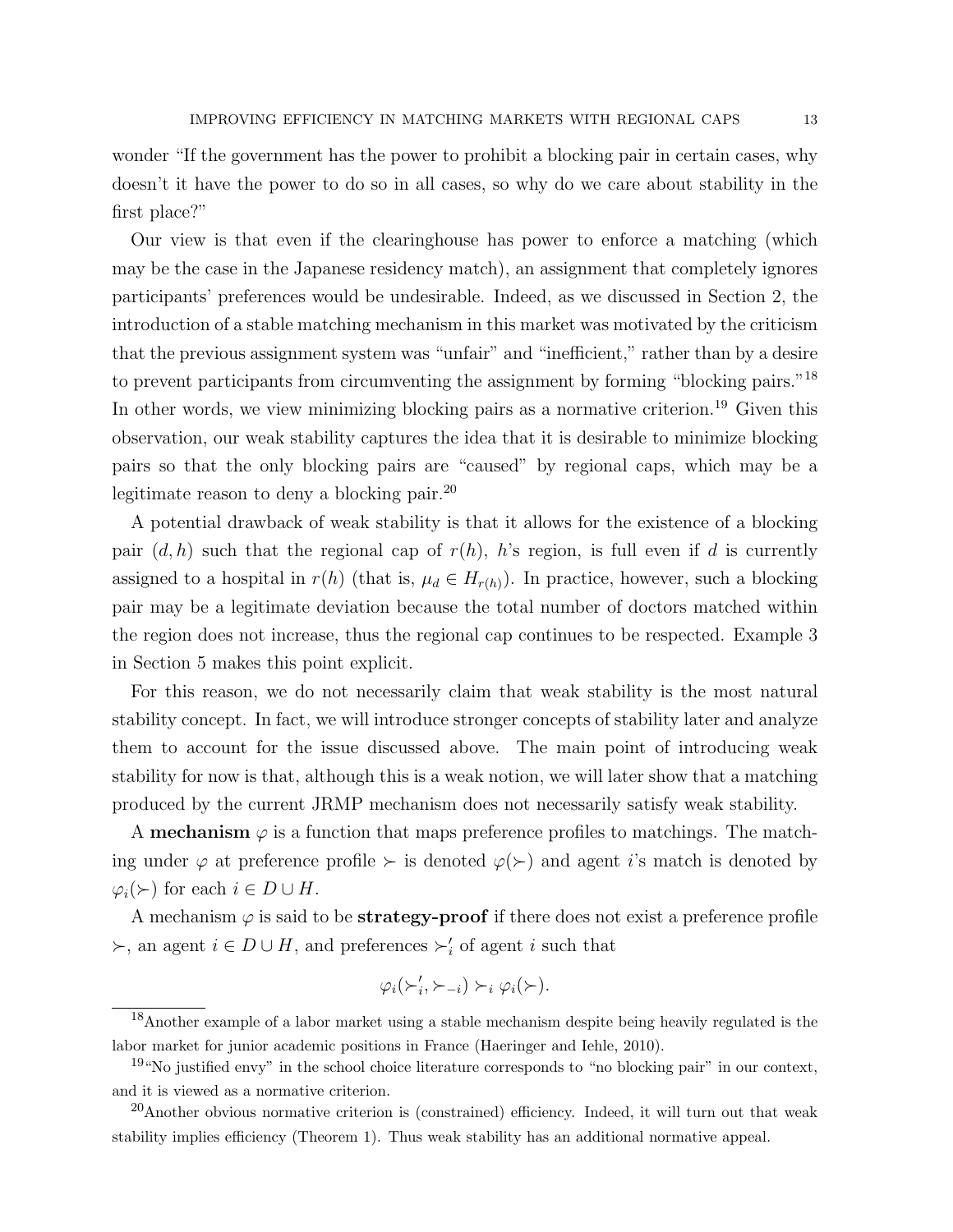That is, no agent has an incentive to misreport her preferences under the mechanism. Strategy-proofness is regarded as a very important property for a mechanism to be successful.<sup>21</sup>

Unfortunately, however, there is no mechanism that produces a weakly stable matching for all possible preference profiles and is strategy-proof even in a market without regional caps, that is,  $q_r > |D|$  for all  $r \in R$  (Roth, 1982).<sup>22</sup> Given this limitation, we consider the following weakening of the concept requiring incentive compatibility only for doctors. A mechanism  $\varphi$  is said to be **strategy-proof for doctors** if there does not exist a preference profile  $\succ$ , a doctor  $d \in D$ , and preferences  $\succ'_{d}$  of doctor d such that

$$
\varphi_d(\succ'_d, \succ_{-d}) \succ_d \varphi_d(\succ).
$$

A mechanism  $\varphi$  is said to be **group strategy-proof for doctors** if there is no preference profile  $\succ$ , a subset of doctors  $D' \subseteq D$ , and a preference profile  $(\succ'_{d'})_{d' \in D'}$  of doctors in  $D'$  such that

$$
\varphi_d((\succ'_{d'})_{d' \in D'}, (\succ_i)_{i \in D \cup H \setminus D'}) \succ_d \varphi_d(\succ) \text{ for all } d \in D'.
$$

That is, no subset of doctors can jointly misreport their preferences to receive a strictly preferred outcome for every member of the coalition under the mechanism.

We do not necessarily regard (group) strategy-proofness for doctors as a minimum desirable property that our mechanism should satisfy (our criticism of the JRMP mechanism in Section 4 does not hinge on (group) strategy-proofness), but it will turn out that the flexible deferred acceptance mechanism we propose in Section 6 does have this property.

As this paper analyzes the effect of regional caps in matching markets, it is useful to compare it with the standard matching model without regional caps. Gale and Shapley (1962) consider a matching model without any binding regional cap, which corresponds

 $^{21}$ One good aspect of having strategy-proofness is that the matching authority can actually state it as the property of the algorithm to encourage doctors to reveal their true preferences. For example, the current webpage of the JRMP (last accessed on May 25, 2010, http://www.jrmp.jp/01-ryui.htm) states, as advice for doctors, that "If you list as your first choice a program which is not actually your first choice, the probability that you end up being matched with some hospital does not increase [...] the probability that you are matched with your actual first choice decreases." In the context of student placement in Boston, strategy-proofness was regarded as a desirable fairness property, in the sense that it provides equal access for children and parents with different degrees of sophistication to strategize (Pathak and Sonmez, 2008).

<sup>&</sup>lt;sup>22</sup>Remember that a special case of our model in which  $q_r > |D|$  for all  $r \in R$  is the standard matching model with no binding regional caps.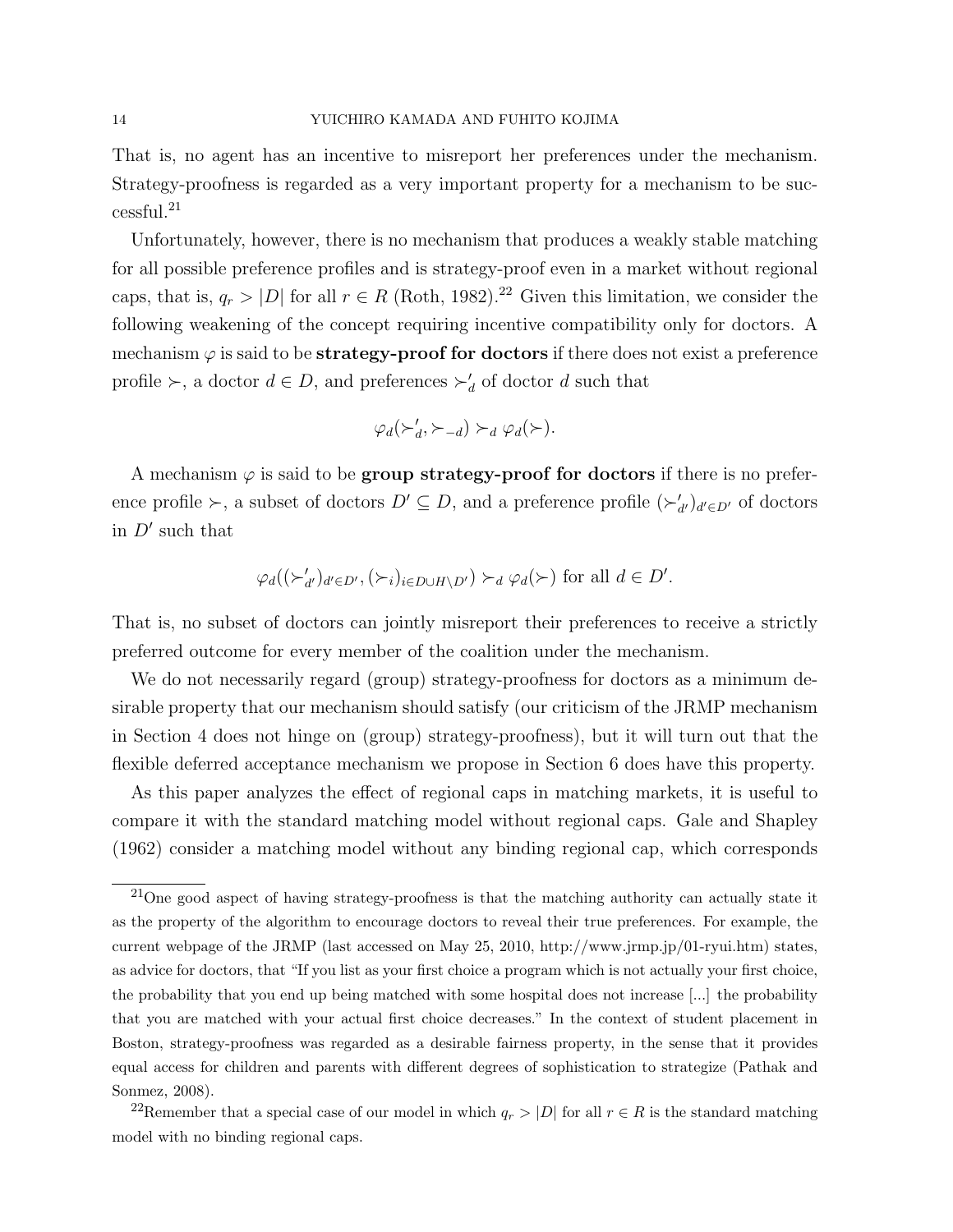to a special case of our model in which  $q_r > |D|$  for every  $r \in R$ . In that model, they propose the following (doctor-proposing) deferred acceptance algorithm:

• Step 1: Each doctor applies to her first choice hospital. Each hospital rejects the lowest-ranking doctors in excess of its capacity and all unacceptable doctors among those who applied to it, keeping the rest of the doctors temporarily (so doctors not rejected at this step may be rejected in later steps).

In general,

• Step t: Each doctor who was rejected in Step  $(t-1)$  applies to her next highest choice (if any). Each hospital considers these doctors and doctors who are temporarily held from the previous step together, and rejects the lowest-ranking doctors in excess of its capacity and all unacceptable doctors, keeping the rest of the doctors temporarily (so doctors not rejected at this step may be rejected in later steps).

The algorithm terminates at a step in which no rejection occurs. The algorithm always terminates in a finite number of steps. Gale and Shapley (1962) show that the resulting matching is stable in the standard matching model without any binding regional cap.

Even though there exists no strategy-proof mechanism that produces a stable matching for all possible inputs, the deferred acceptance mechanism is (group) strategy-proof for doctors (Dubins and Freedman, 1981; Roth, 1982).<sup>23</sup> This result has been extended by many subsequent studies, suggesting that the incentive compatibility of the mechanism is quite robust and general. $^{24}$ 

 $^{23}$ Ergin (2002) defines a stronger version of group strategy-proofness. It requires that no group of doctors can misreport preferences jointly and make some of its members strictly better off without making any of its members strictly worse off. He identifies a necessary and sufficient condition for the deferred acceptance mechanism to satisfy this version of group strategy-proofness.

<sup>&</sup>lt;sup>24</sup>Researches generalizing (group) strategy-proofness of the mechanism include Abdulkadiroğlu (2005), Hatfield and Milgrom (2005), Martinez, Masso, Neme, and Oviedo (2004), Hatfield and Kojima (2008, 2009), and Hatfield and Kominers (2009, 2010).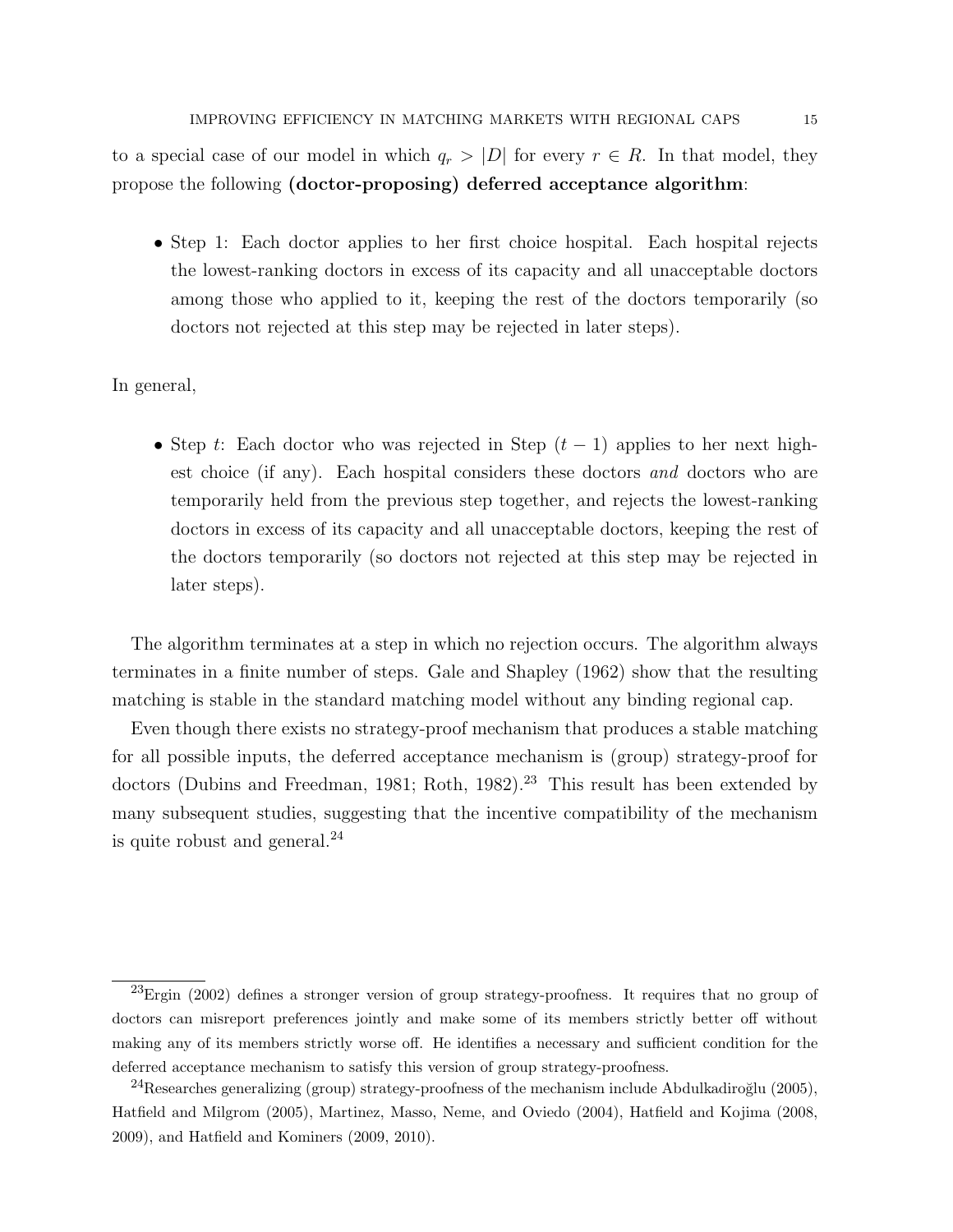## 16 YUICHIRO KAMADA AND FUHITO KOJIMA

### 4. The JRMP Mechanism and its Deficiency

In the JRMP mechanism, there is an exogenously given (government-imposed) target capacity  $\bar{q}_h \leq q_h$  for each hospital h such that  $\sum_{h \in H_r} \bar{q}_h \leq q_r$  for each region  $r \in R^{25,26}$ The **JRMP** mechanism is a rule that produces the matching resulting from the deferred acceptance algorithm except that, for each hospital h, it uses  $\bar{q}_h$  instead of  $q_h$  as the hospital's capacity.

The JRMP mechanism is based on a simple idea: In order to satisfy regional caps, simply force hospitals to be matched to a smaller number of doctors than their real capacities, but otherwise use the standard deferred acceptance algorithm. Note, however, that target capacities are not feasibility constraints by themselves: the goal of Japanese policy makers is to satisfy regional caps and target capacities were introduced to achieve that goal.

Although the mechanism is a variant of the deferred acceptance algorithm, the mechanism suffers from at least two problems. The first problem relates to stability: Despite the government's intention, the result of the JRMP mechanism is not necessarily weakly stable, as seen in the following example. The example also illustrates how the JRMP mechanism works.

Example 1 (JRMP mechanism does not necessarily produce a weakly stable matching). There is one region r with regional cap  $q_r = 10$ , in which two hospitals,  $h_1$  and  $h_2$ , reside. Each hospital h has a capacity of  $q_h = 10$ . Suppose that there are 10 doctors,  $d_1, \ldots, d_{10}$ . Preference profile  $\succ$  is as follows:

$$
\succ_{h_i}: d_1, d_2, \dots, d_{10}, \text{ for } i = 1, 2,
$$
  

$$
\succ_{d_j}: h_1 \text{ if } j \leq 3 \text{ and } \succ_{d_j}: h_2 \text{ if } j \geq 4.
$$

 $25$ Note that we allow the sum of target capacities to be strictly smaller than the regional cap. This is necessary if the sum of hospital capacities is strictly smaller than the regional cap; we allow this possibility even otherwise. All results, including (counter)examples, hold when we assume that the sum of target capacities is equal to the regional cap.

<sup>&</sup>lt;sup>26</sup>In our model,  $\bar{q}_h$  is exogenously given for each hospital h. In the current Japanese system, if the sum of the hospitals' capacities exceeds the regional cap, then the target  $\bar{q}_h$  of each hospital h is set at an integer close to  $\frac{q_r}{\sum_{h' \in H_r} q_{h'}} \cdot q_h$ . That is, each hospital's target is (roughly) proportional to its capacity. This might suggest that hospitals have incentives to misreport their true capacities. As explained in footnote 12, however, the capacity can be considered exogenous in the Japanese context.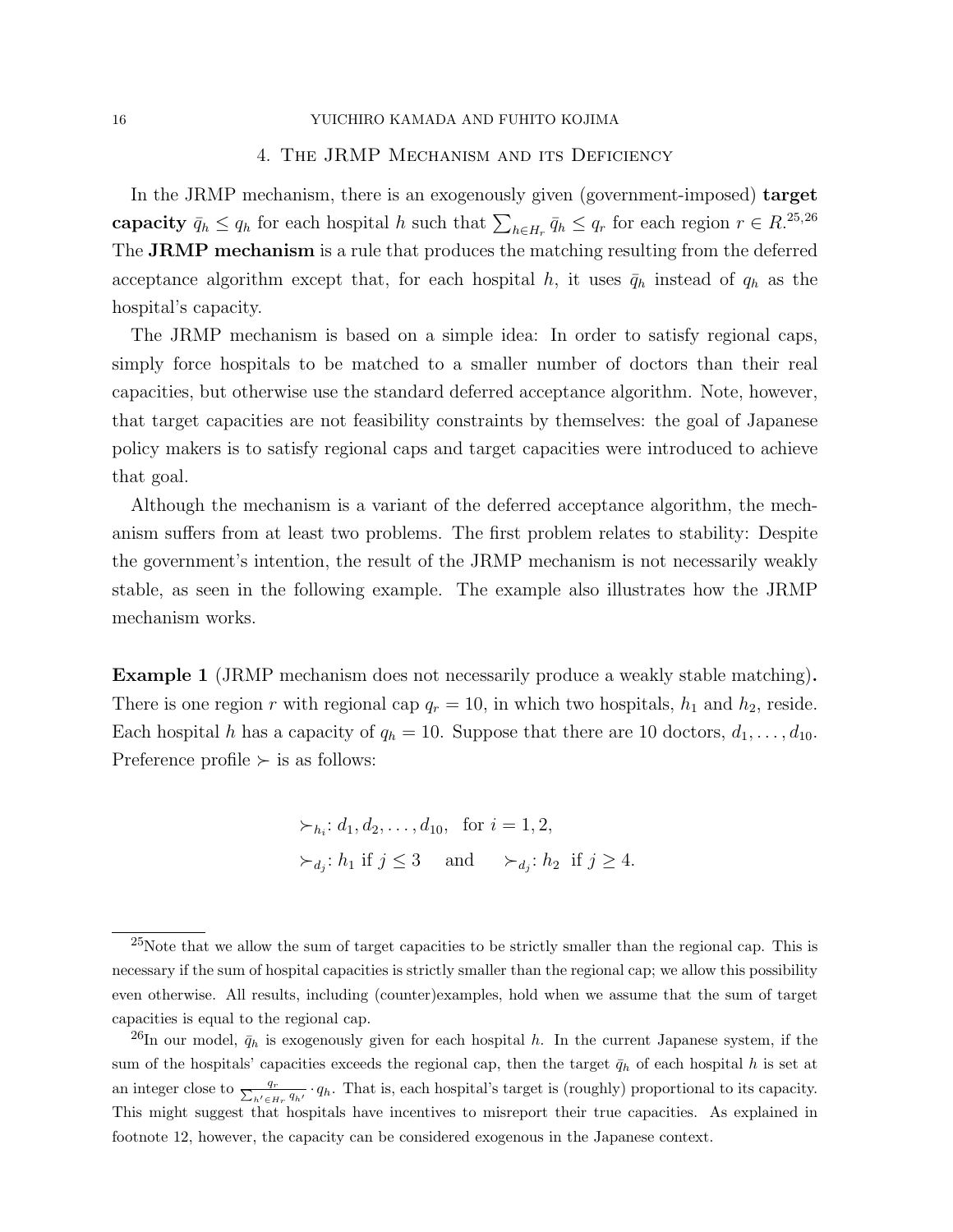That is, three doctors prefer hospital  $h_1$  to being unmatched (the option  $\emptyset$ ) to hospital  $h_2$ , while the other seven doctors prefer hospital  $h_2$  to being unmatched to hospital  $h_1$ . Let the target capacities be  $\bar{q}_{h_1} = \bar{q}_{h_2} = 5.^{27}$ 

At the first round of the JRMP algorithm, doctors  $d_1$ ,  $d_2$  and  $d_3$  apply to hospital  $h_1$ , and the rest of doctors apply to hospital  $h_2$ . Hospital  $h_1$  does not reject anyone at this round, as the number of applicants is less than its target capacity, and all applicants are acceptable. Hospital  $h_2$  rejects  $d_9$  and  $d_{10}$  and accepts other applicants, because the number of applicants exceeds the *target capacity* (not the hospital's capacity itself!), and it prefers doctors with smaller indices (and all doctors are acceptable). Since  $d_9$  and  $d_{10}$ find  $h_1$  unacceptable, they do not make further applications, so the algorithm terminates at this point. Hence the resulting matching  $\mu$  is such that

$$
\mu_{h_1} = \{d_1, d_2, d_3\}
$$
 and  $\mu_{h_2} = \{d_4, d_5, d_6, d_7, d_8\}.$ 

This is not weakly stable: For example, hospital  $h_2$  and doctor  $d_9$  constitute a blocking pair while the regional cap for  $r$  is not binding. One may wonder whether the failure of weak stability depends on the assumption that some agents find some of potential partners unacceptable. However, a similar example can be constructed even if we require every agent finds every potential partner acceptable.<sup>28</sup>

The second problem is about efficiency: The JRMP mechanism may result in an inefficient matching even in the constrained sense, as demonstrated in the following example.

Example 2 (JRMP mechanism does not necessarily produce an efficient matching). Consider the same environment as in Example 1. Consider a matching  $\mu'$  defined by,

$$
\mu'_{h_1} = \{d_1, d_2, d_3\}
$$
 and  $\mu'_{h_2} = \{d_4, d_5, d_6, d_7, d_8, d_9, d_{10}\}.$ 

Since the regional cap is still respected,  $\mu'$  is feasible. Moreover, every agent is weakly better off with doctors  $d_9$  and  $d_{10}$  being strictly better off than at  $\mu$ . Hence we conclude that the JRMP mechanism results in an inefficient matching in this example.<sup>29</sup>

 $^{27}$ The specification of target capacities follows the formula used in Japan that we mentioned earlier.

<sup>&</sup>lt;sup>28</sup>For instance, modify the market in the example by introducing another hospital  $h_3$  in another region with regional cap two; let  $h_3$  find every doctor acceptable and have two positions;  $d_1$ ,  $d_2$  and  $d_3$  prefer  $h_1$ to  $h_3$  to  $h_2$  to being unmatched, while all other doctors prefer  $h_2$  to  $h_3$  to  $h_1$  to being unmatched (thus every doctor finds all hospitals acceptable). The resulting matching violates weak stability.

 $^{29}$ In this example, not all hospitals are acceptable to all doctors. One may wonder whether this is an unrealistic assumption because doctors may be so willing to work that any hospital is acceptable. However, the example can be easily modified so that all hospitals are acceptable to all doctors while some doctors are unacceptable to some hospitals (which may be a natural assumption because, for instance,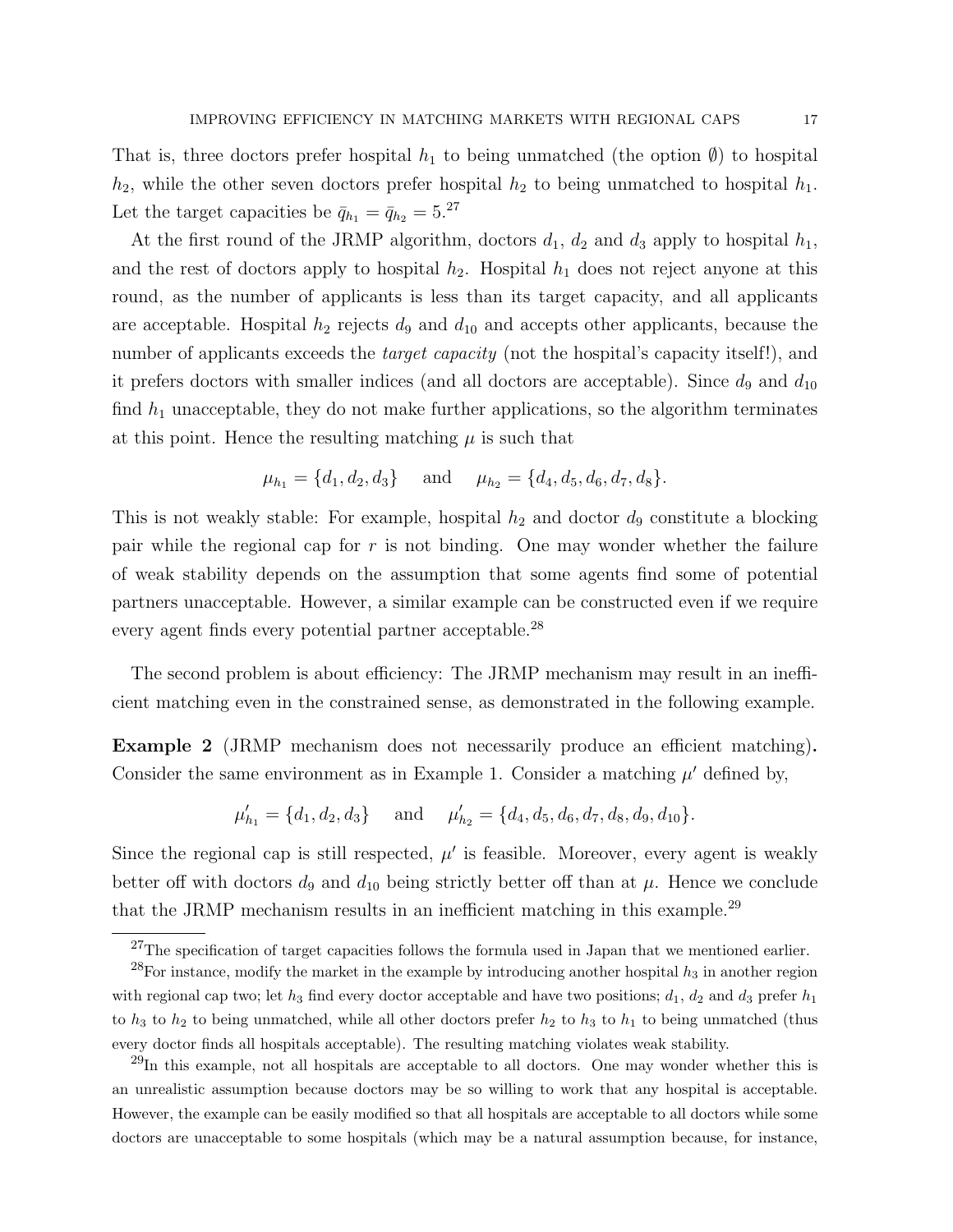### 18 YUICHIRO KAMADA AND FUHITO KOJIMA

The above two examples suggest that a problem of the JRMP mechanism is its lack of flexibility: The JRMP mechanism runs as if the target capacity is the actual capacity of hospitals, thus rejecting an application of a doctor to a hospital unnecessarily. The mechanism that we propose in Section 6 overcomes problems of both stability and inefficiency by, intuitively speaking, making the target capacities flexible. Before formally introducing this mechanism, we define and discuss the goals that we try to achieve with the mechanism.

### 5. Goal Setting: Stability Concepts and Strategy-Proofness

As discussed earlier, the concept of weak stability introduced in the previous section may be too weak. This is because it does not regard certain blocking pairs as legitimate deviations even if they can be matched without violating the feasibility constraint related to regional caps. Then a natural question is: What is the "right" stability concept? In this section, we propose two stability concepts that are stronger than the one proposed in Section 3 and analyze their relevance and relationships. The objective in this section is not to discuss technical details of these stability concepts per se, but to set an explicit goal for constructing a new algorithm, which we introduce in Section 6.

Before defining and discussing the stability concepts, we demonstrate that the weak notion of stability does imply a desirable property, namely efficiency:

### Theorem 1. Any weakly stable matching is (constrained) efficient.

When there is no regional cap (in which case weak stability reduces to the standard concept of stability), a matching is stable if and only if it is in the core, and any core outcome is efficient. Without regional caps, Theorem 1 follows straightforwardly from these facts. With regional caps, however, there is no obvious way to define an appropriate cooperative game or a core concept. Theorem 1 states that efficiency of weakly stable matchings still holds in our model.<sup>30</sup>

Now we formalize stability concepts that are stronger than weak stability defined in Section 3. The first notion presented below is meant to capture the idea that any blocking

typically a hospital only lists doctors who they interviewed). Also, in many markets doctors apply to only find a small subset of hospitals. In 2009, for instance, a doctor applied to only 3.3 hospitals on average (Japan Residency Matching Program, 2009a).

<sup>&</sup>lt;sup>30</sup>To overcome the above difficulty, the proof presented in the Appendix shows this result directly rather than associating stability to the core in a cooperative game.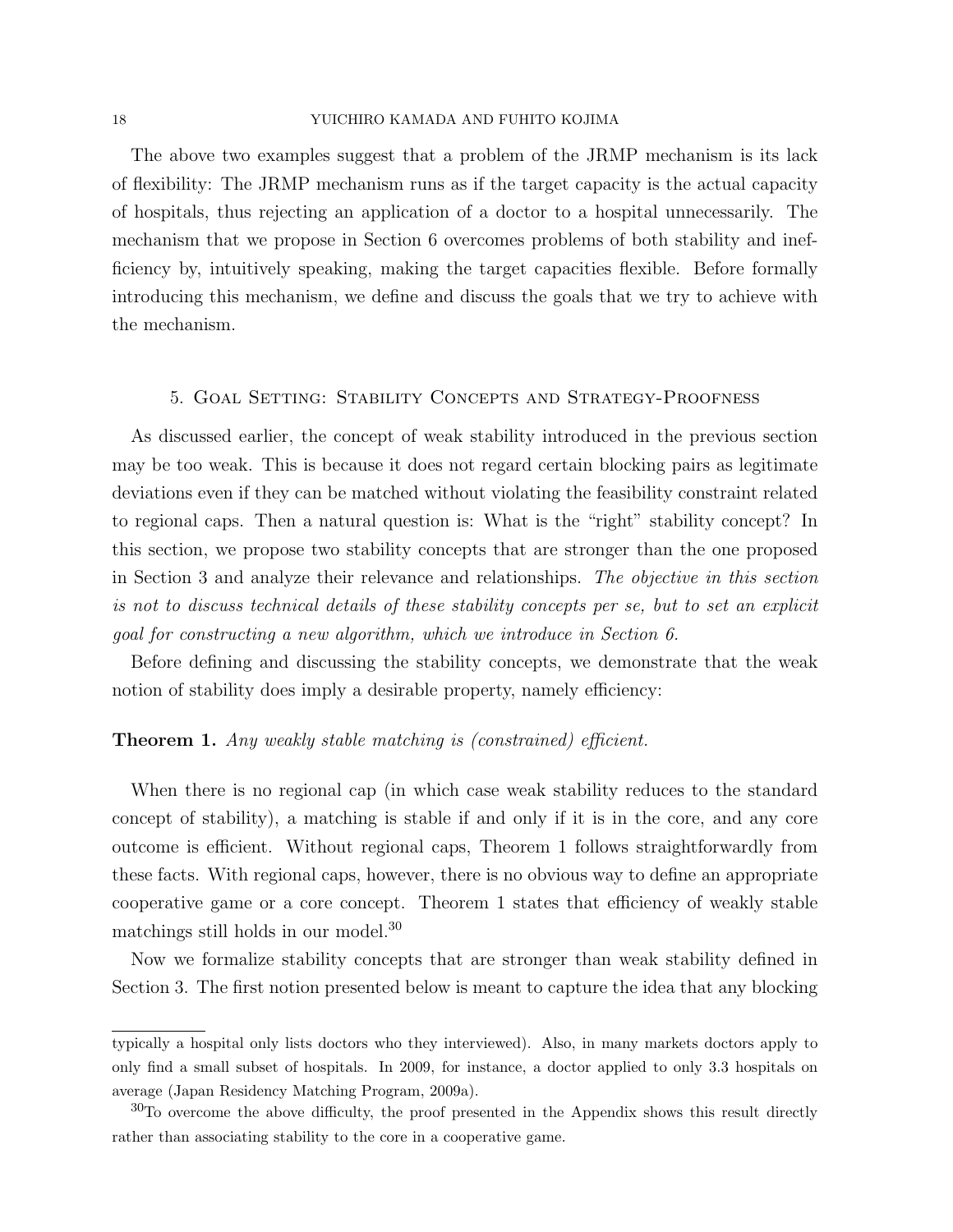pair that will not violate the regional cap should be considered legitimate, so the appropriate stability concept should require that no agents have incentives to form any such blocking pair. Recall that  $r(h)$  is the region that hospital h belongs to.

**Definition 2.** A matching  $\mu$  is **strongly stable** if it is feasible, individually rational, and if  $(d, h)$  is a blocking pair then (i)  $|\mu_{r(h)}| = q_{r(h)}$ , (ii)  $d' \succ_h d$  for all doctors  $d' \in \mu_h$ , and (iii)  $\mu_d \notin H_{r(h)}$ .

The difference from weak stability defined in Definition 1 is an added condition (iii), " $\mu_d \notin H_{r(h)}$ ." Thus, a blocking pair such that the doctor in the pair moves between two hospitals in the same region should not exist. This is because such a movement keeps the total number of doctors in a region unchanged. The only blocking pair that can remain under this definition would actually violate the regional cap since condition (i) implies that the region's cap is currently binding, condition (ii) implies that the only blocking involves filling a vacant position, and condition (iii) implies that the doctor is not currently assigned in the hospital's region.

To see the difference between weak stability and strong stability clearly, consider the following example.

Example 3 (Strong stability is strictly stronger than weak stability). There is one region r with regional cap  $q_r = 1$ , in which two hospitals,  $h_1$  and  $h_2$ , reside. Each hospital h has a capacity of  $q_h = 1$ . Suppose that there is only one doctor, d. Preferences are specified as follows:

$$
\succ_{h_i} : d \text{ for } i = 1, 2,
$$
  

$$
\succ_d : h_1, h_2.
$$

First, note that there are two weakly stable matchings,

$$
\mu = \begin{pmatrix} h_1 & h_2 \\ d & \emptyset \end{pmatrix},
$$

$$
\mu' = \begin{pmatrix} h_1 & h_2 \\ \emptyset & d \end{pmatrix}.
$$

In each of matchings  $\mu$  and  $\mu'$ , since the regional cap is binding, d is not allowed to change the partner. Moreover, since no one is unacceptable by anyone, any matching is individually rational. Thus both  $\mu$  and  $\mu'$  are weakly stable. By contrast, only  $\mu$  is strongly stable: To check the strong stability of this matching, note just that the match of d and  $h_1$  comprises the first choices of each other. Matching  $\mu'$  is not strongly stable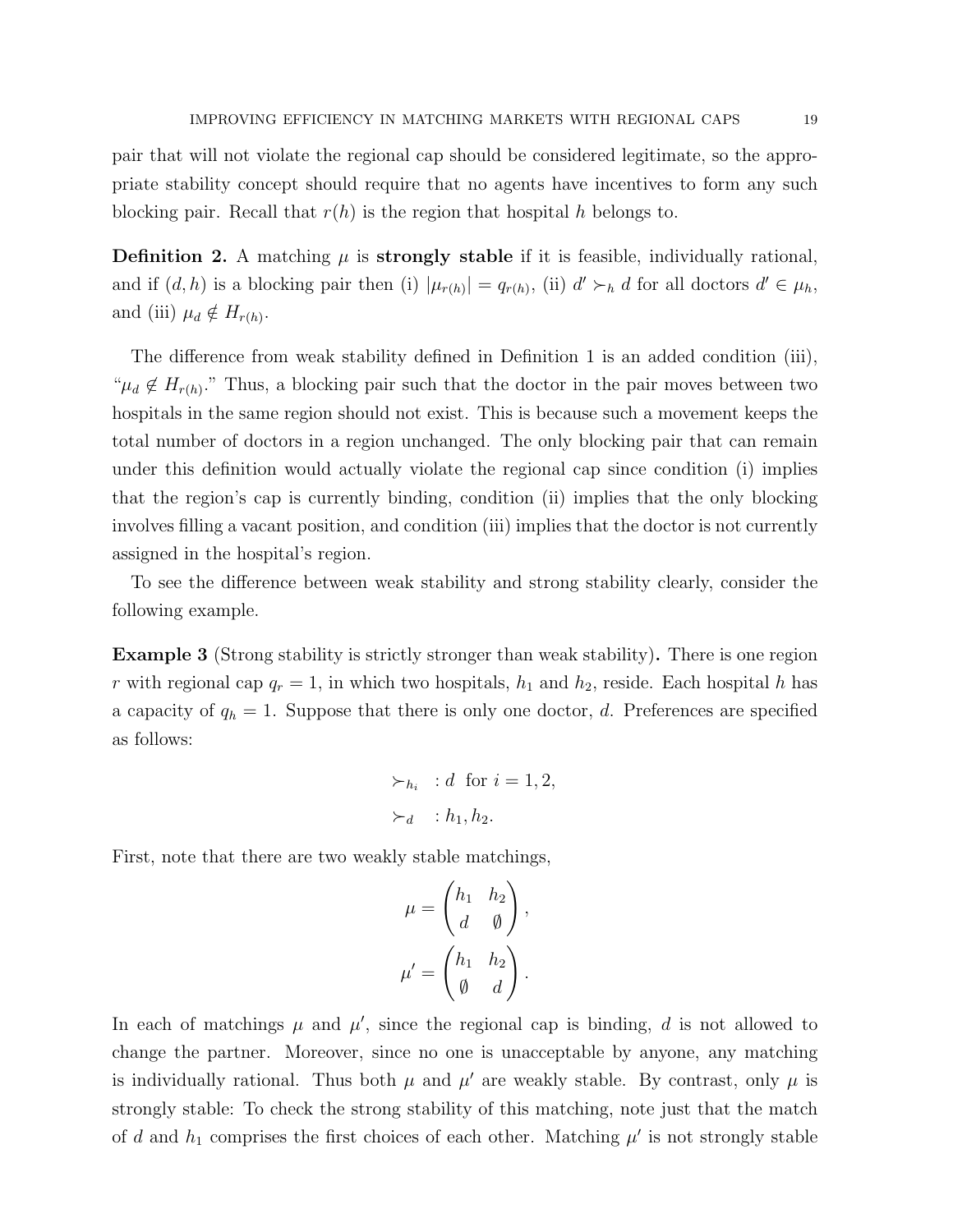because  $(d, h_1)$  is a blocking pair and  $\mu'_d = h_2 \in H_{r(h_1)}$  so the regional cap would not be violated.

The above example shows that strong stability is a strictly stronger concept than weak stability. Nonetheless, we will not pursue strong stability when we construct an algorithm in Section 6. There are at least two reasons for this. The first reason is that a strongly stable matching does not necessarily exist. The following example demonstrates this point.

Example 4 (A strongly stable matching does not necessarily exist). There is one region r with regional cap  $q_r = 1$ , in which two hospitals,  $h_1$  and  $h_2$ , reside. Each hospital h has a capacity of  $q_h = 1$ . Suppose that there are two doctors,  $d_1$  and  $d_2$ . We assume the following preferences:

$$
\succ_{h_1}: d_1, d_2, \qquad \succ_{h_2}: d_2, d_1,
$$
  

$$
\succ_{d_1}: h_2, h_1, \qquad \succ_{d_2}: h_1, h_2.
$$

Matching  $\mu$  such that  $\mu_{h_1} = \{d_1\}$  and  $\mu_{h_2} = \emptyset$  is weakly stable since  $h_1$  is matched to its first choice and the regional cap is binding. Similarly  $\mu'$  such that  $\mu'_{h_1} = \emptyset$  and  $\mu'_{h_2} = \{d_2\}$ is also weakly stable. It is easy to see that these are the only weakly stable matchings. However, neither  $\mu$  nor  $\mu'$  is strongly stable. To see that  $\mu$  is not strongly stable, note that a pair  $(d_1, h_2)$  constitutes a blocking pair and  $\mu_{d_1} = h_1 \in H_{r(h_2)}$  so the regional cap would not be violated. Similarly  $\mu'$  is not strongly stable. Therefore, a strongly stable matching does not exist in this market.

Even if a strongly stable matching does not always exist, can we try to achieve a weaker desideratum? More specifically, does there exist a mechanism that selects a strongly stable matching whenever there exists one? We show that such a mechanism does not exist if we also require certain incentive compatibility: There is no mechanism that selects a strongly stable matching whenever there exists one and is strategy-proof for doctors. This is the second reason that we do not attempt to achieve strong stability as a natural desideratum. To see this point consider the following example.

Example 5 (No mechanism that is strategy-proof for doctors selects a strongly stable matching whenever there exists one). There is one region r with regional cap  $q_r = 1$ , in which two hospitals,  $h_1$  and  $h_2$ , reside. Each hospital h has a capacity of  $q_h = 1$ . Suppose that there are two doctors,  $d_1$  and  $d_2$ . We assume the following preferences:

$$
\succ_{h_1}: d_1, d_2, \qquad \succ_{h_2}: d_2, d_1,
$$
  

$$
\succ_{d_1}: h_2, \qquad \succ_{d_2}: h_1.
$$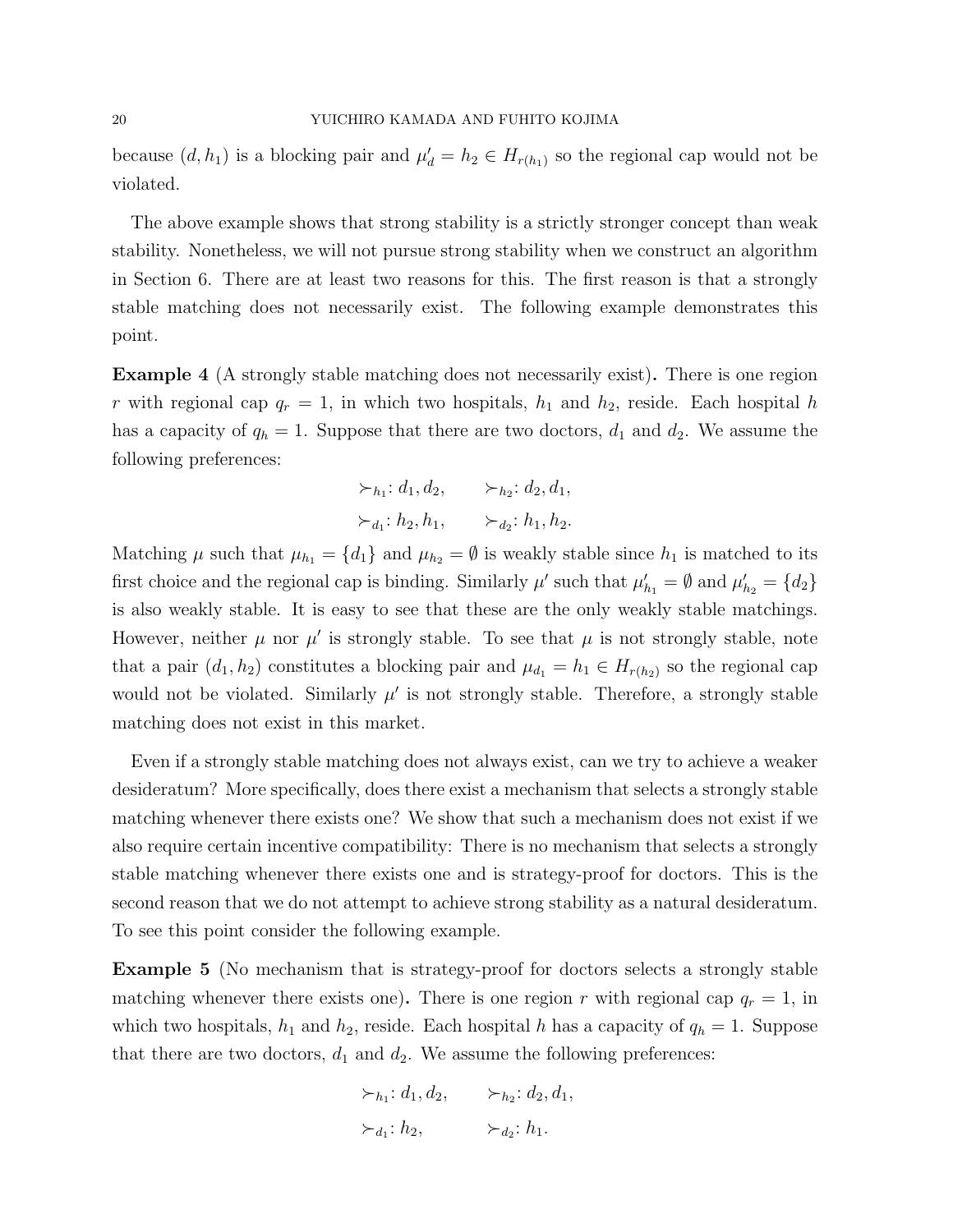In this market, there are two strongly stable matchings,

$$
\mu = \begin{pmatrix} h_1 & h_2 & \emptyset \\ d_2 & \emptyset & d_1 \end{pmatrix},
$$

$$
\mu' = \begin{pmatrix} h_1 & h_2 & \emptyset \\ \emptyset & d_1 & d_2 \end{pmatrix}.
$$

Now, suppose that a mechanism chooses  $\mu$  under the above preference profile  $\succ$ . Then  $d_1$  is unmatched. Consider reported preferences  $\succ'_{d_1}$  of  $d_1$ ,

$$
\succ'_{d_1}: h_2, h_1.
$$

Then  $\mu'$  is a unique strongly stable matching, so the mechanism chooses  $\mu'$  at  $(\succ_{d_1}', \succ_{-d_1})$ ). Doctor  $d_1$  is better off at  $\mu'$  than at  $\mu$  since she is matched to  $h_2$  at  $\mu'$  while she is unmatched at  $\mu$ . Hence,  $d_1$  can profitably misreport her preferences when her true preferences are  $\succ_{d_1}$ .

If a mechanism chooses  $\mu'$  under the above preference profile  $\succ$ , then by a symmetric argument, doctor  $d_2$  can profitably misreport her preferences when her true preferences are  $\succ_{d_2}$ . Therefore there does not exist a mechanism that is strategy-proof for doctors and selects a strongly stable matching whenever there exists one.

The above examples show that a strongly stable matching need not exist, and there exists no mechanism that is strategy-proof for doctors and selects a strongly stable matching whenever there exists one. These results suggest that the concept of strong stability is not appropriate as our desideratum.

Although strong stability is "too strong" in the senses discussed above, it may still be desirable to have a notion stronger than weak stability. Strong stability is too strong because any blocking pair is regarded as a legitimate deviation as long as it does not violate a regional cap. To define an appropriate stability concept, we need to further restrict blocking pairs that are regarded as legitimate. We do so by using the notion of target capacity. More specifically, we now regard target capacities  $(\bar{q}_h)_{h\in H}$  as reflecting certain distributional goals (though not feasibility constraints) and define a stability concept that respects target capacities as much as possible.<sup>31</sup>

**Definition 3.** A matching  $\mu$  is **stable** if it is feasible, individually rational, and if  $(d, h)$ is a blocking pair then (i)  $|\mu_{r(h)}| = q_{r(h)}$ , (ii)  $d' \succ_h d$  for all doctors  $d' \in \mu_h$ , and

<sup>&</sup>lt;sup>31</sup>Depending on the distributional goals, target capacities can be set differently from those specified in the description of the JRMP mechanism. Given the absence of further information, we use the ones given in the JRMP mechanism in this paper.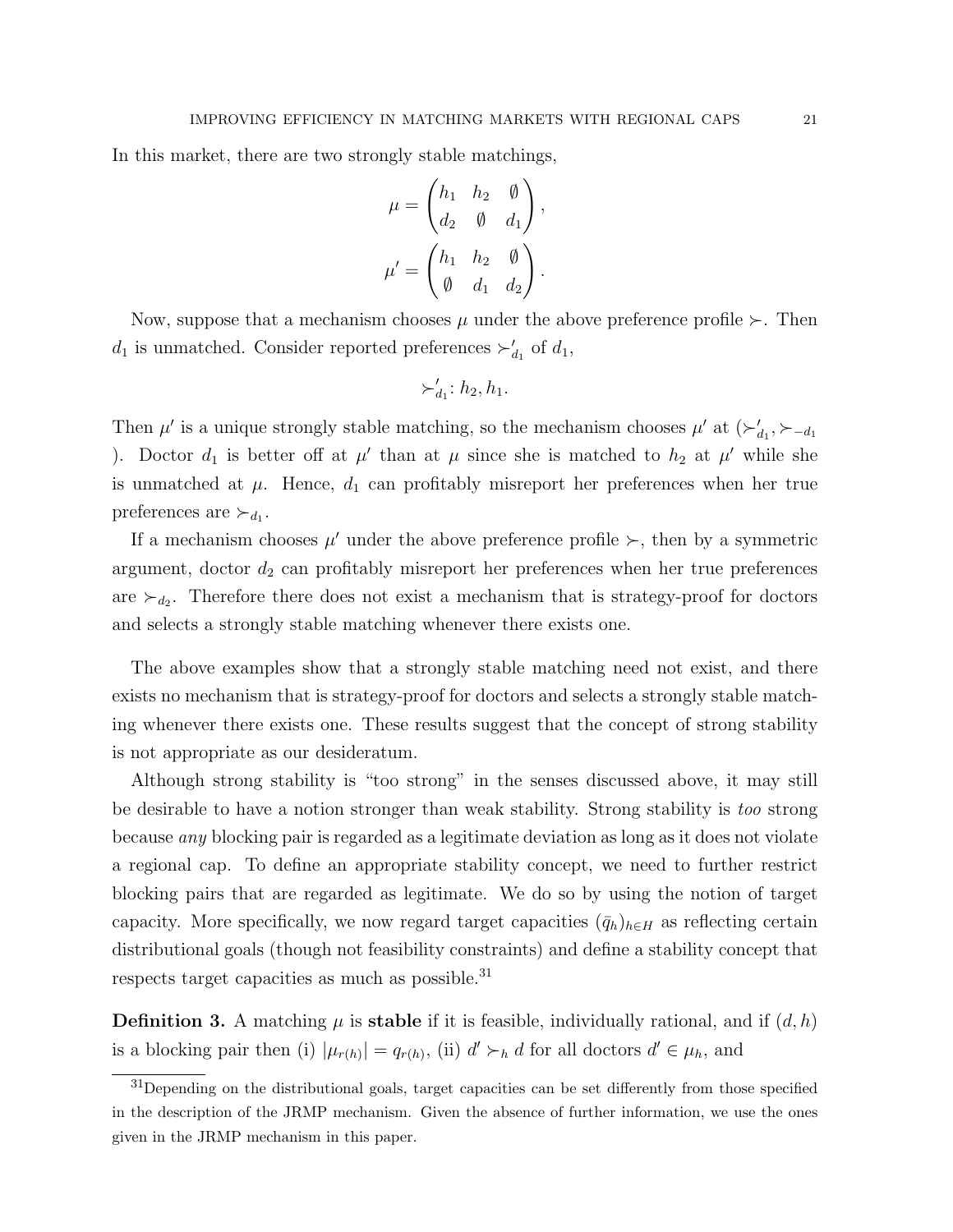(iii') either  $\mu_d \notin H_{r(h)}$  or  $|\mu'_h| - \bar{q}_h > |\mu'_{\mu_d}| - \bar{q}_{\mu_d}$ , where  $\mu'$  is the matching such that  $\mu'_{d} = h$  and  $\mu'_{d'} = \mu_{d'}$  for all  $d' \neq d$ .

This concept is stronger than weak stability while weaker than strong stability. Conditions (i) and (ii) in the definition of weak stability are also required in stability, so stability is stronger than weak stability. Meanwhile stability is different from strong stability in that condition (iii) in strong stability is replaced by a condition (iii') and, since there are more possible cases in (iii') than in (iii), stability is weaker than strong stability.<sup>32</sup>

The first part of condition (iii'),  $\mu_d \notin H_{r(h)}$ , is identical to condition (iii) and addresses the case in which the deviating doctor is currently assigned outside the region of the deviating hospital. The second part declares that certain types of blocking pairs within a region (note that  $\mu_d \in H_{r(h)}$  holds in the remaining case) are not regarded as legitimate deviations (recall that our interpretation of stability concepts is normative). To see this point, consider the inequality in condition (iii'),

(5.1) 
$$
|\mu'_h| - \bar{q}_h > |\mu'_{\mu_d}| - \bar{q}_{\mu_d}.
$$

The left-hand side is the number of doctors matched to h in excess of its target  $\bar{q}_h$  if d actually moves to  $h$ , realizing a new matching  $\mu'$ . The right hand side is the number of doctors matched to the original hospital  $\mu_d$  in excess of its target  $\bar{q}_{\mu_d}$  if d moves out of  $\mu_d$ . This property says that such a movement will not decrease the imbalance of over-target numbers of matching across hospitals. Intuitively, if the movement of the doctor in the blocking pair "equalizes" the excesses over the target capacities compared to the current matching (that is,  $|\mu_h| - \bar{q}_h < |\mu'_h| - \bar{q}_h \le |\mu'_{\mu_d}| - \bar{q}_{\mu_d} < |\mu_{\mu_d}| - \bar{q}_{\mu_d}$ ), then such a movement should be regarded as a legitimate deviation. Thus, the only blocking pair within a region that can remain under this definition should satisfy condition (5.1).

We note that there may be other natural definitions of stability. For example, it may be desirable to entitle a hospital with capacity 20 to twice as many doctors over the target as a hospital with capacity 10. There may also be other criteria that are deemed desirable. To address this issue, in Section 7.3 and Appendix B we consider a class of stability concepts that includes the stability in Definition 3 as a special case and accommodates the above ideas.<sup>33</sup> For each stability notion in this class, we present a mechanism that

 $\frac{32}{100}$  For an example in which the three stability concepts – weak stability, stability, and strong stability – lead to different choices of matchings, consider Example 4 with the additional specification of a target capacity profile  $(\bar{q}_{h_1}, \bar{q}_{h_2}) = (1, 0)$ .

 $33$ In Appendix D we consider a stability concept stronger than the stability concepts in this class (while weaker than strong stability) and show that this concept suffers from the same types of drawbacks (as in Examples 4 and 5) as those for strong stability.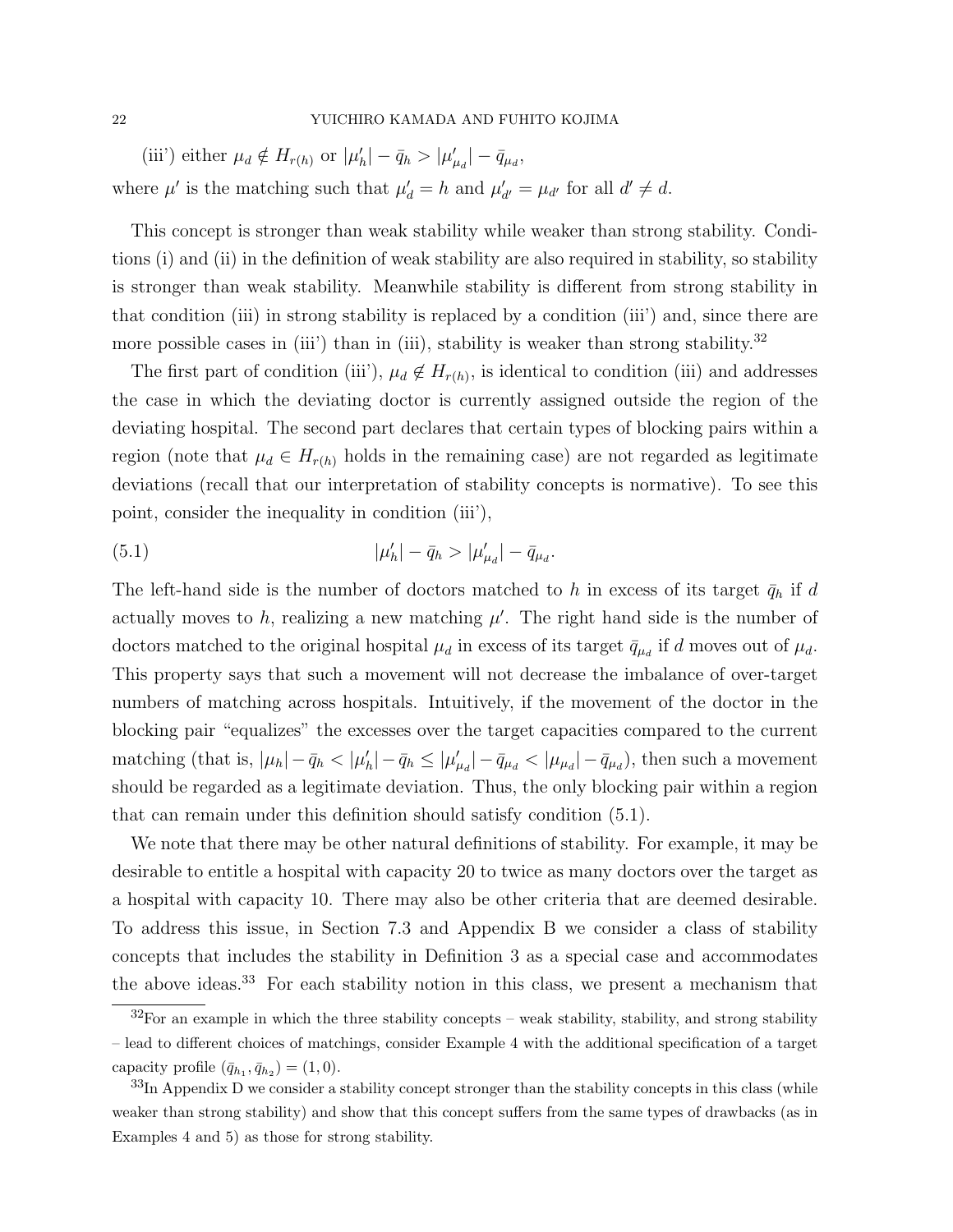generates a stable matching. In the main part of this paper, we assume that the policy goal is expressed as in condition (5.1). However, this particular choice of a policy goal is not a necessary requirement for our analysis to work, as we will observe in Section 7.3 and Appendix B. We chose this condition because it is expositionally simple and appears to be a reasonable starting point. The choice of a particular variant of stability should be in part the product of society's preferences, and we restrict ourselves to proposing solutions that are flexible enough to meet as wide a range of policy goals as possible.

A natural question is whether a stable matching exists in every market. This question will be answered in the affirmative in the next section, where we propose an algorithm that always generates a stable matching.

### 6. A New Mechanism: Flexible Deferred Acceptance

We present a new mechanism that, for any given input, results in a stable matching. To do so, we first define the flexible deferred acceptance algorithm:

Assume that a target capacity profile  $(\bar{q}_h)_{h\in H}$  is given as in the JRMP mechanism.

For each  $r \in R$ , specify an order of hospitals in region r: Denote  $H_r = \{h_1, h_2, \ldots, h_{|H_r|}\}\$ and order  $h_i$  earlier than  $h_j$  if  $i < j$ . Given this order, consider the following algorithm.

- (1) Begin with an empty matching, that is, a matching  $\mu$  such that  $\mu_d = \emptyset$  for all  $d \in D$ .
- (2) Choose a doctor d who is currently not tentatively matched to any hospital and who has not applied to all acceptable hospitals yet. If such a doctor does not exist, then terminate the algorithm.
- (3) Let d apply to the most preferred hospital h at  $\succ_d$  among the hospitals that have not rejected d so far. Let r be the region such that  $h \in H_r$ .
- (4) (a) For each  $h \in H_r$ , let  $D'_h$  be the entire set of doctors who have applied to but have not been rejected by h so far. For each hospital  $h \in H_r$ , choose the  $\bar{q}_h$ best acceptable doctors according to  $\succ_h$  from  $D'_h$  if they exist, and otherwise choose all acceptable doctors in  $D'_h$ . Formally, for each  $h \in H_r$  choose  $D''_h$ such that  $D''_h \subset D'_h$ ,  $|D''_h| = \min{\{\bar{q}_h, |D'_h|\}}$ , and  $d \succ_h d'$  for any  $d \in D''_h$  and  $d' \in D'_h \setminus D''_h.$ 
	- (b) Start with a tentative match  $D_h''$  for each hospital  $h \in H_r$ . Hospitals take turns to choose (one doctor at a time) the best remaining doctor in their current applicant pool. Repeat the procedure (starting with  $h_1$ , proceeding to  $h_2, h_3, \ldots$  and going back to  $h_1$  after the last hospital) until the regional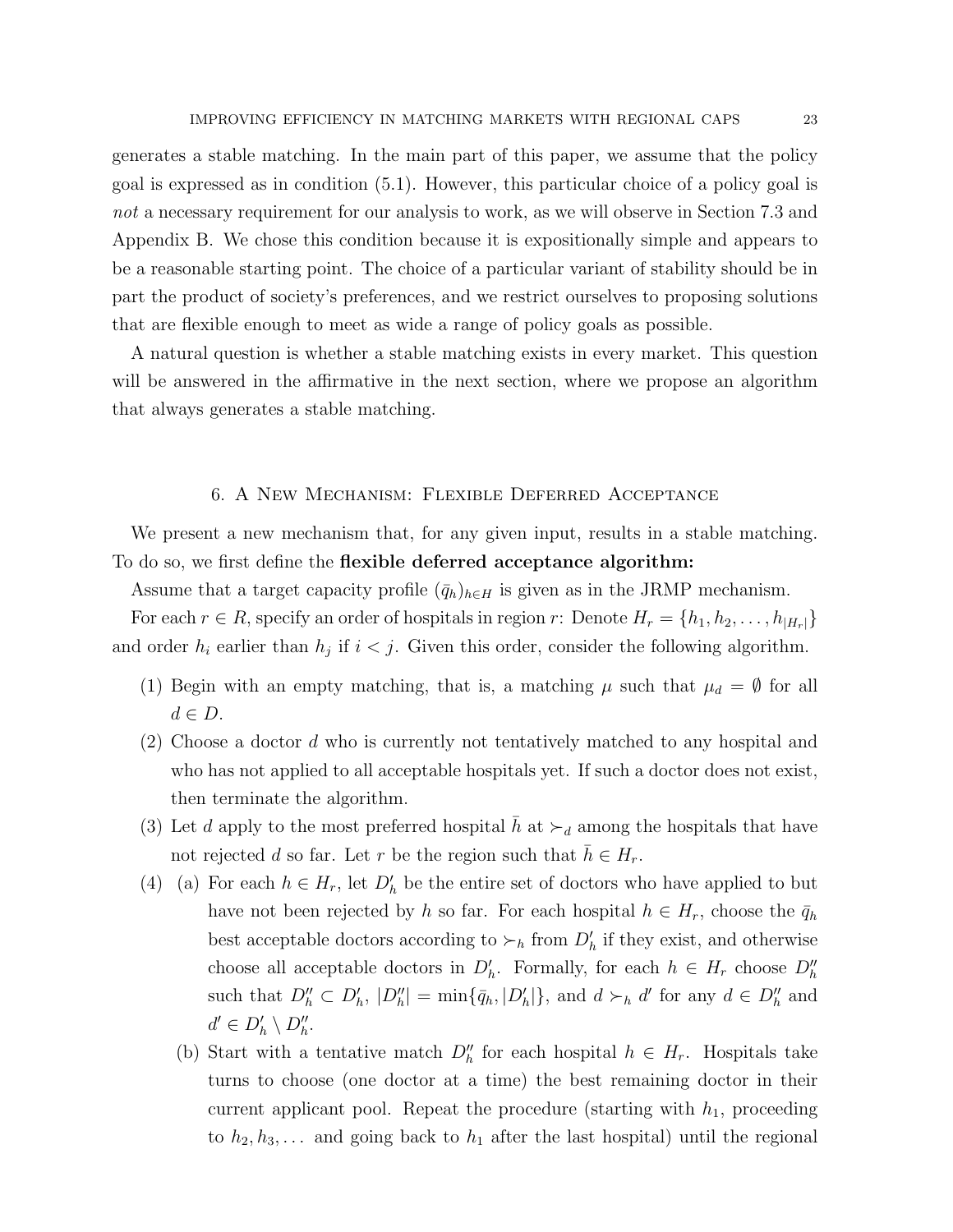quota  $q_r$  is filled or the capacity of the hospital is filled or no doctor remains to be matched. Formally, let  $\iota_i = 0$  for all  $i \in \{1, 2, \ldots, |H_r|\}$ . Let  $i = 1$ .

- (i) If either the number of doctors already chosen by the region  $r$  as a whole equals  $q_r$ , or  $u_i = 1$ , then reject the doctors who were not chosen throughout this step and go back to Step 2.
- (ii) Otherwise, let  $h_i$  choose the most preferred (acceptable) doctor in  $D'_h$ at  $\succ_h$  among the doctors that have not been chosen by  $h_i$  so far, if such a doctor exists and the number of doctors chosen by  $h_i$  so far is strictly smaller than  $q_{h_i}$ .
- (iii) If no new doctor was chosen at Step 4(b)ii, then set  $\iota_i = 1$ . If a new doctor was chosen at Step 4(b)ii, then set  $\iota_j = 0$  for all  $j \in \{1, 2, ..., |H_r|\}.$ If  $i < |H_r|$  then increment i by one and if  $i = |H_r|$  then set i to be 1 and go back to Step 4(b)i.

We define the **flexible deferred acceptance mechanism** to be a mechanism that produces, for each input, the matching at the termination of the above algorithm.<sup>34</sup>

The flexible deferred acceptance mechanism is analogous to the deferred acceptance mechanism and the JRMP mechanism. What distinguishes the flexible deferred acceptance mechanism from the JRMP mechanism is that the former lets hospitals fill their capacities "more flexibly" than the latter. To see this point, first observe that the way that hospitals choose doctors who applied in Step 4a is essentially identical to the one in the JRMP algorithm. As seen before, the JRMP may result in an inefficient and unstable matching because this step does not let hospitals tentatively keep doctors beyond target capacities even if regional caps are not binding. This is addressed in Step 4b. In this step, hospitals in a region are allowed to keep more doctors than their target capacities if doing so keeps the regional caps respected. Thus there is a sense in which this algorithm corrects the deficiency of the JRMP mechanism while following closely the deferred acceptance algorithm.

In the flexible deferred acceptance algorithm, one needs to specify an ordering of hospitals. There are at least two reasons that this requirement may not cause problems such as conflicts among hospitals to get a "desirable position" in the order. The first is that, as we will discuss in Subsection 7.4, the effect of different ways of setting orders on the welfare of hospitals is ambiguous. More specifically, it may be the case that a hospital is better off being ordered later under some specification of preference profiles, while the opposite may be true under other specifications. Second, the flexible deferred acceptance

 $34$ We show in Theorem 2 that the algorithm stops in a finite number of steps.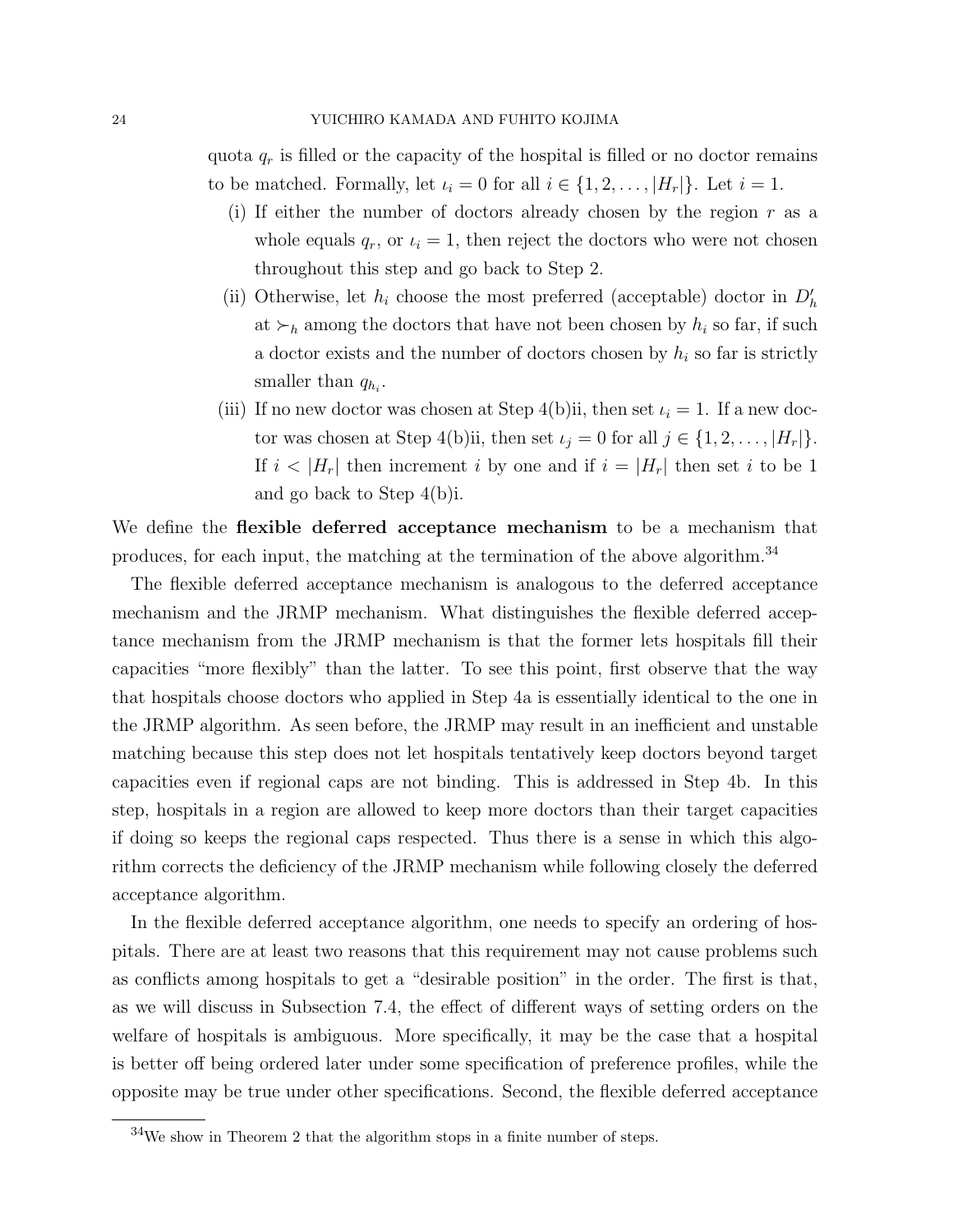algorithm can be modified without losing its desirable properties, by adding "Step 0" in which a particular ordering is chosen according to some probabilistic rule. The aforementioned problems can be resolved by, for example, choosing an order according to the uniform probability distribution.

The following example illustrates how the flexible deferred acceptance algorithm works.

Example 6 (The flexible deferred acceptance algorithm). Consider the same example as in Example 1. Remember that the JRMP mechanism can produce a matching that violates both efficiency and weak stability, let alone stability. The flexible deferred acceptance algorithm selects a matching that is efficient and stable. Precisely, let doctors apply to hospitals in the specified order. For doctors  $d_1$  to  $d_8$ , the algorithm does not proceed to Step 4b, as the number of doctors in each hospital is no larger than its target. When  $d_9$ applies, doctors  $d_1, \ldots, d_8$  are still matched to hospitals in Step 4a, and  $d_9$  is matched to  $h_2$  in Step 4b. In the same way, when  $d_{10}$  applies, doctors  $d_1, \ldots, d_8$  are still matched to hospitals in Step 4a, and  $d_9$  and  $d_{10}$  are matched to  $h_2$  in Step 4b. Hence an efficient and stable matching results. Intuitively, the algorithm treats doctors' applications in a more flexible manner than in the JRMP algorithm. This is the idea behind the name "*flexible* deferred acceptance."

The following is the main result of this section.

**Theorem 2.** The flexible deferred acceptance algorithm stops in finite steps. The mechanism produces a stable matching for any input and is group strategy-proof for doctors.

To see an intuition for the stability of the flexible deferred acceptance mechanism, recall that there is a sense in which hospitals fill their capacities "flexibly." More specifically, at each step of the algorithm hospitals can tentatively accept doctors beyond their target capacities as long as the regional cap is not violated. Then the kind of rejection that causes instability in Example 1 does not occur in the flexible deferred acceptance algorithm. Thus an acceptable doctor is rejected from a preferred hospital either because there are enough better doctors in that hospital, or the regional quota is filled by other doctors. So such a doctor cannot form a blocking pair, suggesting that the resulting matching is stable.<sup>35</sup>

The intuition for strategy-proofness for doctors is similar to the one for the deferred acceptance mechanism. A doctor does not need to give up trying for her first choice because, even if she is rejected, she will be able to apply to her second choice, and so

<sup>35</sup>The way that hospitals' capacities are filled after target capacties are filled ensures that no such blocking pair can "equalize" the distribution of doctors in excess of targets.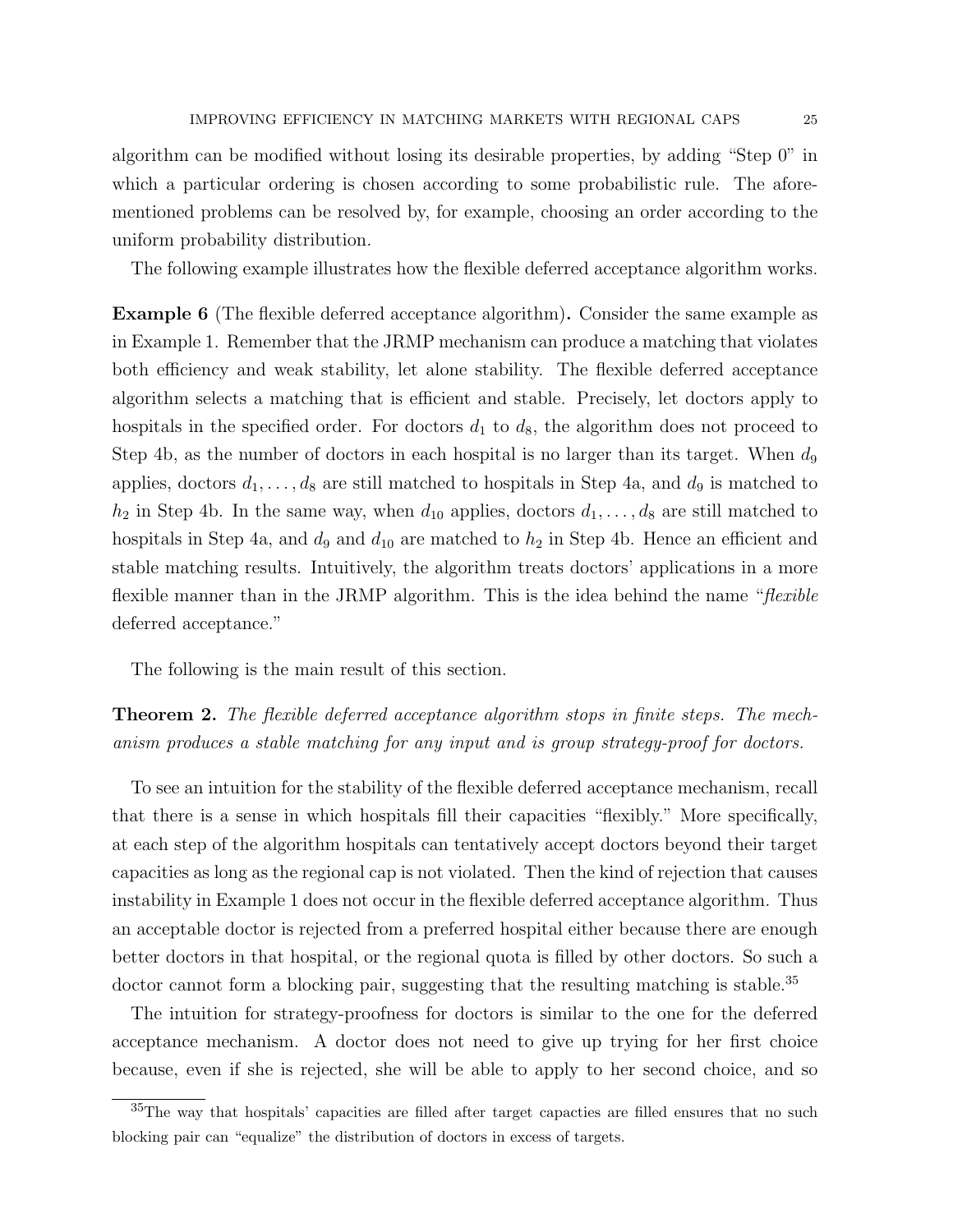forth. In other words, the "deferred" acceptance guarantees that she will be treated equally if she applies to a position later than others.

Although the above are rough intuitions of the results, the formal proof presented in Appendix B takes a different approach. It relates our model to the model of "(manyto-many) matching with contracts" (Hatfield and Milgrom, 2005). The basic idea of the proof is to regard each region as a consortium of hospitals that acts as one agent, and to define its choice function that selects a subset from any given collection of pairs (contracts) of a doctor and a hospital in the region. Once we successfully connect our model to the matching model with contracts, properties of the latter model can be invoked to show the theorem. In fact, the proof shows that a more general result (Theorem 4) holds which can be applicable to the class of stability concepts mentioned in Section 7.3 and that the current model is indeed a special case of the general model (Propositions 5 and 6). Theorem 2 then follows as a corollary of these results.

Theorems 1 and 2 imply an appealing welfare property of the flexible deferred acceptance mechanism.

# Corollary 1. The flexible deferred acceptance mechanism produces an efficient matching for any input.

Proof. By Theorem 2, the flexible deferred acceptance mechanism produces a stable matching. Since stability implies weak stability, the flexible deferred acceptance mechanism produces a weakly stable matching. By Theorem 1, weak stability implies efficiency, completing the proof.  $\Box$ 

Recall that the JRMP mechanism does not necessarily produce an efficient matching. In light of this observation, Corollary 1 implies that the flexible deferred acceptance mechanism improves upon the JRMP mechanism not only in terms of stability but also in terms of efficiency.

The matching generated by the flexible deferred acceptance mechanism satisfies the following additional property.

**Proposition 1.** If the number of doctors matched with  $h \in H$  in the flexible deferred acceptance mechanism is strictly less than its target capacity, then for any  $d \in D$  who are not matched with h, either d is unacceptable to h or d prefers its current match to h.

Proof. Assume that d prefers h to her outcome under the flexible deferred acceptance mechanism. Then d has applied to h and was rejected under the flexible deferred acceptance algorithm. If the number of doctors matched with  $h$  in the flexible deferred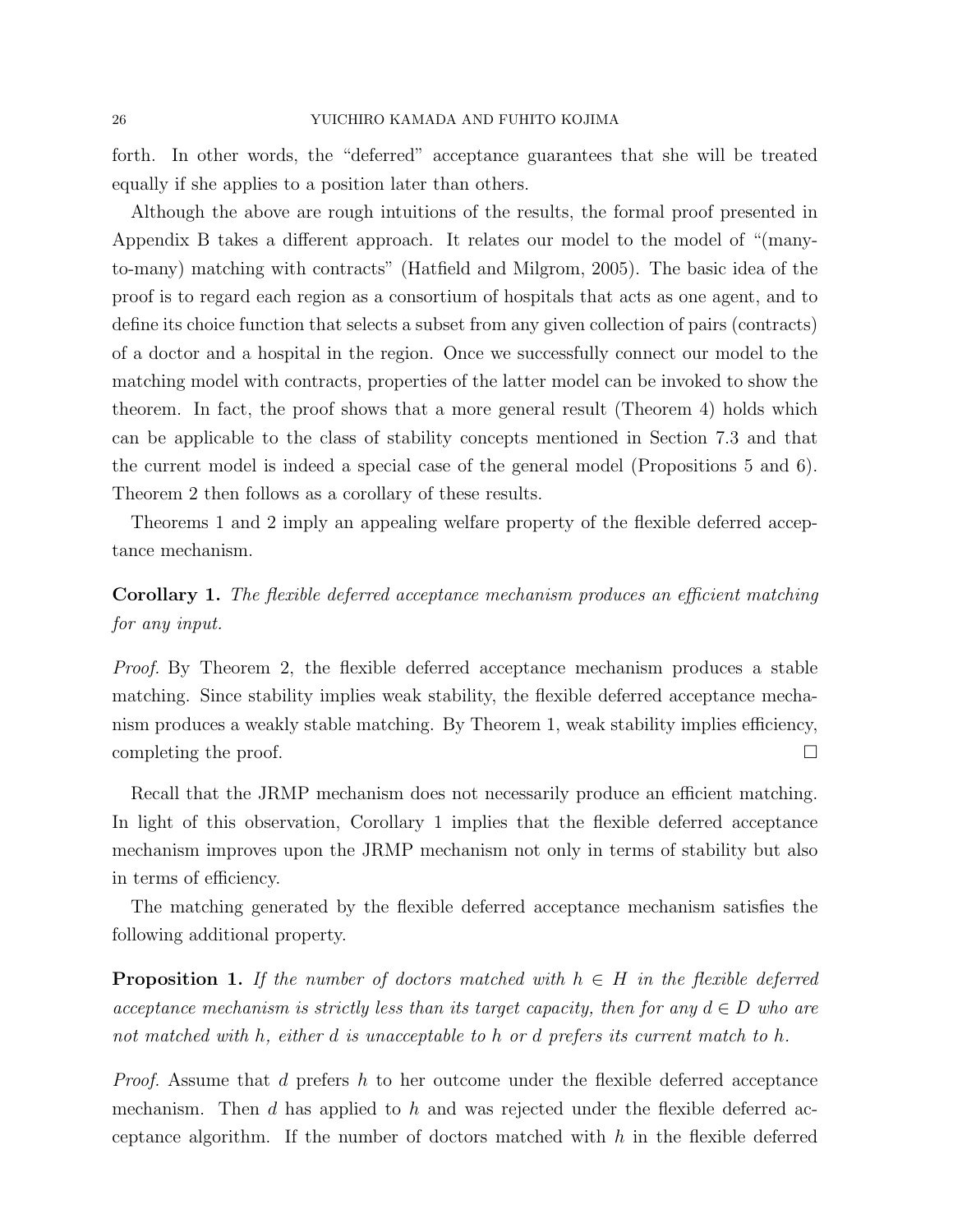acceptance mechanism is strictly less than its target capacity, then the number of doctors who have ever applied to h and are acceptable to h is strictly smaller than the target capacity of  $h$ . This implies that any doctor who applied to  $h$  and was rejected in the flexible deferred acceptance algorithm is unacceptable to h. In particular  $d$  is unacceptable, completing the proof.  $\Box$ 

Hence, there exists no pair of a doctor and a hospital who want to deviate from the matching generated by the flexible deferred acceptance mechanism, if the number of doctors currently matched with the hospital is strictly less than its target. The conclusion of the theorem applies even if the regional cap is already binding, thus this property is not implied by the fact that the outcome of the flexible deferred acceptance algorithm is stable.

### 7. Discussion

This section provides several discussions. In Subsection 7.1, we consider the rural hospital theorem of Roth (1986) and a related concept of the "match rate," the ratio of the number of all matched doctors to the total number of doctors (matched plus unmatched). Subsection 7.2 studies the existence issue of a side-optimal stable matching, that is, a matching that is preferred by all doctors or by all hospitals. Subsection 7.3 generalizes stability and the flexible deferred acceptance mechanism. Subsection 7.4 examines the welfare effect of different choices of target capacities and picking orders over hospitals in the flexible deferred acceptance mechanism, and Subsection 7.5 considers "floor constraints" instead of "ceiling constraints" (regional caps).

7.1. The Rural Hospital Theorem and The Match Rate. In this subsection, we show that the conclusion of the rural hospital theorem does not hold in our environment. Motivated by this finding, we study how the flexible deferred acceptance mechanism works in terms of the match rate, that is, the proportion of the number of all matched doctors to the total number of doctors (matched plus unmatched).

7.1.1. The Rural Hospital Theorem. The rural hospital theorem (Roth, 1986) states that, in a matching model without regional caps, any hospital that fails to fill all its positions in one stable matching is matched to an identical set of doctors in all stable matchings. It also states that the set of unmatched doctors is identical across all stable matchings.

The theorem is of particular interest when we consider allocating a sufficient number of doctors to rural areas. Although the rural hospital theorem might suggest that increasing the number of doctors in a particular set of hospitals is impossible, the conclusion of the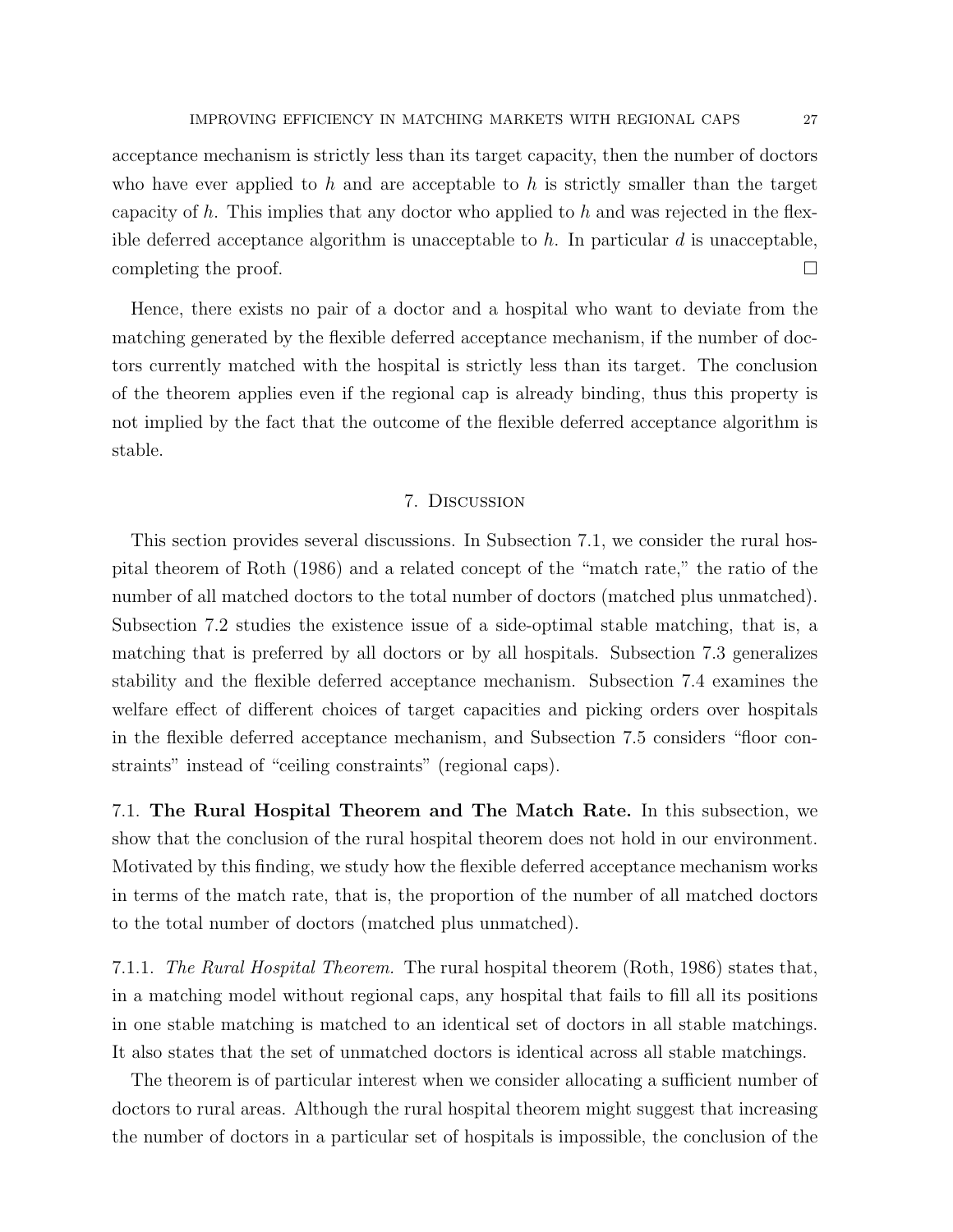theorem does not necessarily hold in our context with regional caps, even with the most stringent concept of strong stability. The following example makes this point clear.

Example 7 (The conclusion of the rural hospital theorem does not hold). There is one region r with regional cap  $q_r = 1$ , in which two hospitals,  $h_1$  and  $h_2$ , reside. Each hospital h has a capacity of  $q_h = 1$ . Suppose that there are two doctors,  $d_1$  and  $d_2$ . We assume the following preferences:

$$
\succ_{h_1}: d_1, \quad \succ_{h_2}: d_2,
$$
  

$$
\succ_{d_1}: h_1, \quad \succ_{d_2}: h_2.
$$

It is straightforward to check that there are two strongly stable matchings,

$$
\mu = \begin{pmatrix} h_1 & h_2 & \emptyset \\ d_1 & \emptyset & d_2 \end{pmatrix},
$$

$$
\mu' = \begin{pmatrix} h_1 & h_2 & \emptyset \\ \emptyset & d_2 & d_1 \end{pmatrix}.
$$

Notice that hospital  $h_1$  fills its capacity in matching  $\mu$  while it does not do so in matching  $\mu'$ . Also,  $d_1$  is matched to a hospital in matching  $\mu$  while unmatched in matching  $\mu'$ . Hence both conclusions of the rural hospital theorem fail, even with the notion of strong stability. Since strong stability implies stability and weak stability, this example also shows that the conclusions of the rural hospital theorem fail with those stability concepts (analogously, all negative conclusions of this subsection and the next hold under any of these stability concepts).

One might suspect that, although the rural hospital theorem does not apply, it might be the case that each region attracts the same number of doctors in any strongly stable matchings. The following example shows that this is not true.

Example 8 (The number of doctors matched to hospitals in a rural region may be different in different strongly stable matchings). We modify Example 7 by adding one more region r', which we interpret here as a "rural region" for the sake of discussion. Region r' has the regional cap of  $q_{r'} = 1$ , and one hospital,  $h_3$ , resides in it. Suppose that  $h_3$  has a capacity of  $q_{h_3} = 1$ . The preferences are modified as follows:

$$
\succ_{h_1}: d_1, \quad \succ_{h_2}: d_2, \quad \succ_{h_3}: d_1,
$$

$$
\succ_{d_1}: h_1, h_3, \quad \succ_{d_2}: h_2.
$$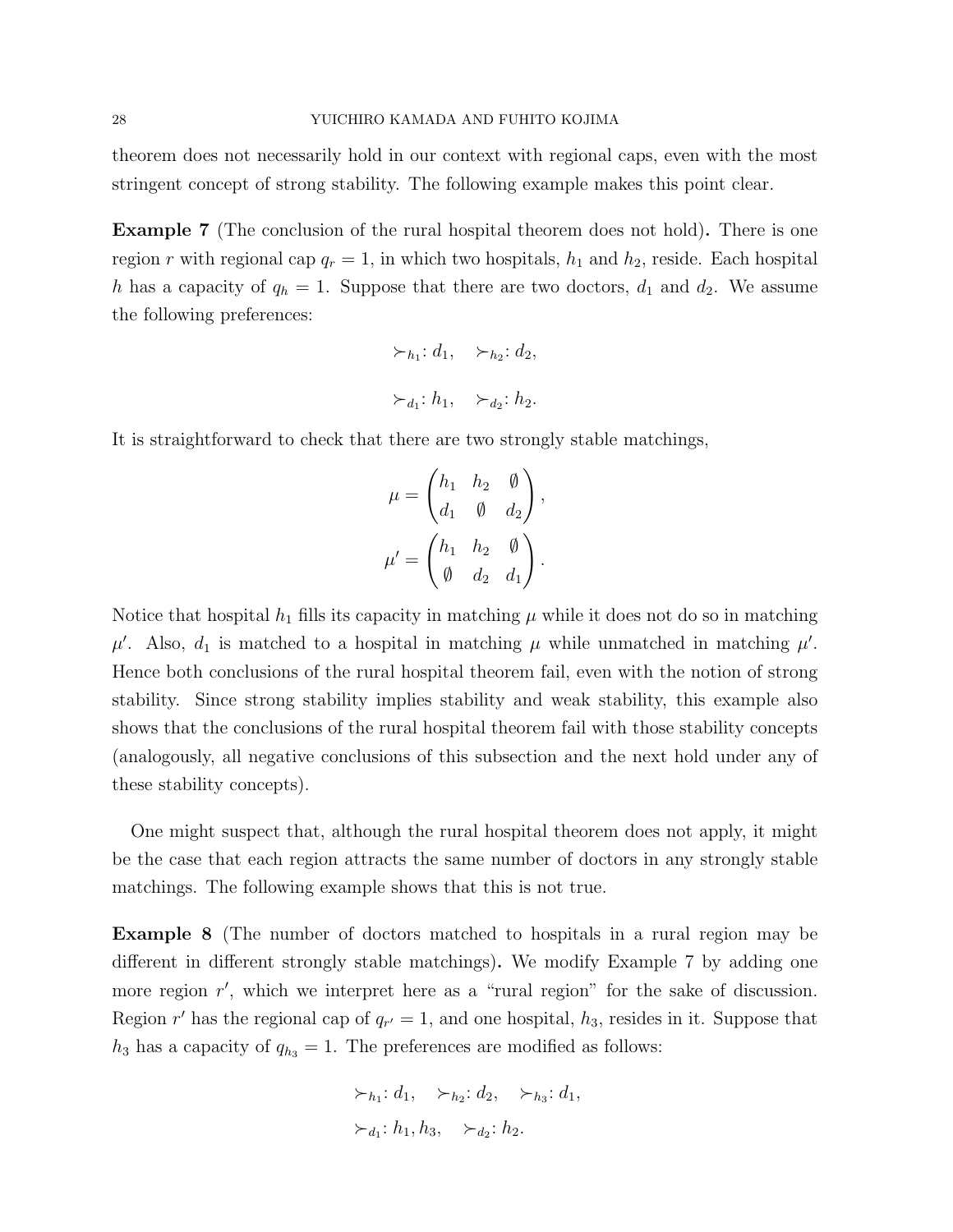It is straightforward to check that there are two strongly stable matchings,

$$
\mu = \begin{pmatrix} h_1 & h_2 & h_3 & \emptyset \\ d_1 & \emptyset & \emptyset & d_2 \end{pmatrix}
$$

$$
\mu' = \begin{pmatrix} h_1 & h_2 & h_3 \\ \emptyset & d_2 & d_1 \end{pmatrix}.
$$

,

Thus the hospital in rural region  $r'$  does not attract any doctors in matching  $\mu$ , while it attracts one doctor in matching  $\mu'$ .

Hence, when the number of doctors matched to hospitals in rural regions matters, the choice of a mechanism is an important issue, in the presence of regional caps.

7.1.2. The Match Rate. Related to the rural hospital theorem is the notion of "match rate," which is the ratio of the number of all matched doctors to the total number of doctors (matched plus unmatched). The match rate seems to be a measure that many people care about. For example, match rates are listed on the annual reports published by the NRMP and the JRMP.<sup>36</sup> This is perhaps because the match rate is an easy measure for participants to understand.<sup>37</sup>

Although it would be desirable if a mechanism could select a matching that has the maximum match rate among the stable matchings, there exists no mechanism that always does so and is strategy-proof for doctors. In particular, our flexible deferred acceptance mechanism does not select a matching that has the maximum match rate among stable matchings. We first demonstrate in Example 9 that the flexible deferred acceptance mechanism does not always produce a stable matching with the maximal match rate. The second example, Example 10, shows that there does not exist a mechanism that is strategy-proof for doctors and always selects a matching with the maximum match rate among stable matchings.

Example 9 (The flexible deferred acceptance mechanism does not necessarily select a matching with the highest match rate among stable matchings). Take the same example as in Example 8. Also, let the target profile be  $(\bar{q}_{h_1}, \bar{q}_{h_2}, \bar{q}_{h_3}) = (1, 0, 1)$ . Then, the flexible deferred acceptance mechanism always selects a matching  $\mu$  defined in Example 8. But

<sup>36</sup>For instance, see National Resident Matching Market (2010) and Japan Residency Matching Program (2009b).

<sup>&</sup>lt;sup>37</sup>The ease of understanding may not be a persuasive reason for economic theorists to care about the match rates, but it seems to be a crucial issue for market designers. For a mechanism to work well in practice, it is essential that people are willing to participate in the mechanism. To this end, providing information in an accessible manner, as in the form of the match rates, seems to be of great importance.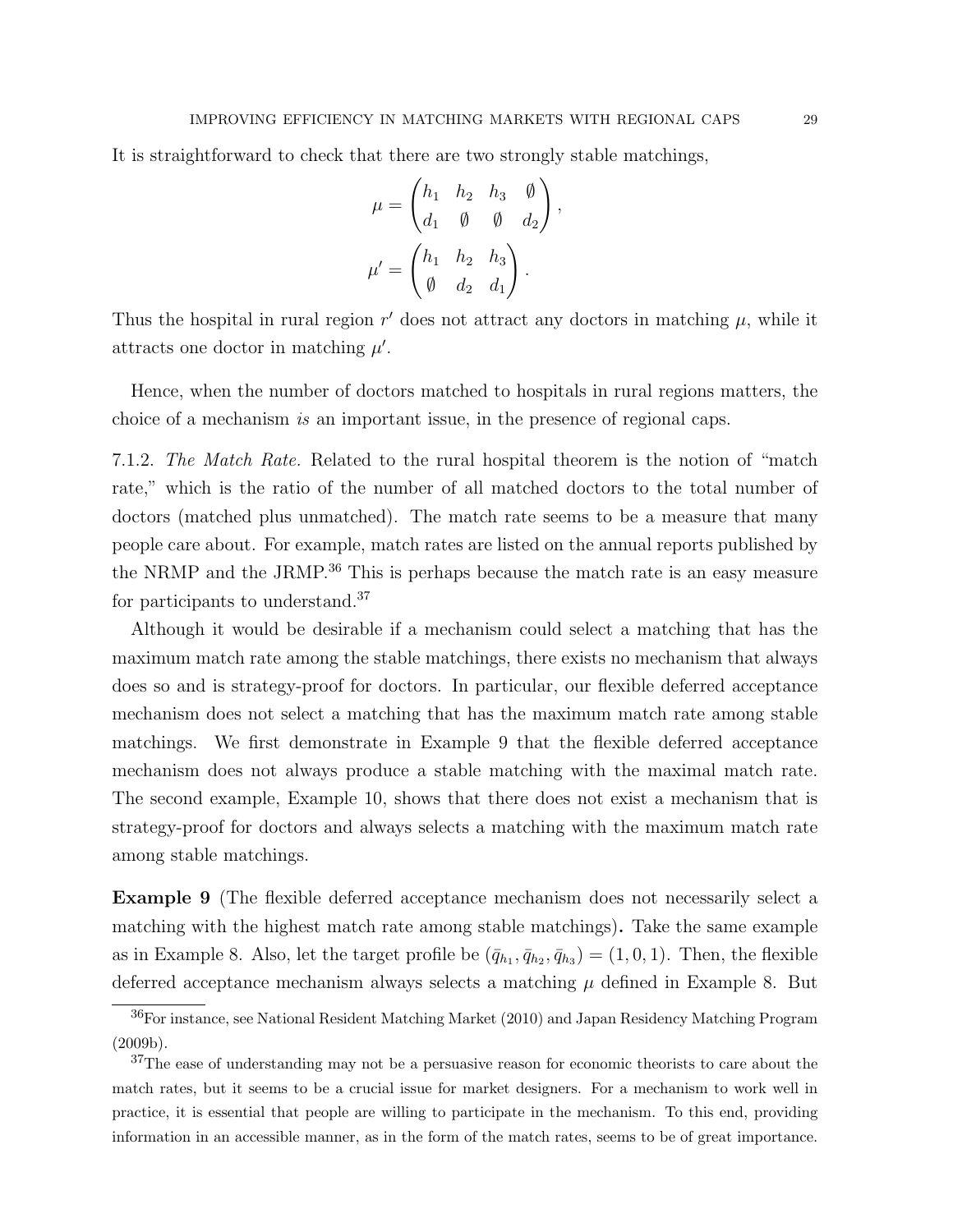this has a match rate of  $1/2$ , while the other matching, namely  $\mu'$  defined in Example 8, has a match rate of 1.

It is an unfortunate fact that the flexible deferred acceptance mechanism does not necessarily maximize the match rate within stable matchings. A natural next question is whether there is any reasonable mechanism that can do so. The following example shows that the answer is negative in the sense that such a requirement is inconsistent with strategy-proofness.

Example 10 (No mechanism that is strategy-proof for doctors can always select a matching with the highest match rate among stable matchings). Modify the environment in Example 8 as follows:

$$
\succ_{h_1}: d_1, \quad \succ_{h_2}: d_2, \quad \succ_{h_3}: d_1, d_2,
$$

$$
\succ_{d_1}: h_1, h_3, \quad \succ_{d_2}: h_2, h_3,
$$

with everything else unchanged (thus hospitals  $h_1$  and  $h_2$  are in one region and  $h_3$  is in the other, each region has a regional cap of one, and each hospital has capacity of one). Let  $(\bar{q}_{h_1}, \bar{q}_{h_2}, \bar{q}_{h_3}) = (1, 0, 1)$ . Notice that, given these preferences, there are two stable matchings, namely  $\mu$  with  $\mu_{d_1} = h_1$  and  $\mu_{d_2} = h_3$ , and  $\mu'$  with  $\mu'_{d_1} = h_3$  and  $\mu'_{d_2} = h_2$ . Take a mechanism that always selects a matching with the highest match rate among the stable matchings. We show that this mechanism cannot be strategy-proof. Since both  $\mu$  and  $\mu'$  have match rate of 1, both can potentially be chosen by the mechanism. Suppose that the mechanism chooses  $\mu$ . Then, doctor  $d_2$  has an incentive to misreport her preferences: If she reports that hospital  $h_2$  is the only acceptable match, then given the new profile of the preferences, the only stable matching that maximizes the match rate among stable matchings is  $\mu'$ . Since  $\mu'_{d_2} \succ_{d_2} \mu_{d_2}$ , doctor  $d_2$  indeed has an incentive to misreport. A symmetric argument can be made for the case in which the mechanism chooses  $\mu'$  given the true preference profile. Hence, there does not exist a mechanism that is strategy-proof for doctors and always selects a matching with the highest match rate among stable matchings.

Despite the above negative results, there are bounds on the match rates in the matchings produced by the flexible deferred acceptance mechanism. More specifically, the following comparison can be made with the JRMP mechanism as well as with the (unconstrained) deferred acceptance algorithm without regional caps:

Theorem 3. For any preference profile,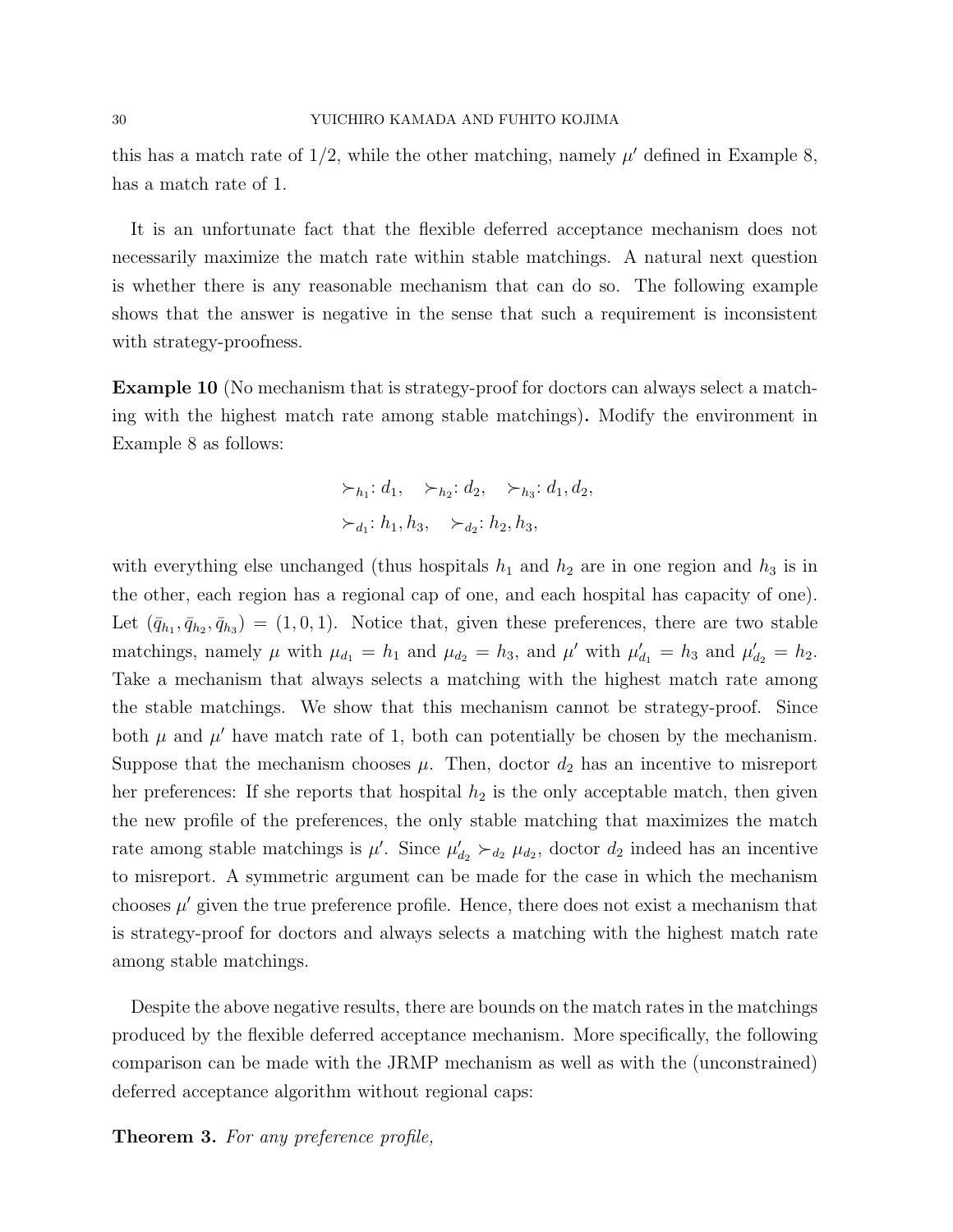- (1) Each doctor  $d \in D$  weakly prefers a matching produced by the deferred acceptance mechanism to the one produced by the flexible deferred acceptance mechanism to the one produced by the JRMP mechanism.
- (2) If a doctor is unmatched in the deferred acceptance mechanism, she is unmatched in the flexible deferred acceptance mechanism. If a doctor is unmatched in the flexible deferred acceptance mechanism, she is unmatched in the JRMP mechanism.

Notice that part  $(2)$  of the above result, which is a direct corollary of part  $(1)$ , implies that the match rate is weakly higher in the deferred acceptance mechanism than in the flexible deferred acceptance mechanism, which in turn has a weakly higher match rate than the JRMP mechanism.<sup>38</sup>

Theorem 3 suggests that the flexible deferred acceptance mechanism matches reasonably many doctors. Characterizing stable mechanisms that achieve strategy-proofness for doctors and match "as many doctors as possible," as well as studying their relationship with the flexible deferred acceptance mechanism, is an interesting open question.

7.2. Nonexistence of Side-Optimal Stable Matchings. There does not necessarily exist a doctor-optimal stable matching (a stable matching unanimously preferred to every stable matching by all doctors). Neither does there exist a hospital-optimal stable matching. To see this point, consider the environment presented in Example 7, and suppose that  $(\bar{q}_{h_1}, \bar{q}_{h_2}) = (1, 0)$ . There are two stable matchings,  $\mu$  and  $\mu'$  specified in Example 7, where only  $d_1$  and  $h_1$  are matched at  $\mu$  while only  $d_2$  and  $h_2$  are matched at  $\mu'$ . Clearly,  $d_1$  and  $h_1$  strictly prefer  $\mu$  to  $\mu'$  while  $d_2$  and  $h_2$  strictly prefer  $\mu'$  to  $\mu$ . Thus there exists neither a doctor-optimal stable matching nor a hospital-optimal stable matching. Moreover, this example shows that there exists neither a doctor-pessimal stable matching nor a hospital-pessimal stable matching in general.

7.3. A General Framework. As mentioned in Section 5, the notion of stability is based on the idea that if the result of a move of a doctor within a region does not equalize the excesses over the target capacities compared to the current matching, it is not deemed as a legitimate deviation. We argued that this is not the only reasonable definition as, for example, it may be natural to suppose that a hospital with capacity 20 is entitled to twice as many doctors (over the target) as a hospital with capacity 10. There may be other criteria, and a natural question is what kind of criteria can be accommodated in general.

<sup>38</sup>For an example in which the deferred acceptance mechanism and the flexible deferred acceptance mechanism differ in terms of match rates, see Example 4 (with an arbitrary target capacity profile). For the flexible deferred accceptance mechanism and the JRMP mechanism, see Example 1.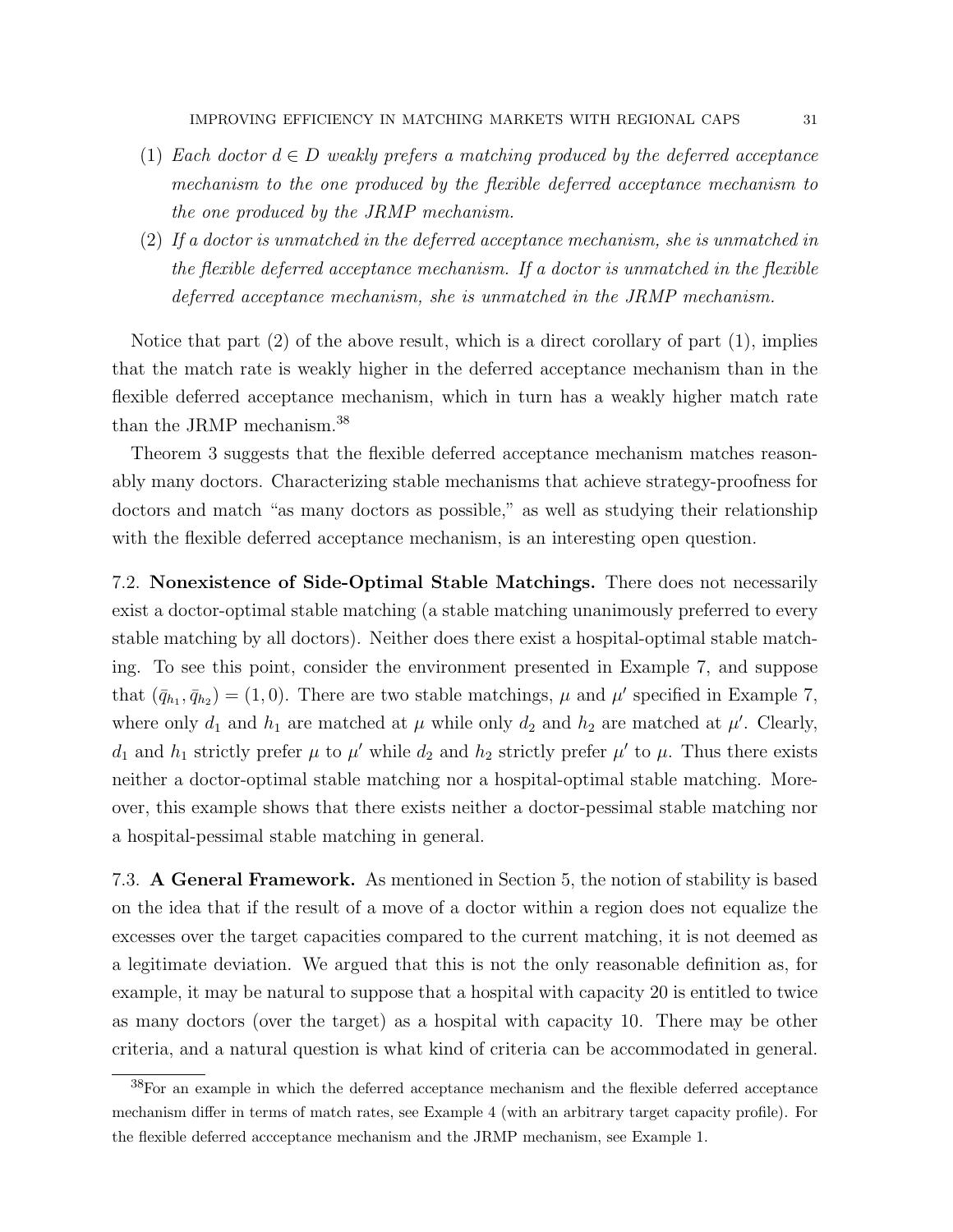### 32 YUICHIRO KAMADA AND FUHITO KOJIMA

Appendix B generalizes the concept of stability that takes this issue into account. We also propose a generalized version of the flexible deferred acceptance mechanism. We show that the generalized flexible deferred acceptance algorithm finds a stable matching as defined more generally, and it is group strategy-proof.

7.4. Welfare Effects of Picking Orders and Targets. The flexible deferred acceptance algorithm follows a certain picking order of hospitals in each region when there are some doctors remaining to be tentatively matched after hospitals have kept doctors up to their target capacities. One issue is how to decide the picking order. One natural conjecture may be that choosing earlier (that is, having an earlier order in the flexible deferred acceptance algorithm) benefits a hospital. As we have mentioned earlier, this would be a problematic property: If choosing earlier benefits a hospital, then how to order hospitals will be a sensitive policy issue to cope with because each hospital would have incentives to be granted an early picking order. Fortunately, the conjecture is not true, as shown in the following example. The example also shows that the different choices of orders result in different stable matchings, thus the choice of an order does matter for the algorithm's outcome.

Example 11 (Ordering a hospital earlier may make it worse off). Let there be hospitals  $h_1, h_2$  and  $h_3$  in region  $r_1$ , and  $h_4$  in region  $r_2$ . Suppose that  $(q_{h_1}, q_{h_2}, q_{h_3}, q_{h_4}) = (2, 1, 1, 1)$ and  $(\bar{q}_{h_1}, \bar{q}_{h_2}, \bar{q}_{h_3}, \bar{q}_{h_4}) = (1, 0, 1, 1)$ . The regional cap of  $r_1$  is 2 and that for  $r_2$  is 1. Preferences are

> $\succ_{h_1}: d_1, d_4, d_2, \longrightarrow_{h_2}: d_3, \longrightarrow_{h_3}:$  arbitrary,  $\succ_{h_4}: d_2, d_1,$  $\succ_{d_1}: h_4, h_1, \quad \succ_{d_2}: h_1, h_4, \quad \succ_{d_3}: h_2, \quad \succ_{d_4}: h_1.$

- (1) Assume that  $h_1$  is ordered earlier than  $h_2$ . In that case, in the flexible deferred acceptance mechanism,  $d_1$  applies to  $h_4$ ,  $d_2$  and  $d_4$  apply to  $h_1$ , and  $d_3$  applies to  $h_2$ .  $d_2$  and  $d_4$  are accepted while  $d_3$  is rejected. The matching finalizes.
- (2) Assume that  $h_1$  is ordered after  $h_2$ . In that case, in the flexible deferred acceptance mechanism,  $d_1$  applies to  $h_4$ ,  $d_2$  and  $d_4$  apply to  $h_1$ , and  $d_3$  applies to  $h_2$ . But now  $d_2$  is rejected while  $d_3$  is accepted. Then  $d_2$  applies to  $h_4$ , displacing  $d_1$  from  $h_4$ . Then  $d_1$  applies to  $h_1$ .  $d_1$  is accepted, displacing  $d_4$  from  $h_1$ . The matching finalizes.

First, notice that hospital  $h_2$  is better off in case (2). Thus being ordered earlier helps  $h_2$  in this example. However, if  $h_1$  prefers  $\{d_1\}$  to  $\{d_2, d_4\}$  (which is consistent with the assumption that hospital preferences are responsive with capacities), then  $h_1$  is also made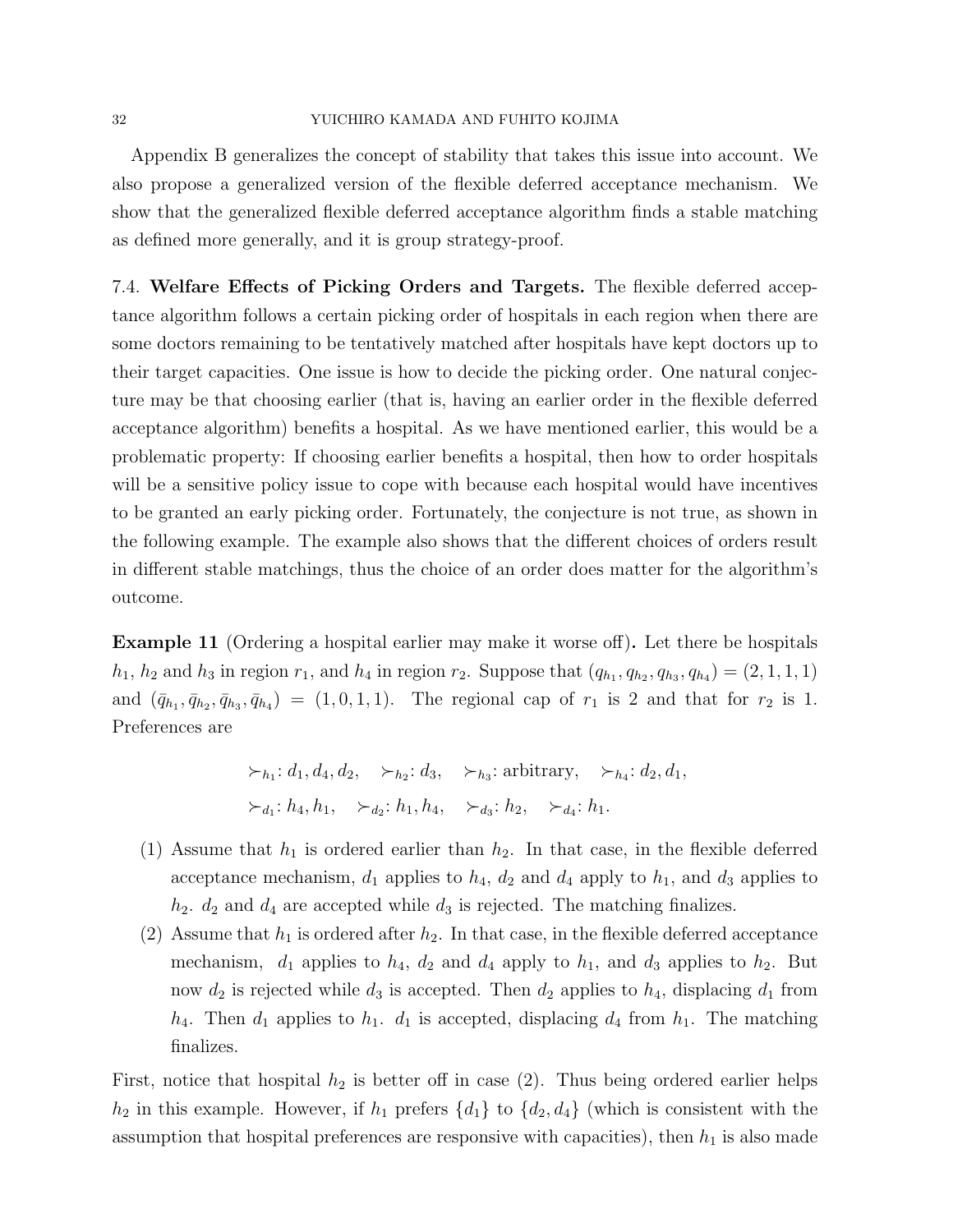better off in case (2). Thus being ordered later helps  $h_1$  if she prefers  $\{d_1\}$  to  $\{d_2, d_4\}$ . Therefore, the effect of a picking order on hospitals' welfare is not monotone.

A related concern is about what could be called "target monotonicity." That is, keeping everything else constant, does an increase of the target of a hospital make it better off under the flexible deferred acceptance mechanism? If so, then hospitals would have strong incentives to influence policy makers to give them large targets. The following example shows that target monotonicity is not necessarily true.

Example 12 (Target monotonicity may fail). Consider a market that is identical to the one in Example 11, except that the target of  $h_1$  is now decreased to 0, with the order such that  $h_1$  chooses before  $h_2$ .<sup>39</sup> Then  $h_1$  is matched to  $\{d_1\}$  under the flexible deferred acceptance mechanism. Therefore, if  $h_1$  prefers  $\{d_1\}$  to  $\{d_2, d_4\}$ , then  $h_1$  is made better off when its target capacity is smaller.

7.5. Floor Constraints. The present paper offers a practical solution for the Japanese resident matching problem with regional caps. However, the regional cap may not be an ultimate objective per se, but a means to allocate medical residents "evenly" to different areas. Setting a cap –a ceiling constraint on the number of residents in a region– is an obvious approach to this desideratum, but there may be other possible regulations. For example, one might wonder if setting floor constraints, as opposed to cap constraints, would be an easier and more direct solution. However, there are reasons that floor constraints may be difficult to use. First, even the existence of an individually rational matching that respects floor constraints is not guaranteed. For example, if no doctor finds any hospital in a certain region to be acceptable, then satisfying a positive floor constraint for the region results in an individually irrational matching (doctors matched with hospitals in the region would just reject taking the job). Second, even if an individually rational matching exists, it is not clear whether a stable matching exists. In fact, an appropriate definition of stability in the presence of floor constraints is unclear.<sup>40</sup>

### 8. Conclusion

This paper showed that the current matching mechanism used in Japan may result in avoidable inefficiency and instability despite its similarity to the celebrated deferred

<sup>&</sup>lt;sup>39</sup>When the target capacity of  $h_1$  is decreased, the sum of the target capacities becomes strictly smaller than the regional cap (note that such a situation is allowed in our model). If one wishes to keep the sum equal to the regional cap, the example can be modified by increasing the target capacity of  $h_3$  by 1, and the conclusion of the example continues to hold.

 $^{40}$ A similar point is made in the context of school choice by Ehlers (2010).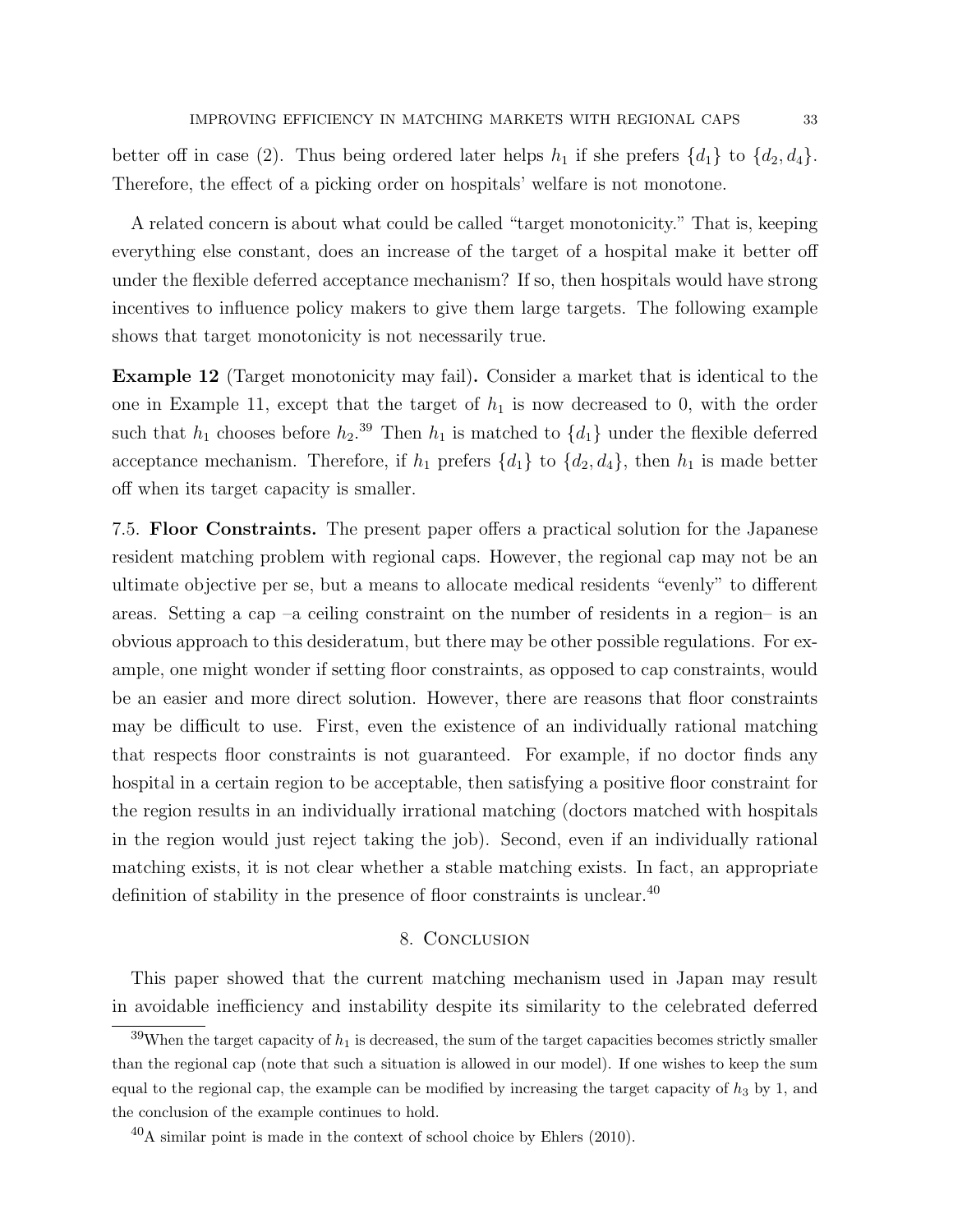### 34 YUICHIRO KAMADA AND FUHITO KOJIMA

acceptance mechanism. We proposed a new mechanism, called the flexible deferred acceptance mechanism. This mechanism is (group) strategy-proof, generates a stable and efficient matching, and places more doctors in hospitals than the current mechanism.

With regional caps there may not necessarily exist a unique "right" notion of stability, and hence there may not necessarily exist a unique choice of the mechanism. The choice would depend on the government's welfare and distributional goals, and there is room for the government to select a particular stable matching based on such goals. We hope that this paper serves as a basis for achieving such goals and, more broadly, that it contributes to the general agenda of matching/market design theory to address specific issues arising in practical problems.

We intentionally refrained from judging the merits of imposing regional caps itself (except for a certain welfare result in Theorem 3). We took this approach because our model does not explicitly include patients or ethical concerns of the general populace, which may be underlying arguments for increasing doctors in rural areas. Similarly, we did not analyze other policies such as subsidies to incentivize residents to work in rural areas.<sup>41</sup> Instead, we took an approach in the new tradition of market design research, in which one regards constraints such as fairness and repugnance as requirements to be respected and offers solutions consistent with them.<sup>42</sup> That is, as regional caps seem to be a strong political reality, we believe that it is important to take them as given and provide a practical solution.

The paper opens new avenues for further research topics. First, as mentioned before, strategy-proofness for every agent including hospitals is impossible even without regional caps if we also require stability. However, truthtelling is an approximately optimal strategy under the deferred acceptance mechanism in large markets under some assumptions (Roth and Peranson, 1999; Immorlica and Mahdian, 2005; Kojima and Pathak, 2009). Although such an analysis requires a much more specialized model structure than what this paper has and is outside the scope of this paper, approximate incentive compatibility similar to these papers may hold.

<sup>&</sup>lt;sup>41</sup>This is not because subsidies are not important. In fact, subsidies are used to attract residents to rural areas in many countries such as the United States and Japan. However, there are political pressures to restrict the use of subsidies in the Japanese medical market. Beginning in 2011, for instance, the government will reduce subsidies to residency programs that pay annual salaries of more than 7,200,000 yen (about 85,000 U.S. dollars) to residents. In any case, our analysis is applicable given participants' preferences which reflect subsidies, thus our method can be employed on top of subsidies.

 $^{42}$ This approach is eloquently advocated by Roth (2007b).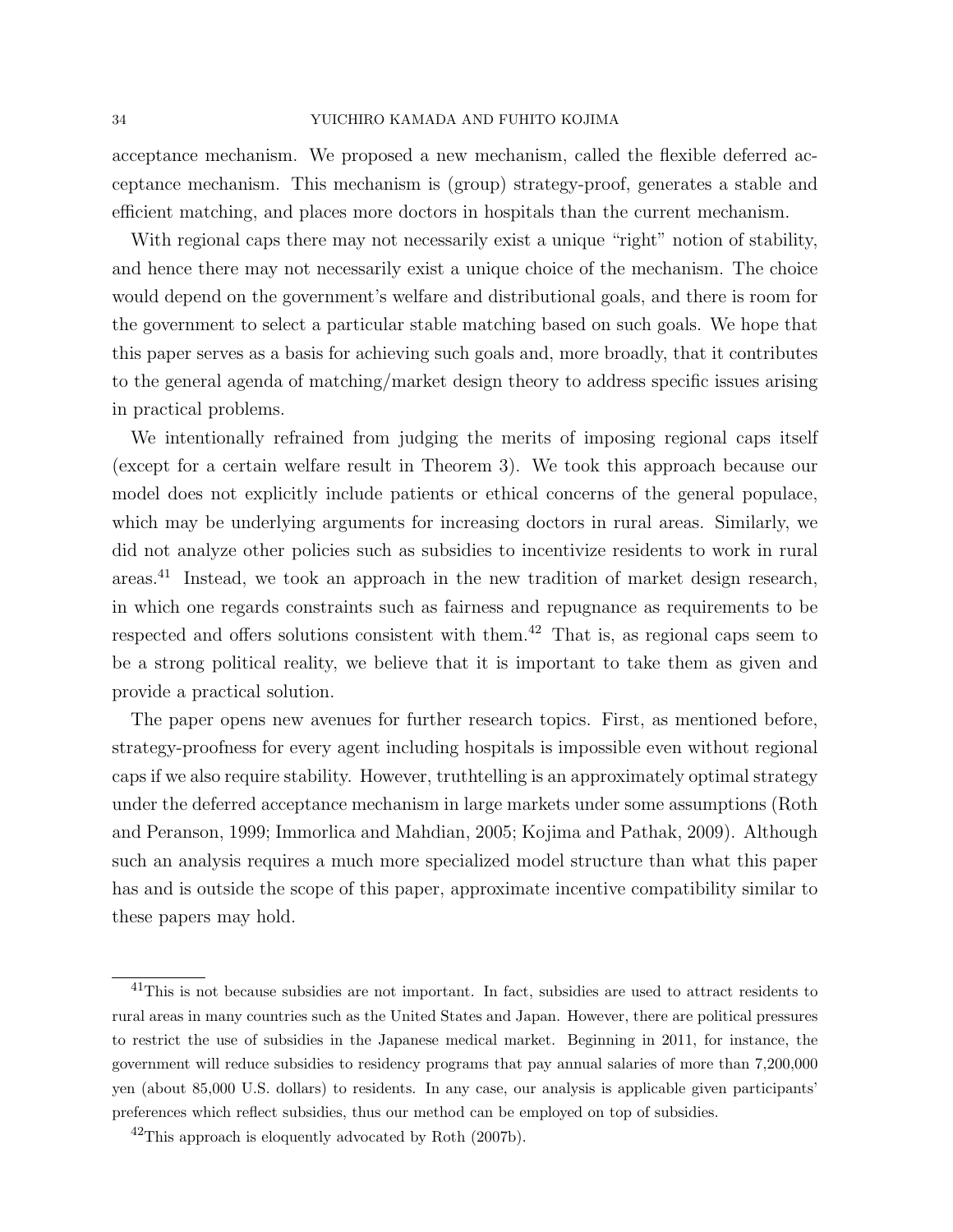Second, studying more general constraint structures may be interesting. For instance, one could consider a hierarchy of regional caps, say one cap for a prefecture and one for each district within the prefecture. Or society may desire to regulate the total number of doctors practicing in certain specialties as well as in a region. One conjecture is that our results generalize as long as the constraint structure forms a hierarchy as analyzed by Milgrom (2009) and Budish, Che, Kojima, and Milgrom (2010). This paper focused on the simple setting of (one layer of) regional caps because that is the existing structure in the motivating problem of Japanese residency matching, but a generalization may become practically important if more complex constraints become politically possible in the future.

Third, it would be desirable to test how good the flexible deferred acceptance mechanism is relative to the JRMP mechanism. In a new project joint with Jun Wako, we have started talking with the matching organizers. Although the basic structure of the problem is as this paper has analyzed, specific details might need to be taken into account if our new design is to be used in practice. Simulating the performance of our mechanism based on actual data would be interesting as well.

Finally, it would be nice to study markets that have similar structures to the one in this paper. Markets mentioned in the Introduction are natural candidates for such a study. We expect some general insights will carry over to such settings, while market-specific details should be carefully taken into account when we consider different markets in different political or cultural environments.

### **REFERENCES**

- ABDULKADIROGLU, A.  $(2005)$ : "College admissions with affirmative action," International Journal of Game Theory, 33(4), 535–549.
- ABDULKADIROĞLU, A., Y.-K. CHE, AND Y. YASUDA  $(2008)$ : "Expanding Choice in School Choice," Economic Research Initiatives at Duke Research Paper No. 20.
- (2009): "Resolving Conflicting Preferences in School Choice: the Boston Mechanism Reconsidered," American Economic Review, forthcoming.
- ABDULKADIROĞLU, A., P. A. PATHAK, AND A. E. ROTH (2005): "The New York City High School Match," American Economic Review Papers and Proceedings, 95, 364–367.
- (2009): "Strategy-proofness versus Efficiency in Matching with Indifferences: Redesigning the NYC High School Match," American Economic Review, 99, 1954– 1978.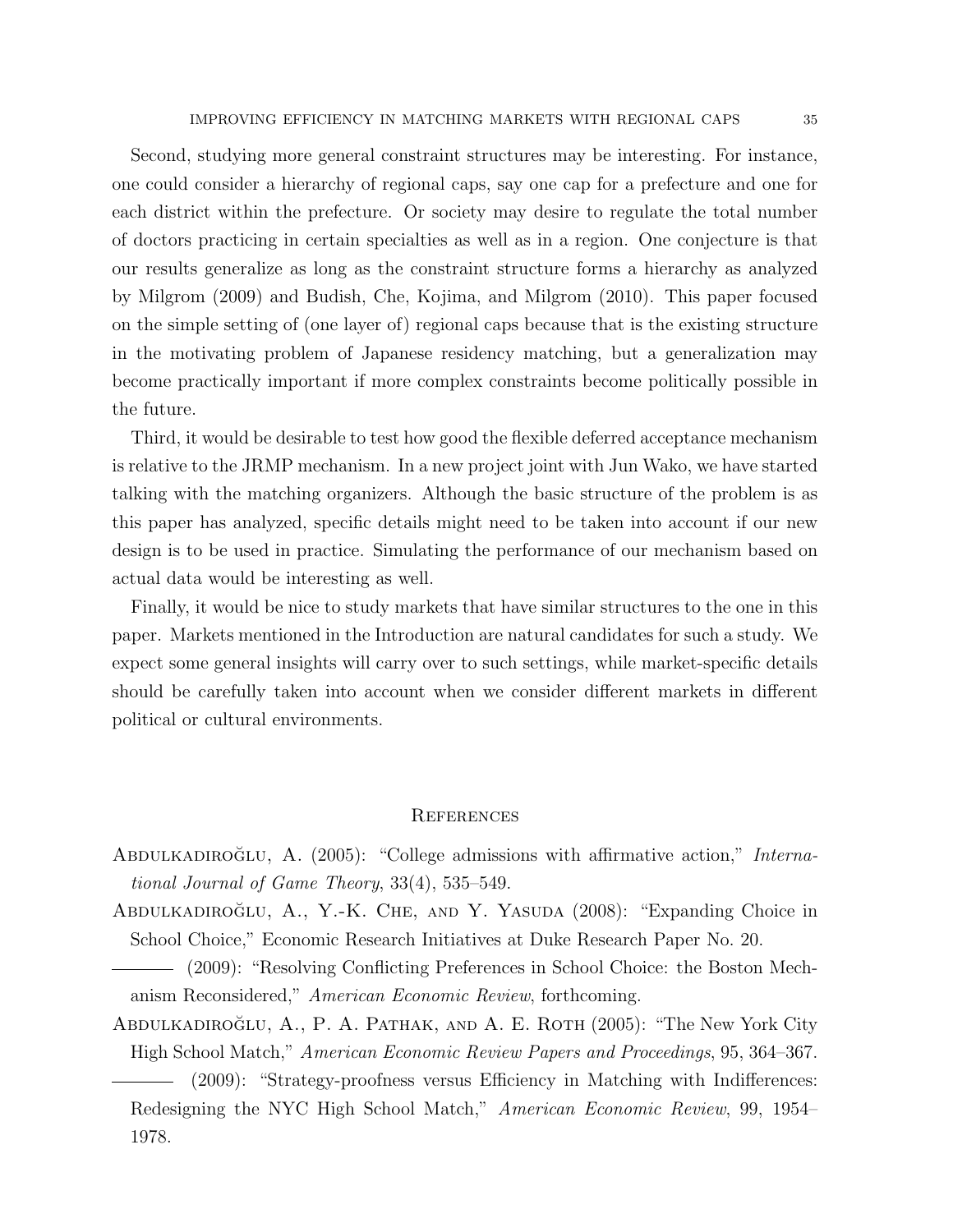- ABDULKADIROĞLU, A., P. A. PATHAK, A. E. ROTH, AND T. SÖNMEZ (2005): "The Boston Public School Match," American Economic Review Papers and Proceedings, 95, 368–372.
- (2006): "Changing the Boston School Choice Mechanism: Strategy-proofness as Equal Access," Harvard University and Boston College, unpublished mimeo.
- ABDULKADIROĞLU, A., AND T. SÖNMEZ (2003): "School Choice: A Mechanism Design Approach," American Economic Review, 93, 729–747.
- Abraham, D. J., R. Irving, and D. Manlove (2007): "Two algorithms for the student-project allocation problem," Journal of Discrete Algorithms, 5, 73–90.
- Alcoba, N. (2009): "Hitting the road to alleviate Indias rural doctor shortage," the Canadian Medical Association Journal,
	- http://www.cmaj.ca/cgi/reprint/180/10/E34.pdf.
- Alkan, A. (2002): "A class of multipartner matching markets with a strong lattice structure," *Economic Theory*,  $19(4)$ ,  $737-746$ .
- Alkan, A., and D. Gale (2003): "Stable Schedule Matching Under Revealed Preferences," Journal of Economic Theory, 84, 73–94.
- ASSOCIATION OF MEDICAL STUDENTS (2009): "Public comment on the proposed revision to the residency match (in Japanese)," http://students.umin.jp/.
- BIRÓ, P., T. FLEINER, R. W. IRVING, AND D. F. MANLOVE (2010): "The College Admissions problem with lower and common quotas," Theoretical Computer Science, 411, 3136–3153.
- Budish, E. (2010): "The combinatorial assignment problem: Approximate competitive equilibrium from equal incomes," *Harvard University*, *Unpublished mimeo.*
- BUDISH, E., AND E. CANTILLON (2010): "The Multi-Unit Assignment Problem: Theory and Evidence from Course Allocation at Harvard," Discussion paper, mimeo.
- Budish, E., Y.-K. Che, F. Kojima, and P. R. Milgrom (2010): "Designing Random Allocation Mechanisms: Theory and Applications," mimeo.
- Bulow, J., and J. Levin (2006): "Matching and Price Competition," American Economic Review, 96, 652–668.
- DUBINS, L. E., AND D. A. FREEDMAN (1981): "Machiavelli and the Gale-Shapley algorithm," American Mathematical Monthly, 88, 485–494.
- Ehlers, L. (2010): "Controlled School Choice," Unpublished mimeo.
- ERDIL, A., AND H. ERGIN (2008): "What's the Matter with Tie-Breaking? Improving Efficiency in School Choice," American Economic Review, 98, 669–689.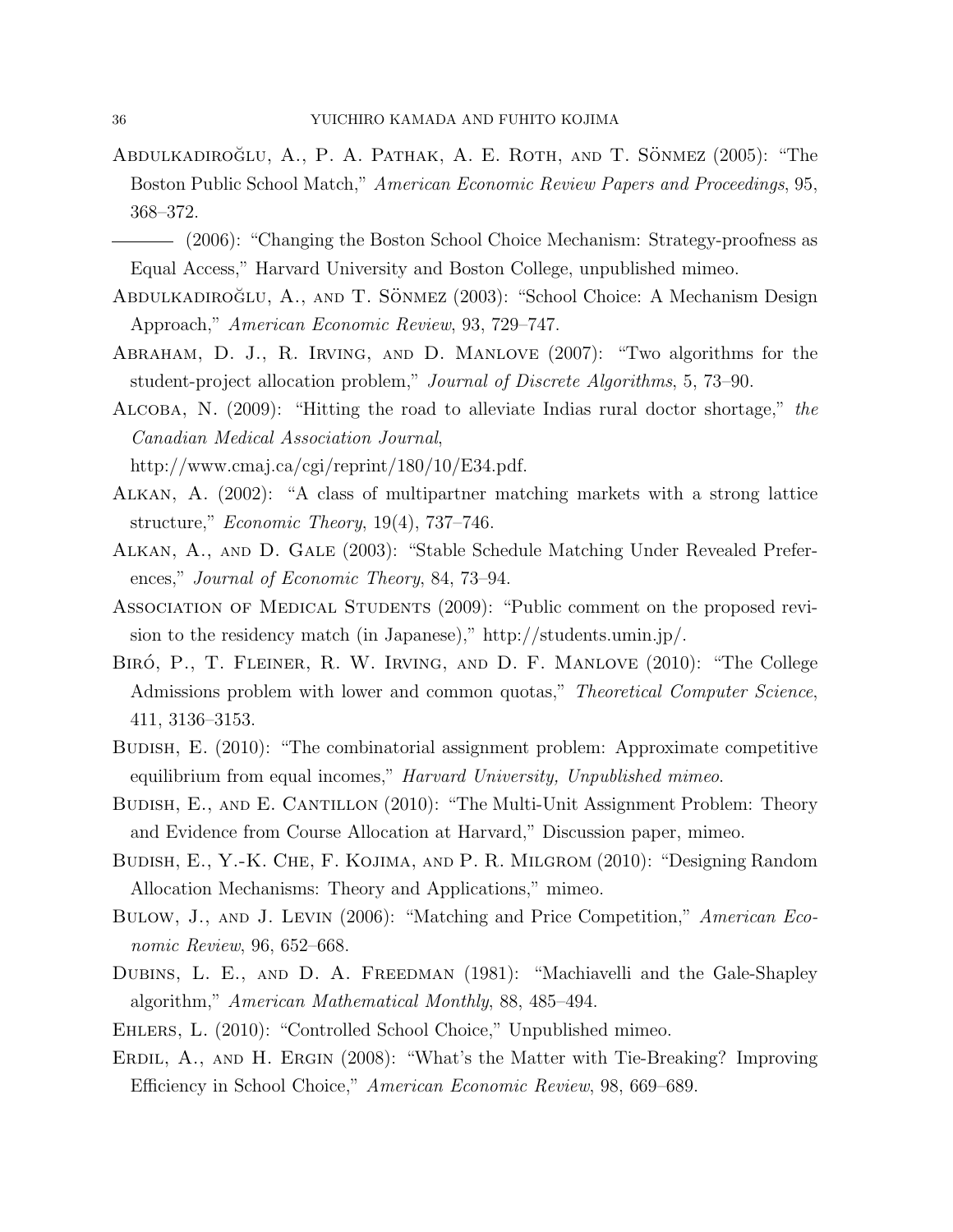- ERGIN, H. (2002): "Efficient Resource Allocation on the Basis of Priorities," *Economet*rica, 70, 2489–2498.
- ERGIN, H., AND T. SÖNMEZ (2006): "Games of School Choice under the Boston Mechanism," Journal of Public Economics, 90, 215–237.
- GALE, D., AND L. S. SHAPLEY (1962): "College Admissions and the Stability of Marriage," American Mathematical Monthly, 69, 9–15.
- GALE, D., AND M. A. O. SOTOMAYOR (1985a): "Ms Machiavelli and the Stable matching problem," American Mathematical Monthly, 92, 261–268.
- (1985b): "Some Remarks on the Stable Matching Problem," *Discrete Applied* Mathematics, 11, 223–232.
- HAERINGER, G., AND V. IEHLE (2010): "Knocking out the supply and sorting in centralized job markets," mimeo.
- HATFIELD, J. W., AND F. KOJIMA (2008): "Group Incentive Compatibility for Matching with Contracts," *Games and Economic Behavior*, forthcoming.
- (2009): "Substitutes and Stability for Matching with Contracts," forthcoming, Journal of Economic Theory.
- HATFIELD, J. W., AND S. D. KOMINERS (2009): "Contract Design and Stability in Matching Markets," mimeo.
- (2010): "Matching in Networks with Bilateral Contracts," mimeo.
- HATFIELD, J. W., AND P. MILGROM (2005): "Matching with Contracts," American Economic Review, 95, 913–935.
- IMMORLICA, N., AND M. MAHDIAN (2005): "Marriage, Honesty, and Stability," SODA, pp. 53–62.
- Japan Residency Matching Program (2009a): "Result of the Residency Match," http://www.jrmp.jp/toukei/2009/2009toukei-5.pdf.
	- (2009b): "Result of the Residency Match," http://www.jrmp.jp/koho/2009/2009press.htm.
	- (2010): "Rules for Matching Participation (residency hospitals and university hospitals)," http://www.jrmp.jp/kiyaku-byouin.htm.
- KESTEN, O. (2009): "School Choice with Consent," Quarterly Journal of Economics, forthcoming.
- KOJIMA, F. (2007): "Matching and price competition: comment," The American Economic Review, 97(3), 1027–1031.
- Kojima, F., and M. Manea (2009): "Axioms for Deferred Acceptance," forthcoming, Econometrica.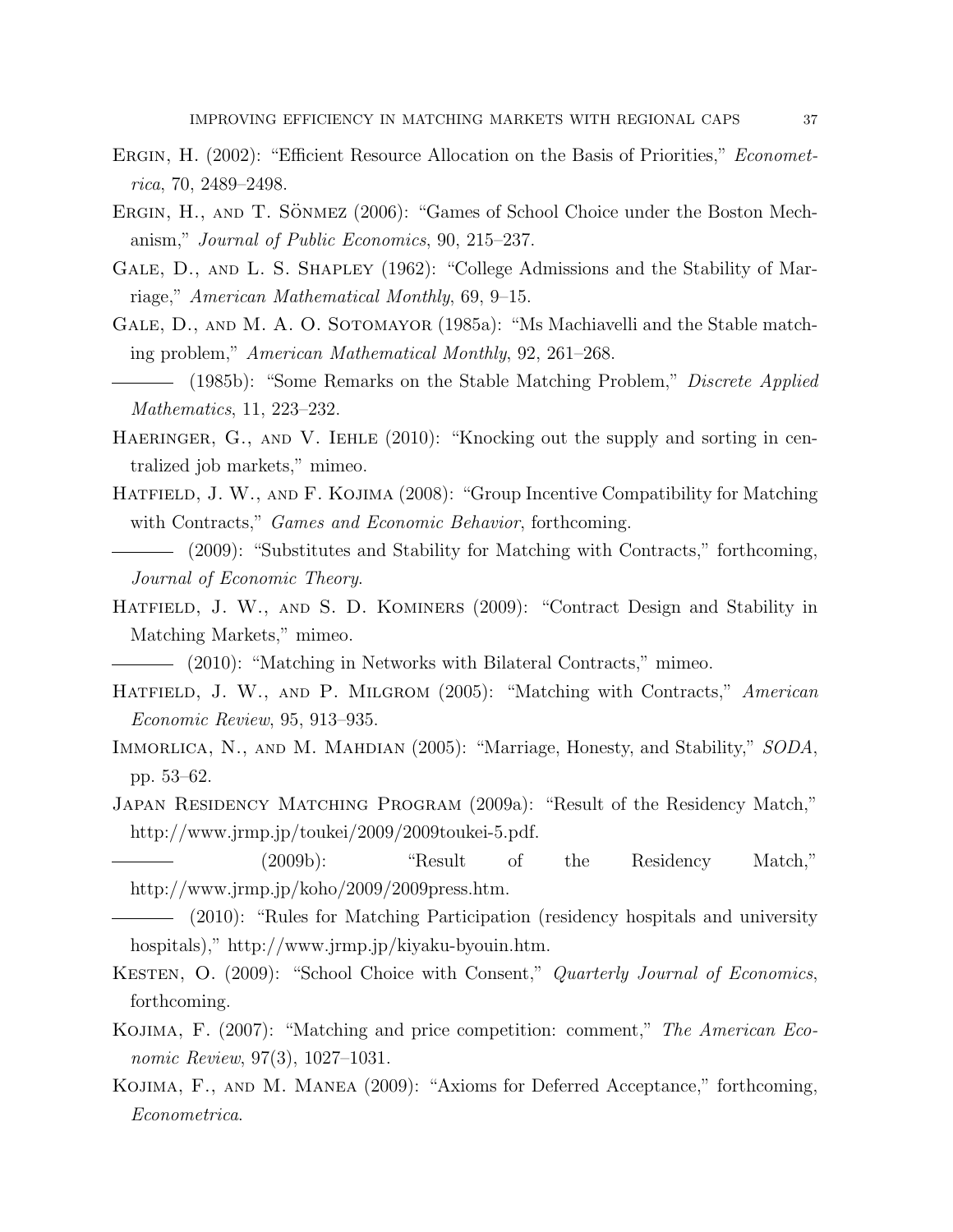- Kojima, F., and P. Pathak (2009): "Incentives and stability in large two-sided matching markets," American Economic Review, 99(3), 608–627.
- Konishi, H., and M. Sapozhnikov (2008): "Decentralized matching markets with endogenous salaries," Games and Economic Behavior, 64(1), 193–218.
- Kozu, T. (2006): "Medical education in Japan," Academic Medicine, 81(12), 1069–1075.
- MARTINEZ, R., J. MASSO, A. NEME, AND J. OVIEDO (2000): "Single agents and the set of many-to-one stable matchings," *Journal of Economic Theory*, 91, 91–105.
- (2004): "On group strategy-proof mechanisms for a many-to-one matching model," International Journal of Game Theory, 33, 115–128.
- McVitie, D. G., and L. Wilson (1970): "Stable Marriage Assignments for Unequal Sets," BIT, 10, 295–309.
- Milgrom, P. (2000): "Putting Auction Theory to Work: The Simulteneous Ascending Auction," Journal of Political Economy, 108(2), 245–272.
	- (2004): Putting Auction Theory to Work. Cambridge University Press, Cambridge.
	- (2009): "Assignment messages and exchanges," American Economic Journal: Microeconomics, 1(2), 95–113.
- Ministry of Health, Labour and Welfare (2005a): "Proposed survey on no-doctor districts (in Japanese)," http://www.mhlw.go.jp/shingi/2005/01/s0124-11c.html.
- (2005b): "Report on no-doctor districts (in Japanese)," http://www.mhlw.go.jp/toukei/list/76-16.html.
- (2009a): "On opinions expressed in the public comment procedure (in Japanese)," http://www.mhlw.go.jp/shingi/2009/04/dl/s0423-8a.pdf.
- (2009b): "On the outcome of the residency match (in Japanese)," http://www.mhlw.go.jp/topics/bukyoku/isei/rinsyo/matching/dl/091030-1a.pdf.
- Nambiar, M., and J. Bavas (2010): "Rudd plan won't fix rural doctor shortage: RDA," http://www.abc.net.au/news/stories/2010/03/16/2846827.htm.
- National Resident Matching Market (2010): "Results and Data, 2010 Main Residency Match," http://www.nrmp.org/data/resultsanddata2010.pdf.
- NIEDERLE, M. (2007): "Competitive wages in a match with ordered contracts," The American Economic Review, 97(5), 1957–1969.
- NIEDERLE, M., AND A. ROTH (2003): "Relationship between wages and presence of a match in medical fellowships," JAMA, 290(9), 1153.
- ONISHI, H., AND I. YOSHIDA (2004): "Rapid change in Japanese medical education," Medical Teacher, 26(5), 403–408.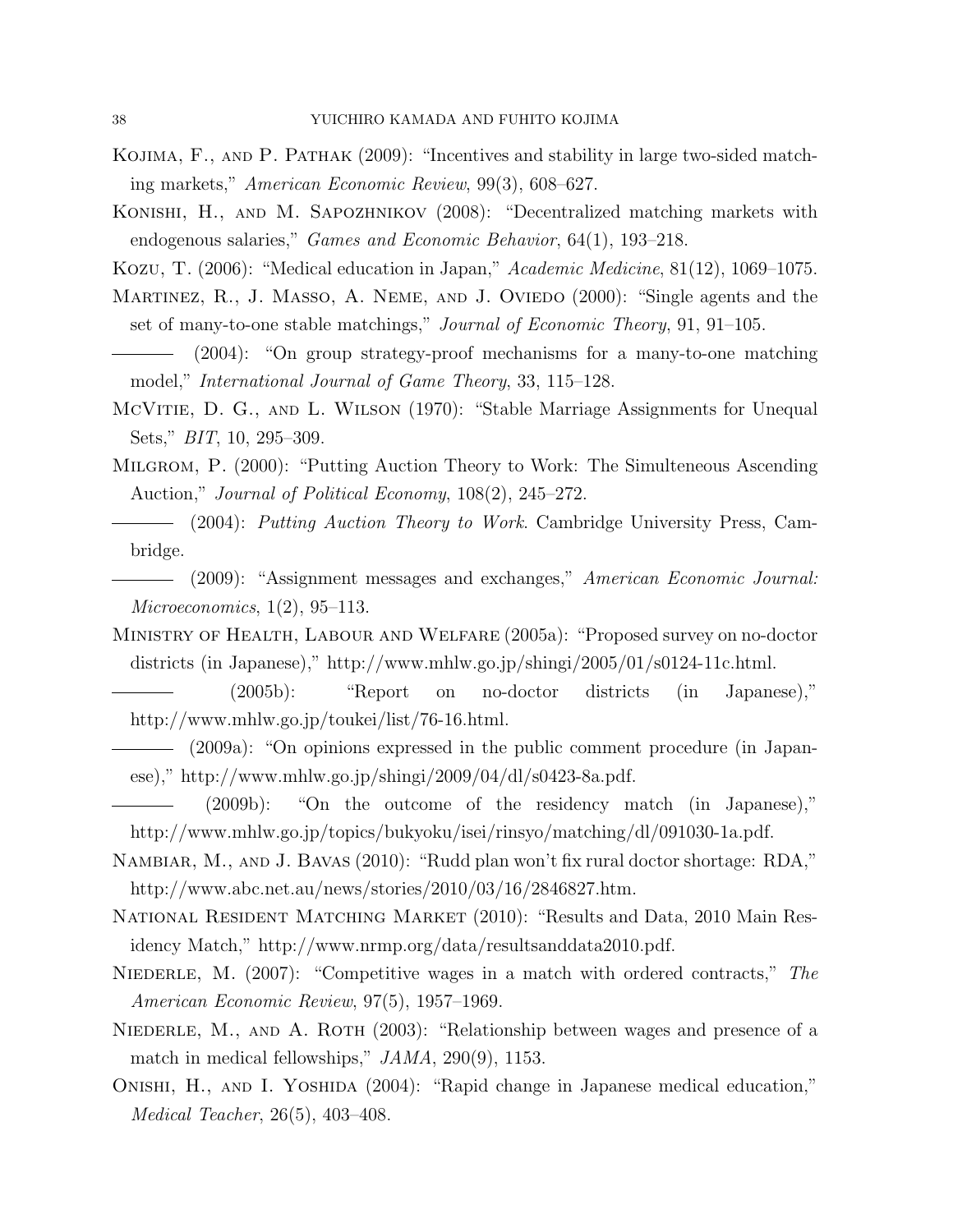- PATHAK, P., AND T. SONMEZ (2008): "Leveling the playing field: Sincere and sophisticated players in the Boston mechanism," The American Economic Review, 98(4), 1636–1652.
- Pronovost, P., D. Angus, T. Dorman, K. Robinson, T. Dremsizov, and T. Young (2002): "Physician staffing patterns and clinical outcomes in critically ill patients: a systematic review," JAMA, the Journal of the American Medical Association, 288(17), 2151.
- ROTH, A. E. (1982): "The Economics of Matching: Stability and Incentives," Mathematics of Operations Research, 7, 617–628.
	- (1984): "The Evolution of the Labor Market for Medical Interns and Residents: A Case Study in Game Theory," Journal of Political Economy, 92, 991–1016.
- (1985): "The College Admission Problem is not Equivalent to the Marriage Problem," Journal of Economic Theory, 36, 277–288.
	- (1986): "On the allocation of residents to rural hospitals: a general property of two-sided matching markets," Econometrica, 54(2), 425–427.
	- (1991): "A Natural Experiment in the Organization of Entry Level Labor Markets: Regional Markets for New Physicians and Surgeons in the U.K.," American Economic Review, 81, 415–440.
	- (2002): "The Economist as Engineer: Game Theory, Experimentation, and Computation as Tools for Design Economics, Fisher-Schultz Lecture," Econometrica, 70, 1341–1378.
	- (2007a): "Deferred Acceptance Algorithms: History, Theory, Practice and Open Questions," forthcoming, International Journal of Game Theory.
	- (2007b): "Repugnance as a Constraint on Markets," The Journal of Economic Perspectives, pp. 37–58.
- ROTH, A. E., AND E. PERANSON (1999): "The Redesign of the Matching Market for American Physicians: Some Engineering Aspects of Economic Design," American Economic Review, 89, 748–780.
- ROTH, A. E., T. SÖNMEZ, AND U. ÜNVER (2004): "Kidney Exchange," Quarterly Journal of Economics, 119, 457–488.

# (2005): "Pairwise Kidney Exchange," Journal of Economic Theory, 125, 151– 188.

(2007): "Efficient Kidney Exchange: Coincidence of Wants in Markets with Compatibility-Based Preferences," American Economic Review, 97, 828–851.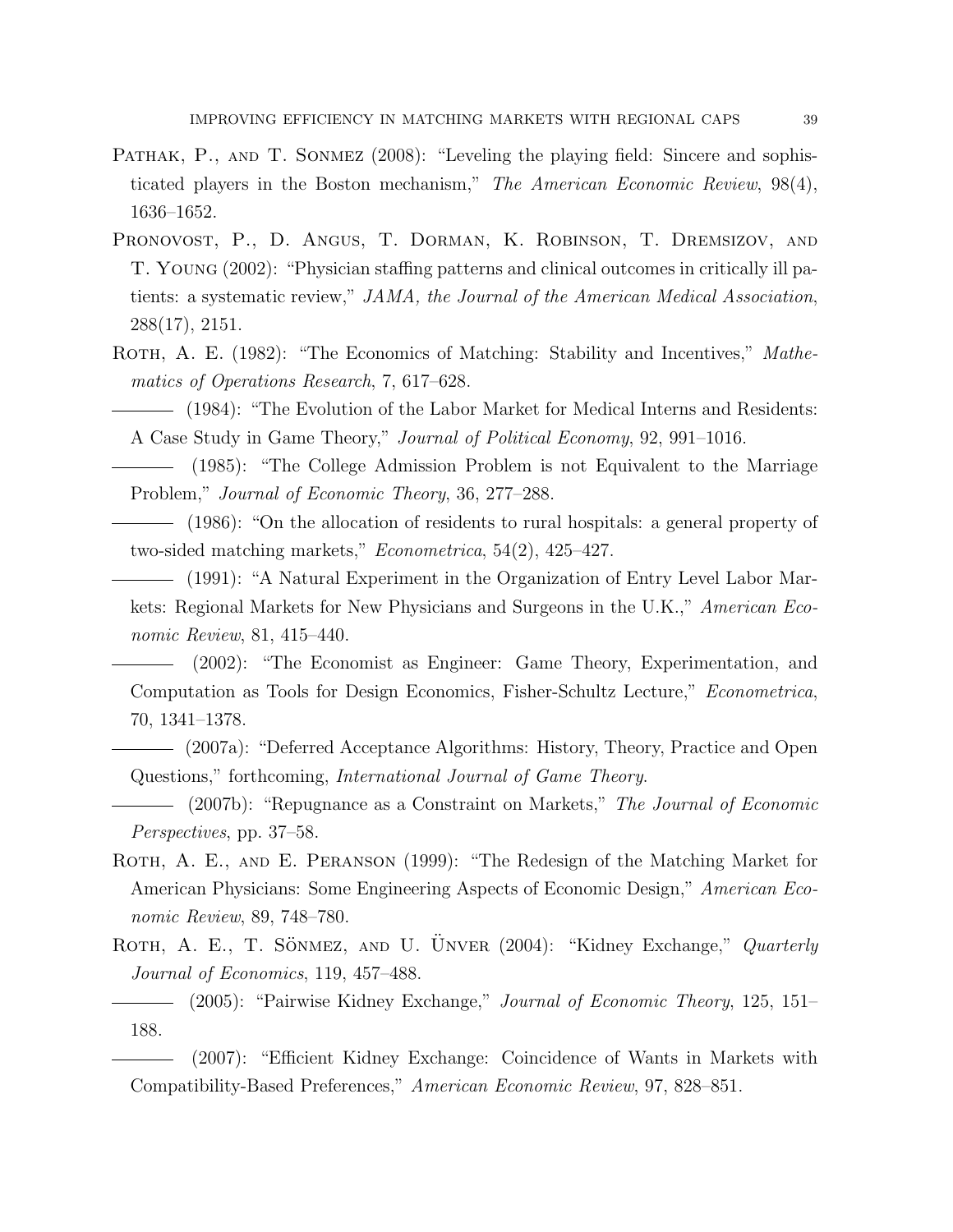- ROTH, A. E., AND M. A. O. SOTOMAYOR (1990): Two-sided Matching: a Study in Game-theoretic Modeling and Analysis. Econometric Society monographs, Cambridge.
- SHALLCROSS, T. (2005): "General Medicine in a Remote & Rural Hospital: Problems and Proposals a personal view," http://www.rcpe.ac.uk/publications/rarm/shalcross.pdf.
- SÖNMEZ, T., AND M. UNVER (2006): "School Choice with Aggregate Capacity Constraints," mimeo.
- $-$  (2008): "Matching, Allocation, and Exchange of Discrete Resources," *Handbook* of Social Economics, Elseview, forthcoming.
- (2010): "Course bidding at business schools," *International Economic Review*, 51(1), 99–123.
- TALBOTT, C. (2007): "Shortage of Doctors Affects Rural U.S.," the Washington Post, http://www.washingtonpost.com/wp-dyn/content/article/2007/07/21/AR2007072100432.html.
- Teo, A. (2007): "The current state of medical education in Japan: a system under reform," Medical education, 41(3), 302–308.
- TOTTORI PREFECTURE (2009): "Emergency request to the proposed revision to the residency match by four prefectural governors (in Japanese)," http://www.pref.tottori.lg.jp/dd.aspx?menuid=102291.
- TOYABE, S. (2009): "Trend in geographic distribution of physicians in Japan," *Interna*tional Journal for Equity in Health, 8(1), 5.
- WESTKAMP, A. (2010): "An Analysis of the German University Admissions System," mimeo.
- WONGRUANG, P. (2010): "Diagnosis bleak for rural doctors," the Bangkok Post, http://www.bangkokpost.com/news/investigation/34445/diagnosis-bleak-for-ruraldoctors.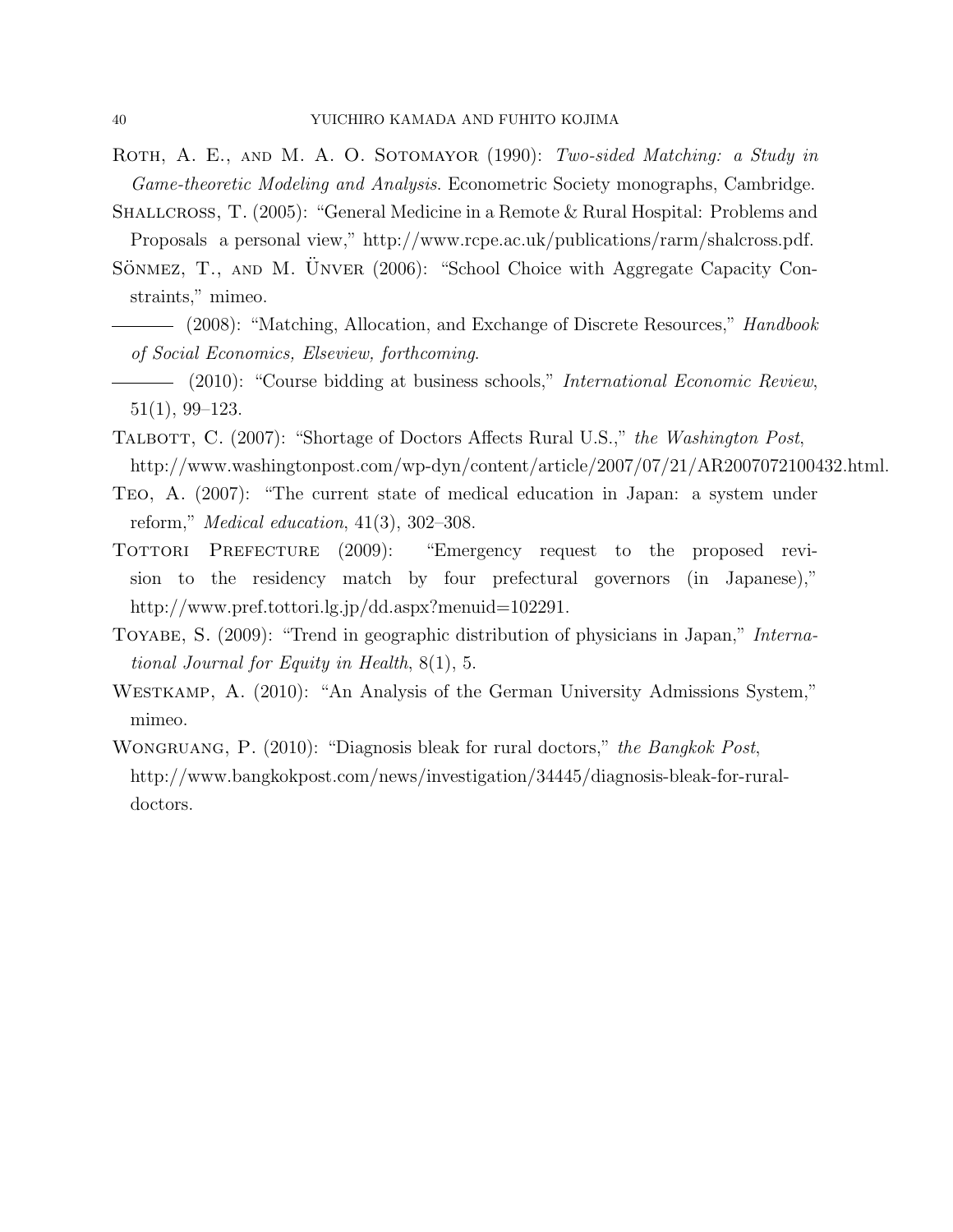### Appendix A. Proof of Theorem 1

*Proof.* Let  $\mu$  be a weakly stable matching and assume, for contradiction, that  $\mu$  is not efficient. Then there exists a feasible matching  $\mu'$  that Pareto dominates  $\mu$ , that is, there is a feasible matching  $\mu'$  such that  $\mu'_i \succeq_i \mu_i$  for all  $i \in D \cup H$ , with at least one being strict. Noting that matching is bilateral, this implies that there exists a doctor  $d \in D$ with  $\mu'_d \succ_d \mu_d$ . Since  $\mu$  is a weakly stable matching,  $\mu_d \succeq_d \emptyset$  and hence  $\mu'_d \neq \emptyset$ , so  $\mu'_d \in H$ . Denote  $h = \mu'_d$ . Since  $\mu$  is a weakly stable matching,  $h \succ_d \mu_d$  implies one of the following (cases (1) and (2) correspond to a situation in which  $(d, h)$  is not a blocking pair of  $\mu$ . Case (3) covers, by the definition of weak stability, the case in which  $(d, h)$  blocks  $\mu$ ):

- (1)  $\emptyset \succ_h d$ .
- (2)  $|\mu_h| = q_h$  and  $d' \succ_h d$  for all  $d' \in \mu_h$ .
- (3)  $|\mu_{H_r}| = q_r$  for r such that  $h \in H_r$  and  $d' \succ_h d$  for all  $d' \in \mu_h$ .

Suppose  $\emptyset \succ_h d$ . Then, if  $|\mu_h| = q_h$ , then there is a doctor  $d'' \in \mu'_h \setminus \mu_h$  such that  $d'' \succ_h d'$  for some  $d' \in \mu_h$  (otherwise, by responsiveness of the preference of h, it follows that  $\mu_h \succ_h \mu'_h$ ). Then, since  $\mu$  is weakly stable,  $\mu_{d''} \succ_{d''} h = \mu'_{d''}$ , contradicting the assumption that  $\mu'$  Pareto dominates  $\mu$ . If  $|\mu_h| < q_h$ , then there should be a doctor  $d'' \in \mu'_h \setminus \mu_h$  such that  $d'' \succ_h \emptyset$  (otherwise, by responsiveness of the preference of h, it follows that  $\mu_h \succ_h \mu'_h$ ). Then, since  $\mu$  is weakly stable,  $\mu_{d''} \succ_{d''} h = \mu'_{d''}$ , contradicting the assumption that  $\mu'$  Pareto dominates  $\mu$ .

Suppose  $|\mu_h| = q_h$  and  $d' \succ_h d$  for all  $d' \in \mu_h$ . Then there should be a doctor  $d'' \in \mu'_h \setminus \mu_h$ such that  $d'' \succ_h d'$  for some  $d' \in \mu_h$  (otherwise, by responsiveness of the preference of h, it follows that  $\mu_h \succ_h \mu'_h$ ). Then, since  $\mu$  is weakly stable,  $\mu_{d''} \succ_{d''} h = \mu'_{d''}$ , contradicting the assumption that  $\mu'$  Pareto dominates  $\mu$ .

Suppose  $|\mu_{H_r}| = q_r$  for r such that  $h \in H_r$  and  $d' \succ_h d$  for all  $d' \in \mu_h$ . Then, if  $|\mu'_h| \leq |\mu_h|$ , then there should be a doctor  $d'' \in \mu'_h \setminus \mu_h$  such that  $d'' \succ_h d'$  for some  $d' \in \mu_h$  (otherwise, by responsiveness of the preference of h, it follows that  $\mu_h \succ_h \mu'_h$ ). Then, since  $\mu$  is weakly stable,  $\mu_{d''} \succ_{d''} h = \mu'_{d''}$ , contradicting the assumption that  $\mu'$ Pareto dominates  $\mu$ . If  $|\mu'_h| > |\mu_h|$ , then since  $|\mu_{H_r}| = q_r$ , there exists a hospital  $h' \in H_r$ with  $|\mu'_{h'}| < |\mu_{h'}|$ . This, since  $\mu'_{h'} \succ_{h'} \mu_{h'}$  as  $\mu'$  Pareto dominates  $\mu$ , implies that there should be a doctor  $d'' \in \mu'_{h'} \setminus \mu_{h'}$  such that  $d'' \succ_{h'} d'$  for some  $d' \in \mu_{h'}$  (otherwise, by responsiveness of the preference of h', it follows that  $\mu_{h'} \succ_{h'} \mu'_{h'}$ ). Then, since  $\mu$  is weakly stable,  $\mu_{d''} \succ_{d''} h' = \mu'_{d''}$ , contradicting the assumption that  $\mu'$  Pareto dominates  $\mu$ .  $\Box$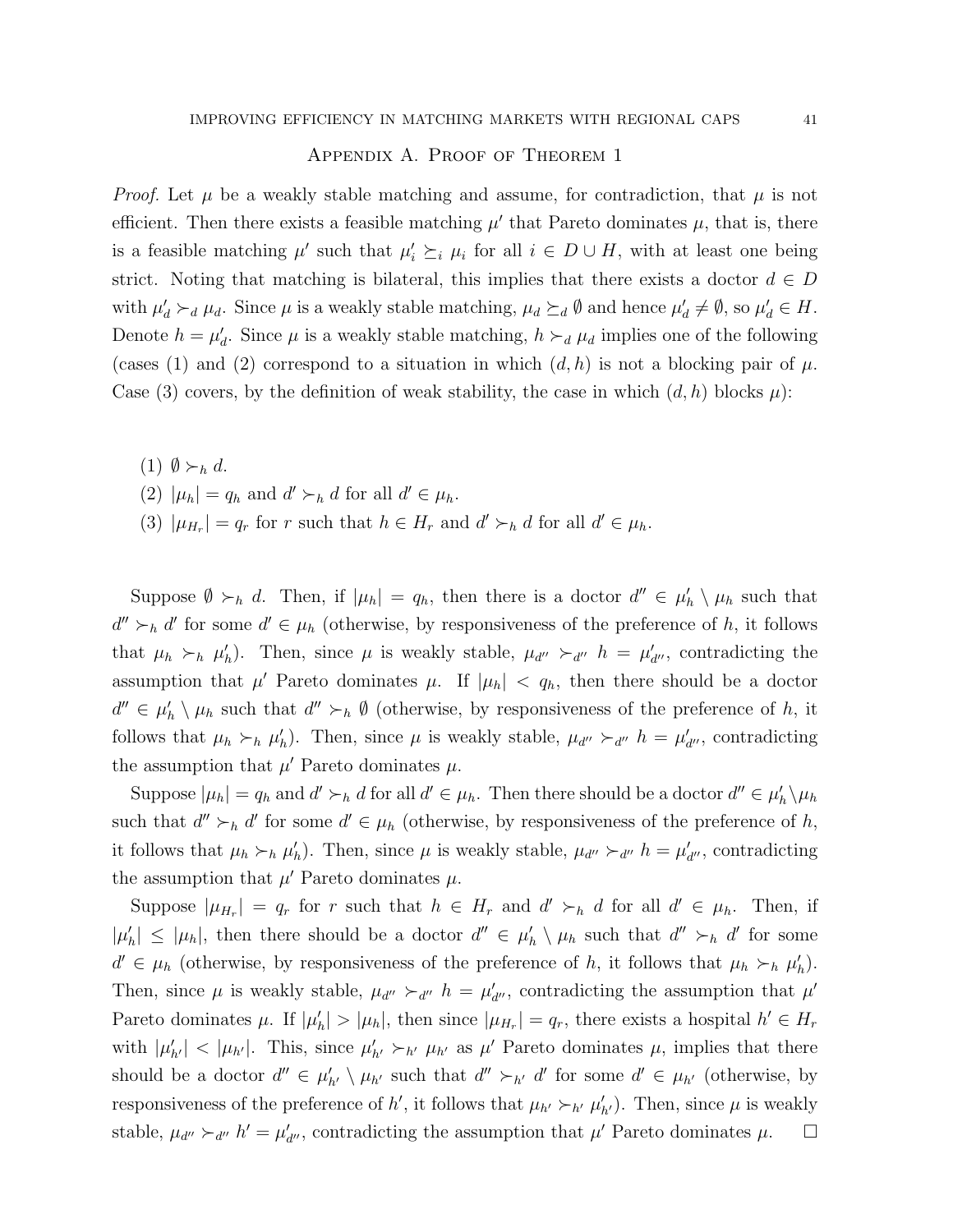### Appendix B. A general model

Let  $\succeq_r$  be a weak ordering over nonnegative-valued integer vectors  $W_r := \{w =$  $(w_h)_{h\in H_r}|w_h\in \mathbb{Z}_+$ . That is,  $\succeq_r$  is a binary relation that is complete and transitive (but not necessarily antisymmetric). We write  $w \succ_r w'$  if and only if  $w \succeq_r w'$  holds but  $w' \succeq_r w$ does not. Vectors such as  $w$  and  $w'$  are interpreted to be supplies of acceptable doctors to the hospitals in region  $r$ , but they only specify how many acceptable doctors apply to each hospital and no information is given as to who these doctors are. Given  $\succeq_r$ , a function  $\tilde{\mathrm{Ch}}_r : W_r \to W_r$  is an associated quasi choice rule if  $\tilde{\mathrm{Ch}}_r(w) \in \arg\max_{\succeq_r} \{w'|w' \leq w\}$ for any non-negative integer vector  $w = (w_h)_{h \in H_r}$ .<sup>43</sup> We require that the quasi choice rule  $\tilde{\mathrm{Ch}}_r$  be consistent, that is,  $\tilde{\mathrm{Ch}}_r(w) \leq w' \leq w \Rightarrow \tilde{\mathrm{Ch}}_r(w') = \tilde{\mathrm{Ch}}_r(w)$ . This condition requires that, if  $\tilde{Ch}_r(w)$  is chosen at w and the supply decreases to  $w' \leq w$  but  $\tilde{Ch}_r(w)$ is still available under w', then the same choice  $\tilde{\text{Ch}}_r(w)$  should be made under w' as well. Note that there may be more than one quasi choice rule associated with a given weak ordering  $\succeq_r$  because the set  $\arg \max_{\succeq_r} \{w'|w' \leq w\}$  may not be a singleton for some  $\succeq_r$ and w. Note also that there always exists a consistent quasi choice rule.<sup>44</sup> We assume that the regional preferences  $\succeq_r$  satisfy the following mild regularity conditions:

(1)  $w' \succ_r w$  if  $w_h > q_h \geq w'_h$  for some  $h \in H_r$  and  $w'_{h'} = w_{h'}$  for all  $h' \neq h$ .

This property says that the region desires no hospital to be forced to be assigned more doctors than its real capacity. This condition implies that, for any  $w$ , the component  $[\tilde{Ch}_r(w)]_h$  of  $\tilde{Ch}_r(w)$  for h satisfies  $[\tilde{Ch}_r(w)]_h \leq q_h$  for each  $h \in H_r$ , that is, the capacity constraint for each hospital is respected by the (quasi) choice of the region.

(2)  $w' \succ_r w$  if  $\sum_{h \in H_r} w_h > q_r \ge \sum_{h \in H_r} w'_h$ .

This property simply says that region  $r$  prefers the total number of doctors in the region to be at most its regional cap. This condition implies that  $\sum_{h\in H_r} (\tilde{\mathrm{Ch}}_r(w))_h \leq$  $q_r$  for any w, that is, the regional cap is respected by the (quasi) choice of the region.

(3) If  $w' \nleq w \leq q_{H_r} := (q_h)_{h \in H_r}$  and  $\sum_{h \in H_r} w_h \leq q_r$ , then  $w \succ_r w'$ .

<sup>&</sup>lt;sup>43</sup>For any two vectors  $w = (w_h)_{h \in H_r}$  and  $w' = (w'_h)_{h \in H_r}$ , we write  $w \leq w'$  if and only if  $w_h \leq w'_h$ for all  $h \in H_r$ . We write  $w \leq w'$  if and only if  $w \leq w'$  and  $w_h \lt w'_h$  for at least one  $h \in H_r$ . For any  $W'_r \subseteq W_r$ ,  $\arg \max_{\Sigma_r} W'_r$  is the set of vectors  $w \in W'_r$  such that  $w \succeq_r w'$  for all  $w' \in W'_r$ .

<sup>&</sup>lt;sup>44</sup>To see this point consider preferences  $\geq'_r$  such that  $w \succ'_r w'$  if  $w \succ_r w'$  and  $w = w'$  if  $w \succeq'_r w'$  and  $w' \succeq'_r w$ . The quasi choice rule that chooses (the unique element of) arg  $\max_{\succeq'_r} \{w'|w' \leq w\}$  for each w is clearly consistent with  $\succeq_r$ .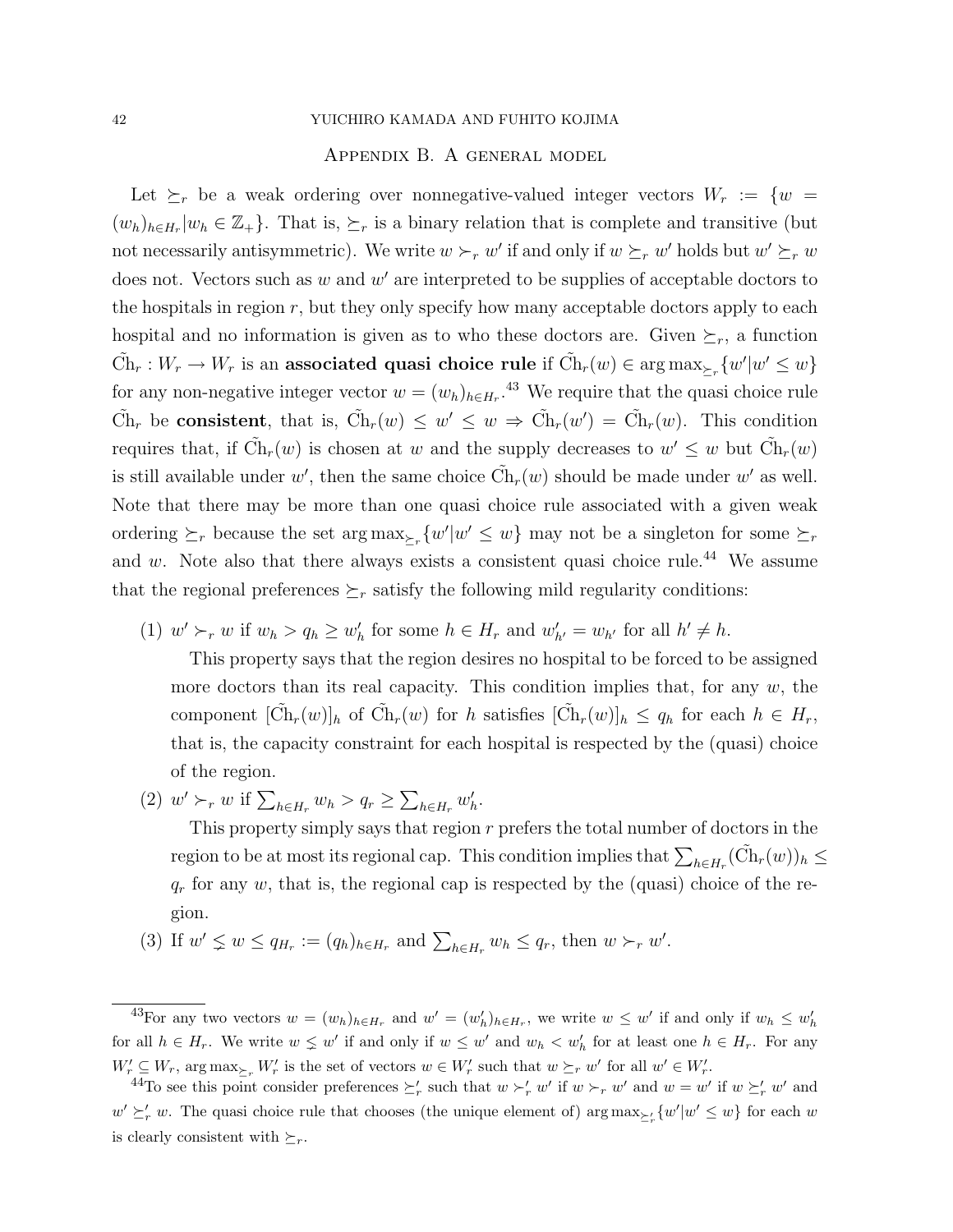This condition formalizes the idea that region r prefers to fill as many positions in hospitals in the region as possible so long as doing so does not lead to a violation of the hospitals' real capacities or the regional cap. This requirement implies that any associated quasi choice rule is acceptant (Kojima and Manea, 2009), that is, for each w, if there exists h such that  $[\tilde{Ch}_r(w)]_h < \min\{q_h, w_h\}$ , then  $\sum_{h' \in H_r} [\tilde{Ch}_r(w)]_{h'} = q_r$ . This captures the idea that the social planner should not waste caps allocated to the region: If some doctor is rejected by a hospital even though she is acceptable to the hospital and the hospital's capacity is not binding, then the regional cap should be binding.

The weak ordering  $\geq_r$  is **substitutable** if there exists an associated quasi choice rule  $\tilde{\mathrm{Ch}}_r$  that satisfies

$$
w \leq w' \Rightarrow \tilde{Ch}_r(w) \geq \tilde{Ch}_r(w') \wedge w,
$$

that is,

(B.1) 
$$
w \leq w' \Rightarrow [\tilde{Ch}_r(w)]_h \geq \min\{[\tilde{Ch}_r(w')]_h, w_h\} \text{ for every } h \in H_r.
$$

This condition says that, when the supply of doctors is increased, the number of accepted doctors at a hospital can increase only when the hospital has accepted all acceptable doctors under the original supply profile. Formally, condition (B.1) is equivalent to

(B.2) 
$$
w \leq w' \text{ and } [\tilde{\mathrm{Ch}}_r(w)]_h < [\tilde{\mathrm{Ch}}_r(w')]_h \Rightarrow [\tilde{\mathrm{Ch}}_r(w)]_h = w_h.
$$

To see that condition (B.1) implies condition (B.2), suppose that  $w \leq w'$  and  $[\tilde{Ch}_r(w)]_h$  $[\tilde{Ch}_r(w')]_h$ . These assumptions and condition (B.1) imply  $[\tilde{Ch}_r(w)]_h \geq w_h$ . Since  $[\tilde{Ch}_r(w)]_h \leq$  $w_h$  holds by the definition of  $\tilde{Ch}_r$ , this implies  $[\tilde{Ch}_r(w)]_h = w_h$ . To see that condition (B.2) implies condition (B.1), suppose that  $w \leq w'$ . If  $[\tilde{Ch}_r(w)]_h \geq [\tilde{Ch}_r(w')]_h$ , the conclusion of (B.1) is trivially satisfied. If  $[\tilde{Ch}_r(w)]_h < [\tilde{Ch}_r(w')]_h$ , then condition (B.2) implies  $[\tilde{Ch}_r(w)]_h = w_h$ , thus the conclusion of (B.1) is satisfied.

This definition of substitutability is analogous to persistence by Alkan and Gale (2003), who define the condition on a choice function in a slightly different context. While our definition is similar to substitutability as defined in standard matching models (see Chapter 6 of Roth and Sotomayor (1990) for instance), there are two differences: (i) it is now defined on a region as opposed to a hospital, and (ii) it is defined over vectors that only specify how many doctors apply to hospitals in the region, and it does not distinguish different doctors.

Given  $(\succeq_r)_{r \in R}$ , stability is defined as follows.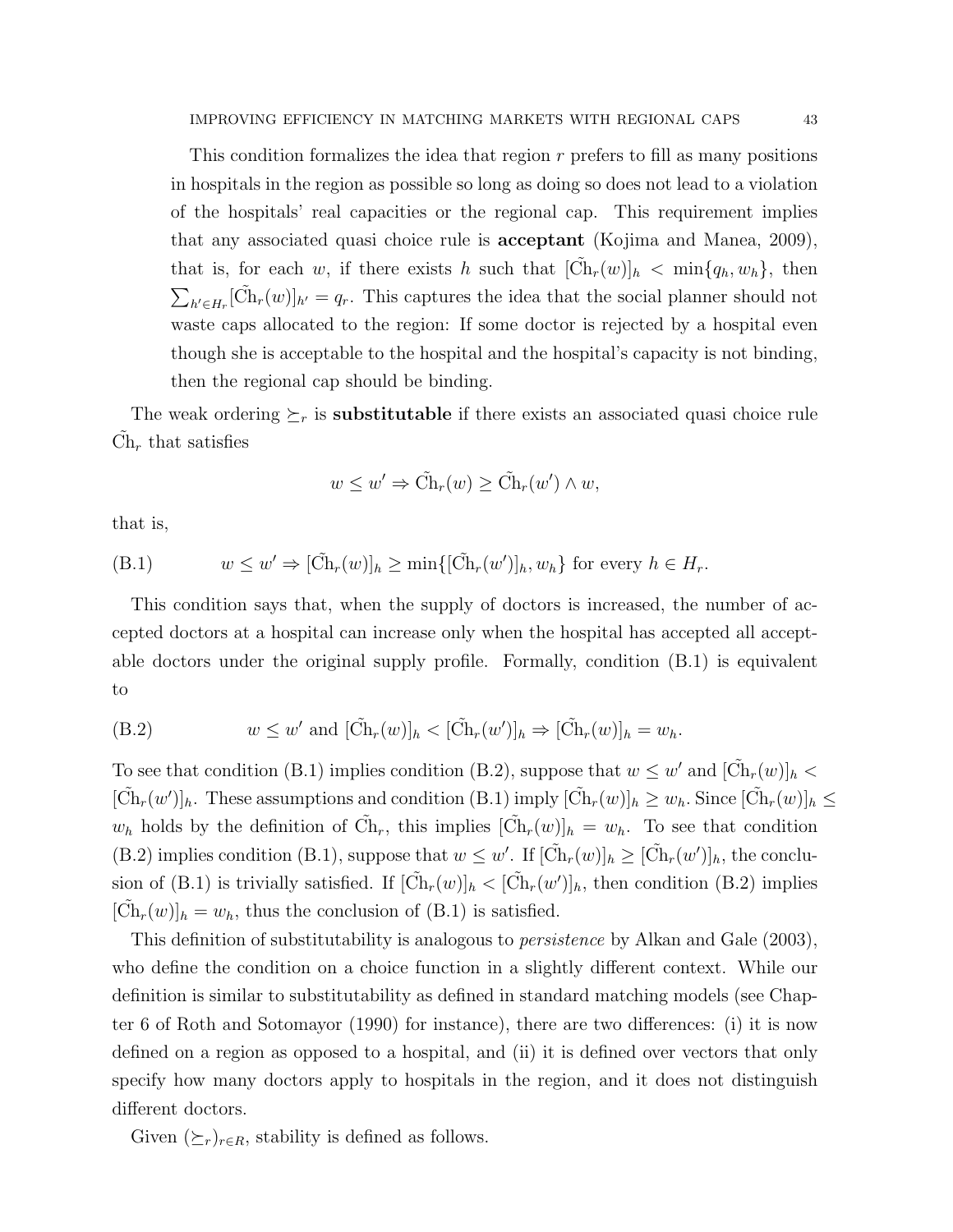**Definition 4.** A matching  $\mu$  is **stable** if it is feasible, individually rational, and if  $(d, h)$ is a blocking pair then (i)  $|\mu_{r(h)}| = q_{r(h)}$ , (ii)  $d' \succ_h d$  for all doctors  $d' \in \mu_h$ , and

(iii') either  $\mu_d \notin H_{r(h)}$  or  $w \succeq_{r(h)} w'$ ,

where  $w_{h'} = |\mu_{h'}|$  for all  $h' \in H_{r(h)}$  and  $w'_{h} = w_h + 1$ ,  $w'_{\mu_d} = w_{\mu_d} - 1$  and  $w'_{h'} = w_{h'}$  for all other  $h' \in H_{r(h)}$ .

Given the above properties, we can think of the following (generalized) flexible deferred acceptance algorithm:

The (Generalized) Flexible Deferred Acceptance Algorithm For each region  $r$ , fix an associated quasi choice rule  $\tilde{C}_{h_r}$  which satisfies condition (B.1). Note that the assumption that  $\succeq_r$  is substitutable assures the existence of such a quasi choice rule.

- (1) Begin with an empty matching, that is, a matching  $\mu$  such that  $\mu_d = \emptyset$  for all  $d \in D$ .
- (2) Choose a doctor d arbitrarily who is currently not tentatively matched to any hospital and who has not applied to all acceptable hospitals yet. If such a doctor does not exist, then terminate the algorithm.
- (3) Let d apply to the most preferred hospital h at  $\succ_d$  among the hospitals that have not rejected d so far. If d is unacceptable to  $\bar{h}$ , then reject this doctor and go back to Step 2. Otherwise, let r be the region such that  $\bar{h} \in H_r$  and define vector  $w = (w_h)_{h \in H_r}$  by
	- (a)  $w_{\bar{h}}$  is the number of doctors currently held at h plus one, and
	- (b)  $w_h$  is the number of doctors currently held at h if  $h \neq \bar{h}$ .
- (4) Each hospital  $h \in H_r$  considers the new applicant d (if  $h = h$ ) and doctors who are temporarily held from the previous step together. It holds its  $(\tilde{Ch}_r(w))_h$  most preferred applicants among them temporarily and rejects the rest (so doctors held at this step may be rejected in later steps). Go back to Step 2.

We define the (generalized) flexible deferred acceptance mechanism to be a mechanism that produces, for each input, the matching given at the termination of the above algorithm.

B.1. Associated Matching Model with Contracts. It is useful to relate our model to a (many-to-many) matching model with contracts (Hatfield and Milgrom, 2005). Let there be two types of agents, doctors in  $D$  and regions in  $R$ . Note that we regard a region, instead of a hospital, as an agent in this model. There is a set of contracts  $X = D \times H$ .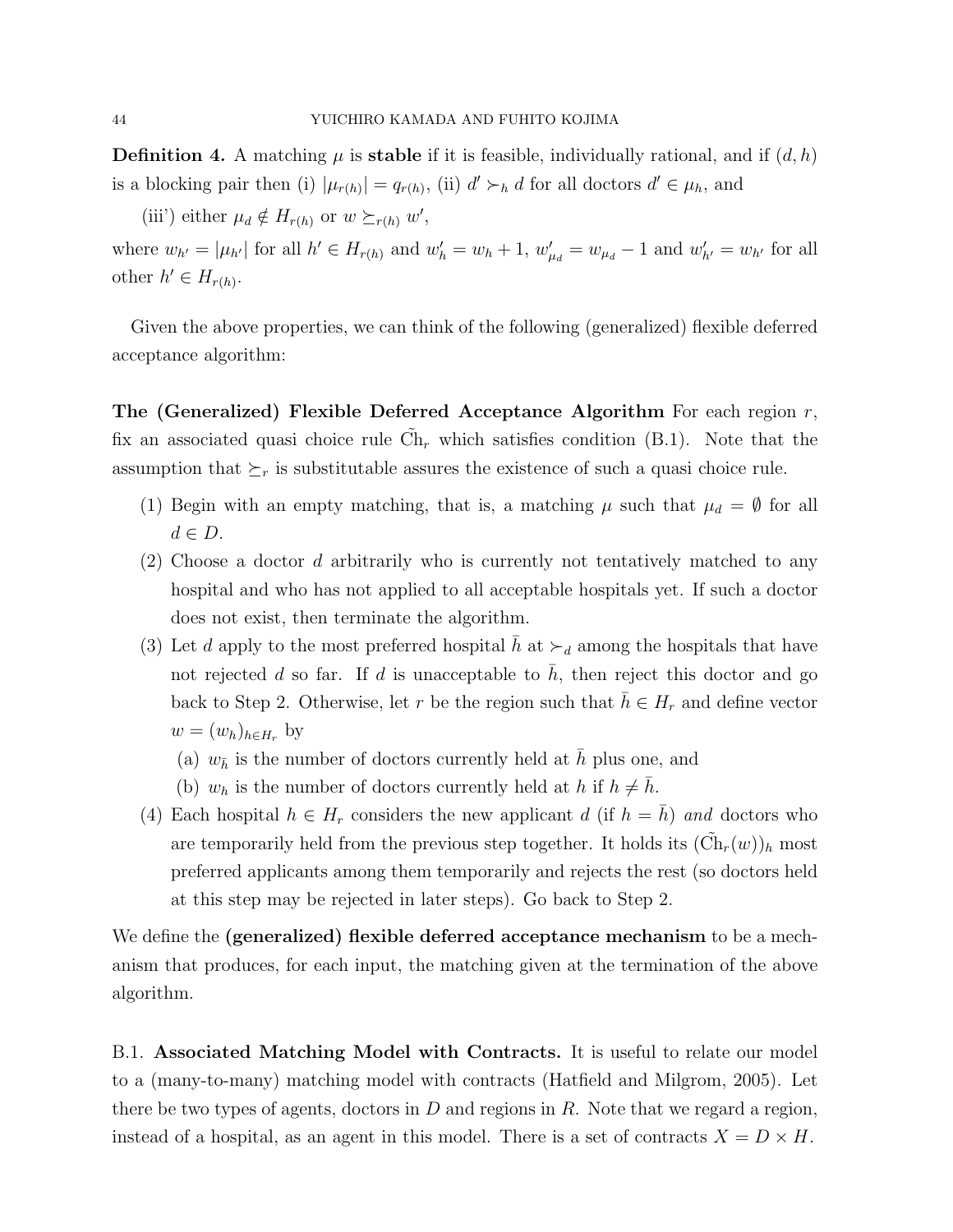We assume that, for each doctor  $d$ , any set of contracts with cardinality two or more is unacceptable, that is, a doctor can sign at most one contract. For each doctor  $d$ , her preferences  $\succ_d$  over  $({d} \times H) \cup {\emptyset}$  are given as follows.<sup>45</sup> We assume  $(d, h) \succ_d (d, h')$ in this model if and only if  $h \succ_d h'$  in the original model, and  $(d, h) \succ_d \emptyset$  in this model if and only if  $h \succ_d \emptyset$  in the original model.

For each region  $r \in R$ , we assume that the region has preferences  $\succeq_r$  and its associated choice rule  $Ch_r(\cdot)$  over all subsets of  $D \times H_r$ . For any  $X' \subset D \times H_r$ , let  $w(X') :=$  $(w_h(X'))_{h\in H_r}$  be the vector such that  $w_h(X') = |\{(d, h) \in X'| d \succ_h \emptyset\}|$ . For each X', the chosen set of contracts  $\text{Ch}_r(X')$  is defined by

$$
Ch_r(X') = \bigcup_{h \in H_r} \left\{ (d, h) \in X' \mid |\{d' \in D | (d', h) \in X', d' \succeq_h d\}| \leq (\tilde{Ch}_r(w(X')))_h \right\}.
$$

That is, each hospital  $h \in H_r$  chooses its  $(\tilde{Ch}_r(w(X'))_h)$  most preferred contracts available in  $X'$ .

We extend the domain of the choice rule to the collection of all subsets of  $X$  by setting  $\text{Ch}_r(X') = \text{Ch}_r(\{(d, h) \in X' | h \in H_r\})$  for any  $X' \subseteq X$ .

**Definition 5** (Hatfield and Milgrom (2005)). Choice rule  $\text{Ch}_r(\cdot)$  satisfies the **substitutes** condition if there does not exist contracts  $x, x' \in X$  and a set of contracts  $X' \subseteq X$  such that  $x' \notin \text{Ch}_r(X' \cup \{x'\})$  and  $x' \in \text{Ch}_r(X' \cup \{x,x'\})$ .

In other words, contracts are substitutes if adding a contract to the choice set never induces a region to choose a contract it previously rejected. Hatfield and Milgrom (2005) show that there exists a stable allocation (defined in Definition 7) when contracts are substitutes for every region.

**Definition 6** (Hatfield and Milgrom (2005)). Choice rule  $Ch_r(\cdot)$  satisfies the law of aggregate demand if for all  $X' \subseteq X'' \subseteq X$ ,  $|\text{Ch}_r(X')| \leq |\text{Ch}_r(X'')|$ .

**Proposition 2.** Suppose that  $\succeq_r$  is substitutable. Then choice rule  $Ch_r(\cdot)$  defined above satisfies the substitutes condition and the law of aggregate demand.

*Proof.* Fix a region  $r \in R$ . Let  $X' \subseteq X$  be a subset of contracts and  $x = (d, h) \in X \setminus X'$ where  $h \in H_r$ . Let  $w = w(X')$  and  $w' = w(X' \cup x)$ . To show that  $Ch_r$  satisfies the substitutes condition, we consider a number of cases as follows.

(1) Suppose that  $\emptyset \succ_h d$ . Then  $w' = w$  and, for each  $h' \in H_r$ , the set of acceptable doctors available at  $X' \cup x$  is identical to the one at X'. Therefore, by inspection

<sup>&</sup>lt;sup>45</sup>We abuse notation and use the same notation  $\succ_d$  for preferences of doctor d both in the original model and in the associated model with contracts.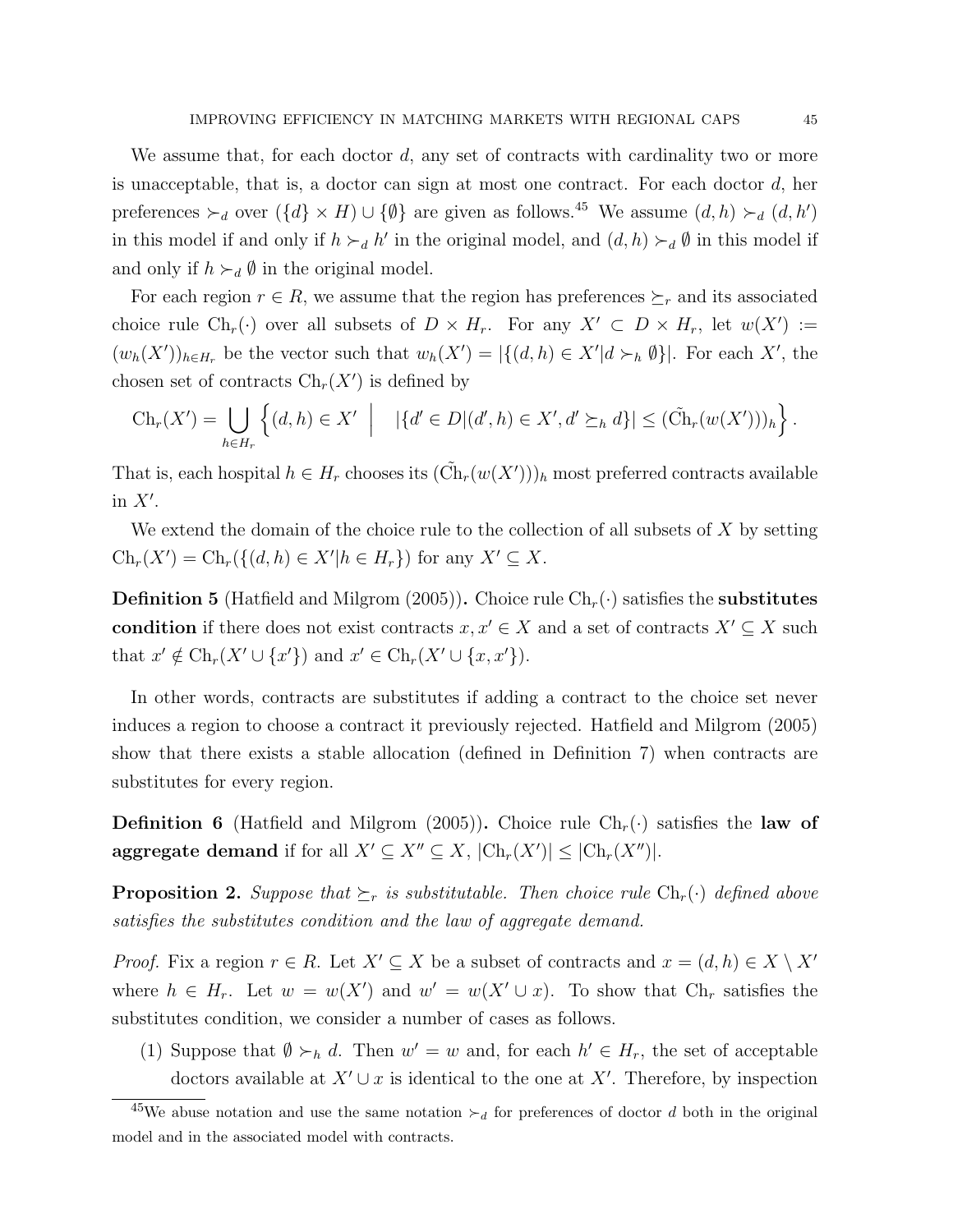of the definition of  $\text{Ch}_r$ , we have  $\text{Ch}_r(X' \cup x) = \text{Ch}_r(X')$ , satisfying the conclusion of the substitutes condition in this case.

- (2) Suppose that  $d \succ_h \emptyset$ .
	- (a) Consider a hospital  $h' \in H_r \setminus h$ . Note that we have  $w'_{h'} = w_{h'}$ . This and the inequality  $[\tilde{Ch}_r(w')]_{h'} \leq w'_{h'}$  (which always holds by the definition of  $\tilde{\mathrm{Ch}}_r$ ) imply that  $[\tilde{\mathrm{Ch}}_r(w')]_{h'} \leq w_{h'}$ . Thus we obtain min $\{[\tilde{\mathrm{Ch}}_r(w')]_{h'}, w_{h'}\}$  $[\tilde{Ch}_r(w')]_{h'}$ . Since  $w' \geq w$  and condition (B.1) holds, this implies that

$$
(\text{B.3}) \qquad [\tilde{\text{Ch}}_r(w)]_{h'} \ge [\tilde{\text{Ch}}_r(w')]_{h'}.
$$

Also observe that the set  $\{d' \in D | (d', h') \in X'\}$  is identical to  $\{d' \in D | (d', h') \in X'\}$  $X' \cup x$ , that is, the sets of doctors that are available to hospital h' are identical under X' and  $X' \cup x$ . This fact, inequality (B.3), and the definition of  $\text{Ch}_r$  imply that if  $x' = (d', h') \notin \text{Ch}_r(X')$ , then  $x' \notin \text{Ch}_r(X' \cup x)$ , obtaining the conclusion for the substitute condition in this case.

- (b) Consider hospital h.
	- (i) Suppose that  $[\tilde{Ch}_r(w)]_h \geq [\tilde{Ch}_r(w')]_h$ . In this case we follow an argument similar to (but slightly different from) Case (2a): Note that the set  $\{d' \in D | (d', h) \in X'\}$  is a subset of  $\{d' \in D | (d', h) \in X' \cup x\}$ , that is, the set of doctors that are available to hospital  $h$  under  $X'$  is smaller than under  $X' \cup x$ . These properties and the definition of  $\text{Ch}_r$  imply that if  $x' = (d', h) \in X' \backslash \mathrm{Ch}_r(X')$ , then  $x' \in X' \backslash \mathrm{Ch}_r(X' \cup x)$ , obtaining the conclusion for the substitute condition in this case.
	- (ii) Suppose that  $[\tilde{Ch}_r(w)]_h < [\tilde{Ch}_r(w')]_h$ . This assumption and (B.2) imply  $[\tilde{Ch}_r(w)]_h = w_h$ . Thus, by the definition of  $Ch_r$ , any contract  $(d', h) \in$ X' such that  $d' \succ_h \emptyset$  is in  $\text{Ch}_r(X')$ . Equivalently, if  $x' = (d', h) \in$  $X' \setminus \text{Ch}_r(X')$ , then  $\emptyset \succ_h d'$ . Then, again by the definition of Ch<sub>r</sub>, it follows that  $x' \notin \text{Ch}_r(X' \cup x)$  for any contract  $x' = (d', h) \in X' \backslash \text{Ch}_r(X')$ . Thus we obtain the conclusion of the substitute condition in this case.

To show that  $\mathrm{Ch}_r$  satisfies the law of aggregate demand, simply note that  $\tilde{\mathrm{Ch}}_r$  is acceptant by assumption. This leads to the desired conclusion.

A subset X' of  $X = D \times H$  is said to be **individually rational** if (1) for any  $d \in D$ ,  $|\{(d,h) \in X'| h \in H\}| \leq 1$ , and if  $(d,h) \in X'$  then  $h \succ_d \emptyset$ , and (2) for any  $r \in R$ ,  $\mathrm{Ch}_r(X') = X' \cap (D \times H_r).$ 

**Definition 7.** A set of contracts  $X' \subseteq X$  is a stable allocation if

(1) it is individually rational, and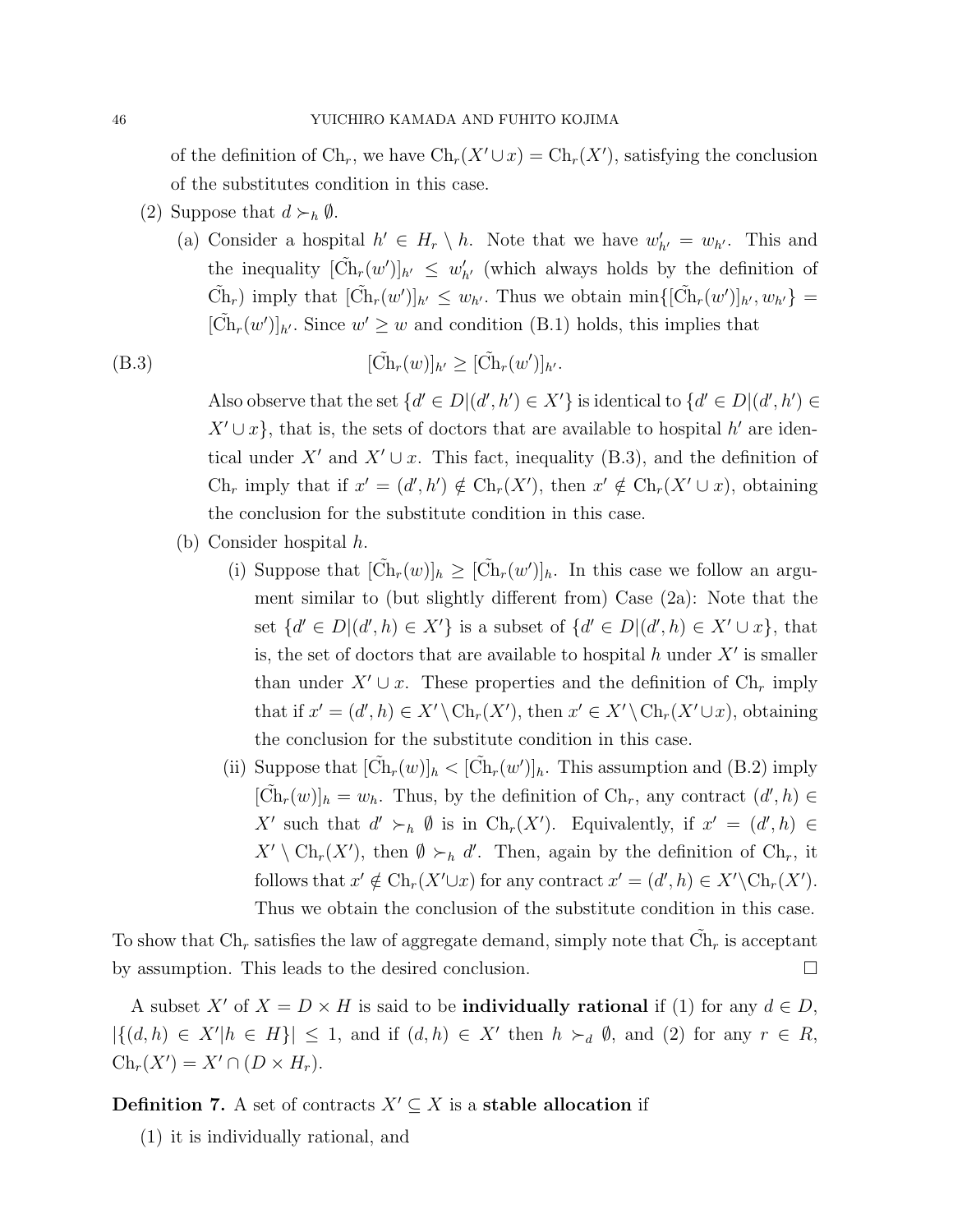(2) there exists no region  $r \in R$ , hospital  $h \in H_r$ , and a doctor  $d \in D$  such that  $(d, h) \succ_d x$  and  $(d, h) \in \text{Ch}_r(X' \cup \{(d, h)\})$ , where x is the contract that d receives at  $X'$  if any and  $\emptyset$  otherwise.

When condition (2) is violated by some  $(d, h)$ , we say that  $(d, h)$  is a **block** of X'.

Given any individually rational set of contracts  $X'$ , define a **corresponding matching**  $\mu(X')$  in the original model by setting  $\mu_d(X') = h$  if and only if  $(d, h) \in X'$  and  $\mu_d(X') = \emptyset$ if and only if no contract associated with  $d$  is in  $X'$ . Since each doctor regards any set of contracts with cardinality of at least two as unacceptable, each doctor receives at most one contract at X' and hence  $\mu(X')$  is well defined for any individually rational X'.

**Proposition 3.** If  $X'$  is a stable allocation in the associated model with contracts, then the corresponding matching  $\mu(X')$  is a stable matching in the original model.

*Proof.* Suppose that  $X'$  is a stable allocation in the associated model with contracts and denote  $\mu := \mu(X')$ . Individual rationality of  $\mu$  is obvious from the construction of  $\mu$ . Suppose that  $(d, h)$  is a blocking pair of  $\mu$ . Denoting  $r := r(h)$ , by the definition of stability, it suffices to show that the following conditions (B.4) and (B.5) hold if  $\mu_d \notin H_r$ , and (B.4), (B.5) and (B.6) hold if  $\mu_d \in H_r$ :

$$
(B.4) \t\t |\mu_{H_r}| = q_r,
$$

$$
(B.5) \t d' \succ_h d \text{ for all } d' \in \mu_h,
$$

(B.6)  $w \succeq_r w'$ ,

where  $w = (w_h)_{h \in H_r}$  is defined by  $w_{h'} = |\mu_{h'}|$  for all  $h' \in H_r$  while  $w' = (w'_h)_{h \in H_r}$  is defined by  $w'_h = w_h + 1$ ,  $w'_{\mu_d} = w_{\mu_d} - 1$  (if  $\mu_d \in H_r$ ) and  $w'_{h'} = w_{h'}$  for all other  $h' \in H_r$ .

## **Claim 1.** Conditions (B.4) and (B.5) hold (irrespectively of whether  $\mu_d \in H_r$  or not).

*Proof.* First note that the assumption that  $h \succ_d \mu_d$  implies that  $(d, h) \succ_d x$  where x denotes the (possibly empty) contract that d signs under X'. Let  $w'' = (w''_h)_{h \in H_r}$  be defined by  $w''_h = w_h + 1$  and  $w''_{h'} = w_{h'}$  for all other  $h' \in H_r$ .

(1) Assume by contradiction that condition (B.5) is violated, that is,  $d \succ_h d'$  for some  $d' \in \mu_h$ . First, by consistency of  $\tilde{Ch}_r$ , we have  $[\tilde{Ch}_r(w')]_h \geq [\tilde{Ch}_r(w)]_h$ .<sup>46</sup> That

<sup>&</sup>lt;sup>46</sup>To show this claim, assume for contradiction that  $[\tilde{Ch}_r(w')]_h < [\tilde{Ch}_r(w)]_h$ . Then,  $[\tilde{Ch}_r(w')]_h <$  $[\tilde{Ch}_r(w)]_h \leq w_h$ . Moreover, since  $w''_{h'} = w_{h'}$  for every  $h' \neq h$  by construction of  $w''$ , it follows that  $[\tilde{Ch}_r(w'')]_{h'} \leq w''_{h'} = w_{h'}$ . Combining these inequalities, we have that  $\tilde{Ch}_r(w'') \leq w$ . Also we have  $w \leq w''$  by the definition of w'', so it follows that  $\tilde{Ch}_r(w'') \leq w \leq w''$ . Thus, by consistency of  $\tilde{Ch}_r$ , we obtain  $\tilde{Ch}_r(w'') = \tilde{Ch}_r(w)$ , a contradiction to the assumption  $[\tilde{Ch}_r(w'')]_h < [\tilde{Ch}_r(w)]_h$ .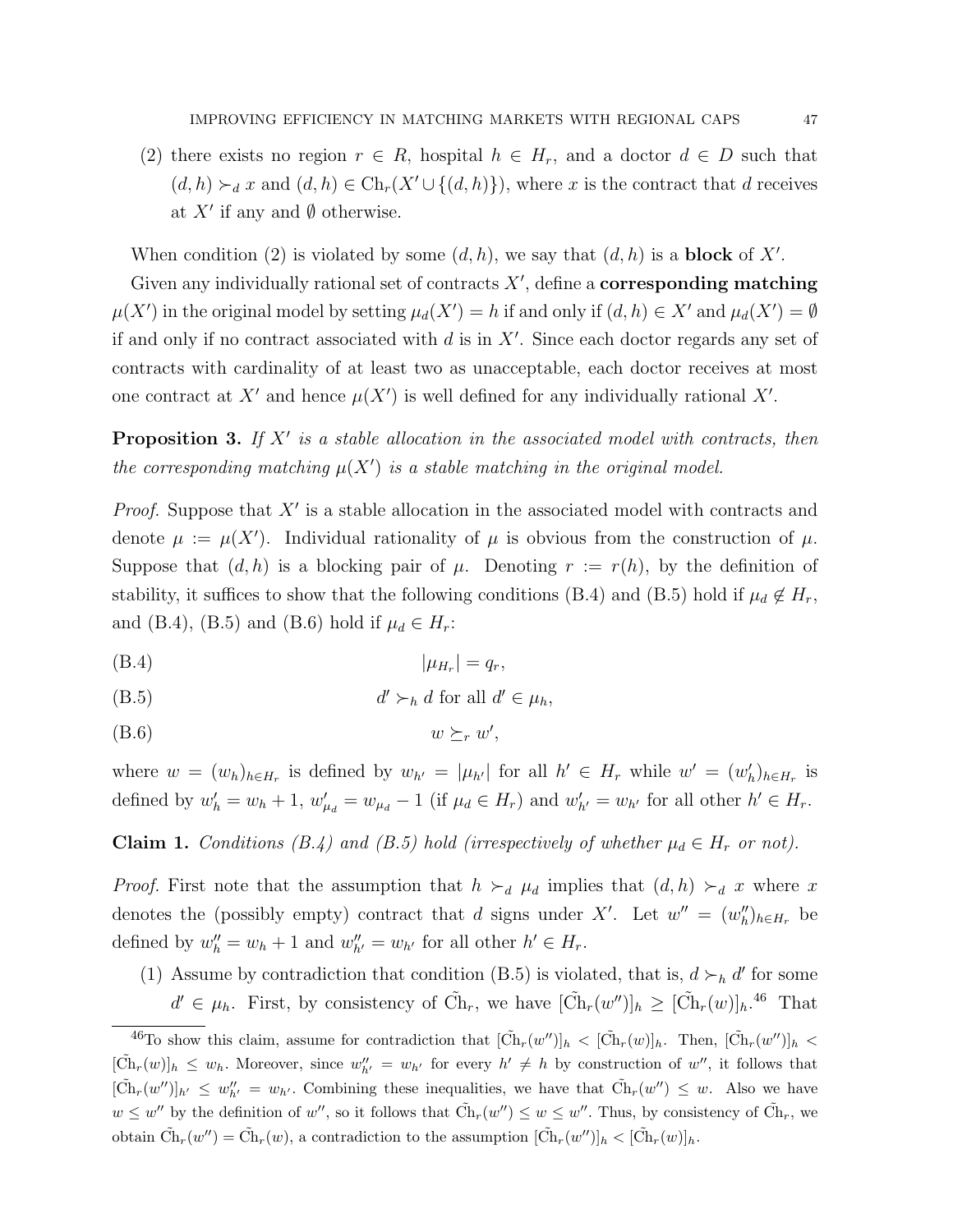is, weakly more contracts involving h are signed at  $X' \cup (d, h)$  than at X'. This property, together with the assumptions that  $d \succ_h d'$  and that  $(d', h) \in X'$  imply that  $(d, h) \in \text{Ch}_r(X' \cup (d, h))$ .<sup>47</sup> Thus, together with the above-mentioned property that  $(d, h) \succ_d x$ ,  $(d, h)$  is a block of X' in the associated model of matching with contracts, contradicting the assumption that  $X'$  is a stable allocation.

- (2) Assume by contradiction that condition (B.4) is violated, so that  $|\mu_{H_r}| \neq q_r$ . Then, since  $|\mu_{H_r}| \leq q_r$  by the construction of  $\mu$  and the assumption that X' is individually rational, it follows that  $|\mu_{H_r}| < q_r$ . Then  $(d, h) \in \text{Ch}_r(X' \cup (d, h))$ because,
	- (a)  $d \succ_h \emptyset$  by assumption,
	- (b) since  $\sum_{h\in H_r} w_h = \sum_{h\in H_r} |\mu_h| = |\mu_{H_r}| < q_r$ , it follows that  $\sum_{h\in H_r} w_h'' =$  $\sum_{h\in H_r} w_h + 1 \leq q_r$ . Moreover,  $|\mu_h| < q_h$  because  $(d, h)$  is a blocking pair by assumption and (B.5) holds, so  $w''_h = |\mu_h| + 1 \le q_h$ . These properties and the assumption that  $\tilde{Ch}_r$  is acceptant imply that  $\tilde{Ch}_r(w'') = w''$ . In particular, this implies that all contracts  $(d', h) \in X' \cup (d, h)$  such that  $d' \succ_h \emptyset$  is chosen at  $\mathrm{Ch}_r(X' \cup (d, h)).$

Thus, together with the above-mentioned property that  $(d, h) \succ_d x$ ,  $(d, h)$  is a block of  $X'$  in the associated model of matching with contract, contradicting the assumption that  $X'$  is a stable allocation.

$$
\Box
$$

To finish the proof of the proposition suppose that  $\mu_d \in H_r$  and by contradiction that (B.6) fails, that is,  $w' \succ_r w$ . Then it should be the case that  $[\tilde{Ch}_r(w'')]_h = w''_h = w_h + 1 =$  $|\mu_h| + 1.^{48}$  Also we have  $|\mu_h| < q_h$  and hence  $|\mu_h| + 1 \le q_h$  and  $d \succ_h \emptyset$ , so

$$
(d,h)\in \operatorname{Ch}_r(X'\cup (d,h)).
$$

<sup>&</sup>lt;sup>47</sup>The proof of this claim is as follows. Ch<sub>r</sub>(X') induces hospital h to select its  $[\tilde{Ch}_r(w)]_h$  most preferred contracts while  $\text{Ch}_r(X' \cup (d, h))$  induces h to select a weakly larger number  $[\text{Ch}_r(w'')]_h$  of its most preferred contracts. Since  $(d', h)$  is selected as one of the  $[\tilde{Ch}_r(w)]_h$  most preferred contracts for h at X' and  $d \succ_h d'$ , we conclude that  $(d, h)$  should be one of the  $[\text{Ch}_r(w')]_h \geq [\tilde{\text{Ch}}_r(w)]_h$  most preferred contracts at  $X' \cup (d, h)$ , thus selected at  $X' \cup (d, h)$ .

<sup>&</sup>lt;sup>48</sup>To show this claim, assume by contradiction that  $[\tilde{Ch}_r(w'')]_h \leq w_h$ . Then, since  $w''_{h'} = w_{h'}$  for any  $h' \neq h$  by the definition of w'', it follows that  $\tilde{Ch}_r(w'') \leq w \leq w''$ . Thus by consistency of  $\tilde{Ch}_r$ , we obtain  $\tilde{Ch}_r(w'') = \tilde{Ch}_r(w)$ . But  $\tilde{Ch}_r(w) = w$  because X' is a stable allocation in the associated model of matching with contracts, so  $\tilde{Ch}_r(w'') = w$ . This is a contradiction because  $w' \leq w''$  and  $w' \succ_r w$  while  $\tilde{\mathrm{Ch}}_r(w'') \in \arg \max_{\succeq_r} \{w'''|w''' \leq w''\}.$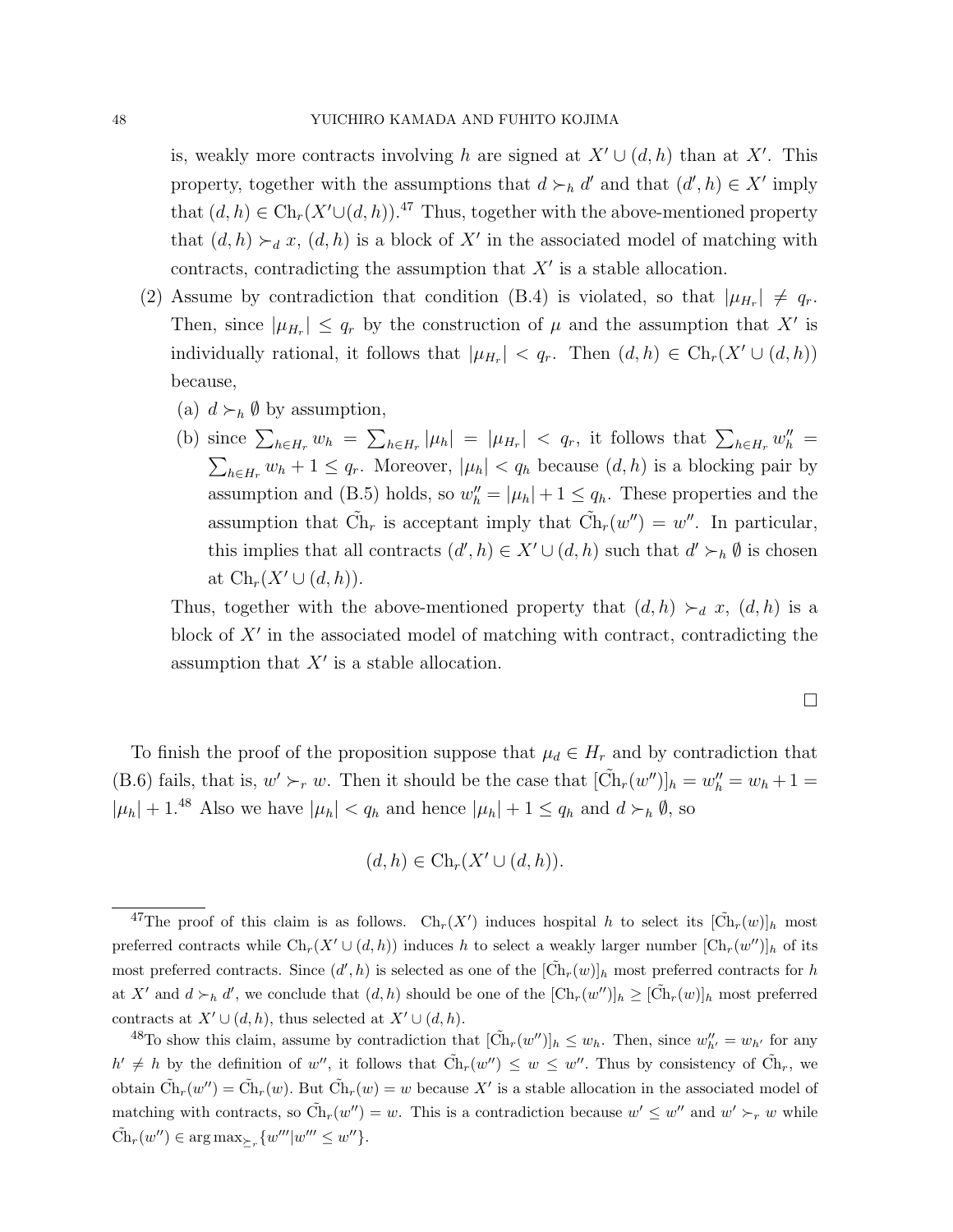This relationship, together with the assumption that  $h \succ_d \mu_d$ , and hence  $(d, h) \succ_d x$ , is a contradiction to the assumption that  $X'$  is stable in the associated model with contracts.  $\Box$ 

A doctor-optimal stable allocation in the matching model with contracts is a stable allocation that every doctor weakly prefers to every other stable allocation (Hatfield and Milgrom, 2005) We will show that the flexible deferred acceptance mechanism is "isomorphic" to the doctor-optimal stable mechanism in the associated matching model with contracts.

**Proposition 4.** Suppose that  $\geq_r$  is substitutable for every  $r \in R$ . Then the doctoroptimal stable allocation in the associated matching model with contracts,  $X'$ , exists. In the original model, the flexible deferred acceptance mechanism produces matching  $\mu(X')$ in a finite number of steps.

Proof. First observe that the doctor-optimal stable allocation in matching with contracts can be found by the cumulative offer process in a finite number of steps (Hatfield and Milgrom, 2005; Hatfield and Kojima, 2009). Then, we observe that each step of the flexible deferred acceptance algorithm corresponds to a step of the cumulative offer process, that is, at each step, if d proposes to h in flexible deferred acceptance algorithm, then at the same step of the cumulative offer process, contract  $(d, h)$  is proposed. Moreover, for each region, the set of doctors accepted for hospitals in the region at a step of the flexible deferred acceptance algorithm corresponds to the set of contracts held by the region at the corresponding step of the cumulative offer process.  $\Box$ 

**Theorem 4.** Suppose that  $\succeq_r$  is substitutable for every  $r \in R$ . Then the flexible deferred acceptance algorithm stops in finite steps. The mechanism produces a stable matching for any input and is group strategy-proof for doctors.

Proof. Propositions 3 and 4 imply that the flexible deferred acceptance algorithm finds a stable matching in a finite number of steps. Also, Propositions 2 and 4 imply that the flexible deferred acceptance mechanism is (group) strategy-proof for doctors, as the substitutes condition and the law of aggregate demand imply that any mechanism that selects the doctor-optimal stable allocation is (group) strategy-proof (Hatfield and Milgrom, 2005; Hatfield and Kojima, 2008; Hatfield and Kominers, 2010).

B.2. Stability in The Main Text. In this section we are going to establish Theorem 2 in the main text by showing that the stability concept in the main text can be rewritten by using a substitutable regional preferences.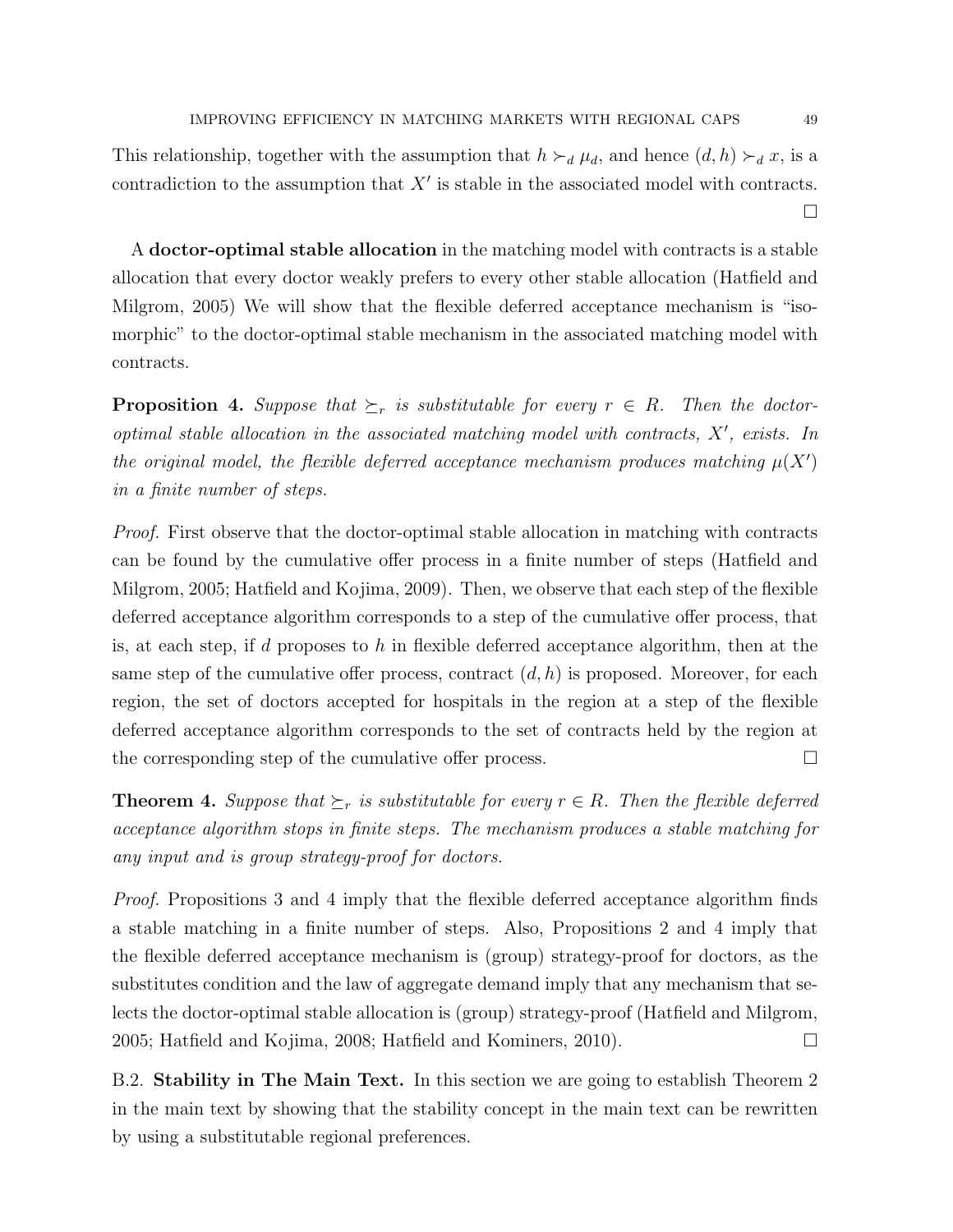Fix a region r. Given the target capacity profile  $(\bar{q}_h)_{h\in H_r}$  and the vector  $w \in W_r$ , define the **ordered excess weight vector**  $\eta(w) = (\eta_1(w), ..., \eta_{|H_r|}(w))$  by setting  $\eta_i(w)$  to be the *i*'th lowest value (allowing repetition) of  $\{w_h - \bar{q}_h | h \in H_r\}$  (we suppress dependence of  $\eta$  on target capacities). For example, if  $w = (w_{h_1}, w_{h_2}, w_{h_3}, w_{h_4}) = (2, 4, 7, 2)$  and  $(\bar{q}_{h_1}, \bar{q}_{h_2}, \bar{q}_{h_3}, \bar{q}_{h_4}) = (3, 2, 3, 0), \text{ then } \eta_1(w) = -1, \eta_2(w) = \eta_3(w) = 2, \eta_4(w) = 4.$ 

Consider the regional preferences  $\succeq_r$  that compare the excess weights lexicographically. More specifically, let  $\succeq_r$  be such that  $w \succ_r w'$  if and only if there exists an index  $i \in$  $\{1, 2, \ldots, |H_r|\}$  such that  $\eta_j(w) = \eta_j(w')$  for all  $j < i$  and  $\eta_i(w) > \eta_i(w')$ . The associated weak regional preferences  $\succeq_r$  are defined by  $w \succeq_r w'$  if and only if  $w \succ_r w'$  or  $\eta(w) = \eta(w')$ . We call such regional preferences **Rawlsian**.

Proposition 5. Stability defined in the main text (Definition 3) is a special case of the general concept of stability in the Appendix (Definition  $\lambda$ ) such that the regional preferences of each region are Rawlsian.

*Proof.* Let  $\mu$  be a matching and w be defined by  $w_{h'} = |\mu_{h'}|$  for each  $h' \in H_r$  and w' by  $w'_h = w_h + 1$ ,  $w'_{\mu_d} = w_{\mu_d} - 1$ , and  $w'_{h'} = w_{h'}$  for all  $h' \in H_r \setminus \{h, \mu_d\}$ . It suffices to show that  $w \succeq_r w'$  if and only if  $|\mu_h| + 1 - \bar{q}_h > |\mu_{\mu_d}| - 1 - \bar{q}_{\mu_d}$ .

Suppose that  $|\mu_h| + 1 - \bar{q}_h > |\mu_{\mu_d}| - 1 - \bar{q}_{\mu_d}$ . This means that  $w_h + 1 - \bar{q}_h > w_{\mu_d} - 1 - \bar{q}_{\mu_d}$ , which is equivalent to either  $w_h - \bar{q}_h = w_{\mu_d} - 1 - \bar{q}_{\mu_d}$  or  $w_h - \bar{q}_h \ge w_{\mu_d} - \bar{q}_{\mu_d}$ . In the former case, obviously  $\eta(w) = \eta(w')$ , so  $w \succeq_r w'$ . In the latter case,  $\{h'|w'_{h'} - \bar{q}_{h'} < |\mu_{\mu_d}| - \bar{q}_{\mu_d}\} =$  $\{h'|w_{h'} - \bar{q}_{h'}| < |\mu_{\mu_d}| - \bar{q}_{\mu_d}\} \cup \{\mu_d\}$ , and  $w_{h'} = w'_{h'}$  for all  $h' \in \{h'|w_{h'} - \bar{q}_{h'}| < |\mu_{\mu_d}| - \bar{q}_{\mu_d}\}.$ Thus we obtain  $w \succ_r w'$ .

If  $|\mu_h| + 1 - \bar{q}_h \leq |\mu_{\mu_d}| - 1 - \bar{q}_{\mu_d}$ , then obviously  $w' \succ_r w$ . This completes the proof.  $\Box$ 

Consider the (generalized) flexible deferred acceptance algorithm in a previous subsection. With the following quasi choice rule, this algorithm is equivalent to the flexible deferred acceptance algorithm in the main text: For each  $w' \in W_r$ ,

(B.7) 
$$
\widetilde{\textrm{Ch}}_r(w') = \max_{\substack{w=w^k \text{ for some } k \\ \sum_{h \in H_r} w_h \le q_r}} w,
$$

where  $w^0 = (\min\{w'_h, \bar{q}_h\})_{h \in H_r}$  and  $w^k \in W_r$   $(k = 1, 2, ...)$  is defined by

$$
w_{h_j}^k = \min\{w_{h_j}', q_{h_j}, w_{h_j}^{k-1} + \mathbb{I}_{j\equiv k \pmod{|H_r|}}\} \text{ for each } j = 1, 2, \dots, |H_r|.
$$

**Proposition 6.** Rawlsian preferences are substitutable with the associated quasi choice rule (B.7) that corresponds to the flexible deferred acceptance algorithm in the main text.

*Proof.* It is clear that the quasi choice rule  $\tilde{Ch}_r$  defined in (B.7) satisfies the condition (B.1) for substitutability (as well as consistency and acceptance). Thus in the following,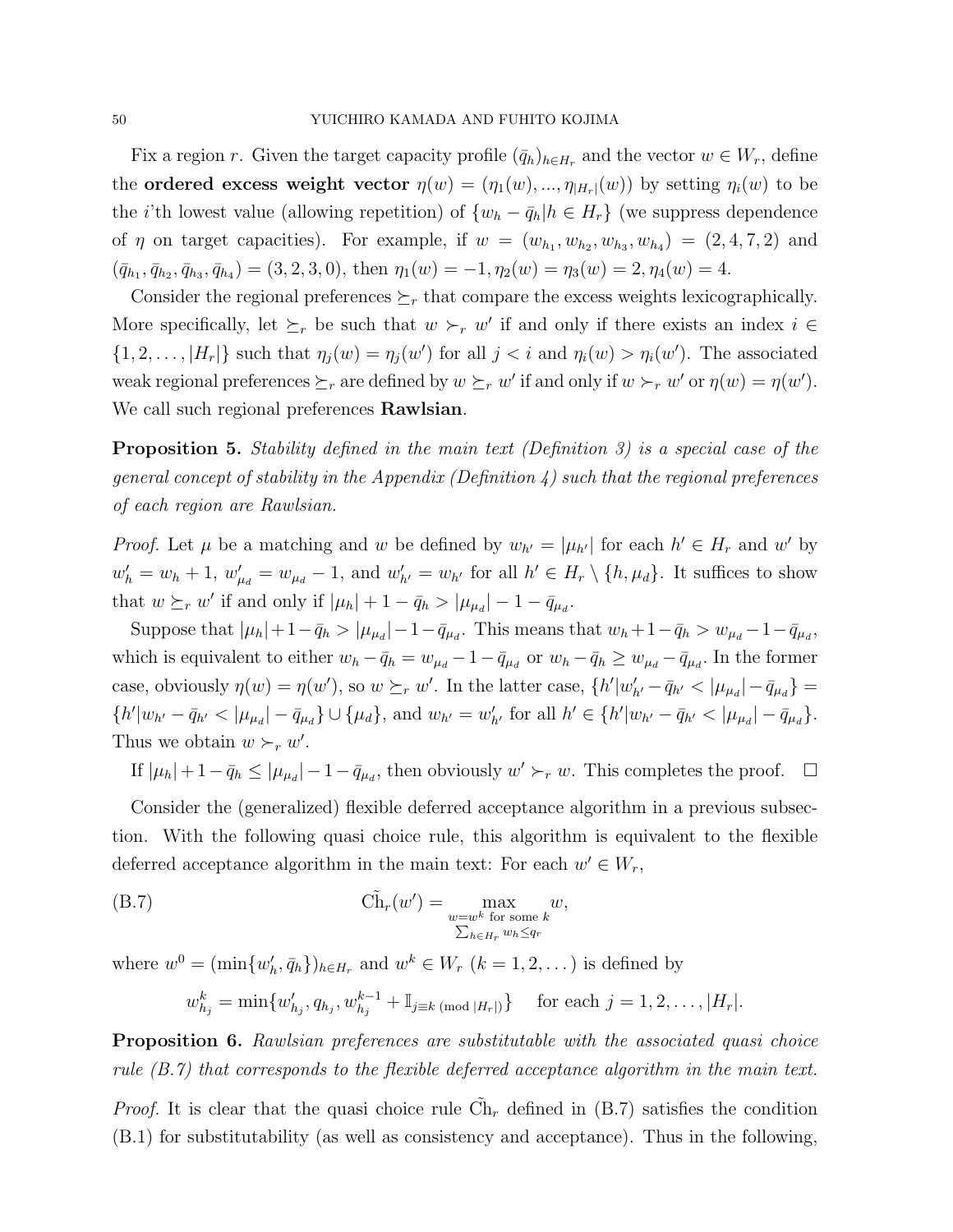we will show that  $\tilde{Ch}_r$  indeed satisfies  $\tilde{Ch}_r(w) \in \arg \max_{\geq r} \{x | x \leq w\}$  for each w. Let  $w' = \tilde{\text{Ch}}_r(w)$ . Assume by contradiction that  $w' \notin \arg \max_{\Sigma_r} \{x | x \leq w\}$  and consider an arbitrary  $w'' \in \arg \max_{\Sigma_r} \{x | x \leq w\}$ . Then we have  $w'' \succ_r w'$ , so there exists i such that  $\eta_j(w'') = \eta_j(w')$  for every  $j < i$  and  $\eta_i(w'') > \eta_i(w')$ . Consider the following cases.

- (1) Suppose  $\sum_j \eta_j(w'') > \sum_j \eta_j(w')$ . First note that  $\sum_j \eta_j(w'') + \sum_h \bar{q}_h = \sum_h w''_h \leq$  $q_r$  because  $w'' \in \arg \max_{\Sigma_r} \{x | x \leq w\}$ . Thus  $\sum_h w'_h = \sum_j \eta_j(w') + \sum_h \bar{q}_h$  $\sum_j \eta_j(w'') + \sum_h \bar{q}_h \leq q_r$ . Moreover, the assumption implies that there exists a hospital h such that  $w'_h < w''_h \leq \min\{q_h, w_h\}$ . These properties contradict the construction of  $\tilde{\mathrm{Ch}}_r$ .
- (2) Suppose  $\sum_j \eta_j(w'') < \sum_j \eta_j(w')$ . First note that  $\sum_j \eta_j(w') + \sum_h \bar{q}_h = \sum_h w'_h \le q_r$ by construction of  $\tilde{C}h_r$ . Thus  $\sum_h w_h'' = \sum_j \eta_j(w'') + \sum_h \bar{q}_h < \sum_j \eta_j(w') + \sum_h \bar{q}_h \leq$  $q_r$ . Moreover, the assumption implies that there exists a hospital h such that  $w''_h < w'_h \le \min\{q_h, w_h\}.$  Then,  $w'''$  defined by  $w'''_h = w''_h + 1$  and  $w'''_{h'} = w''_{h'}$  for all  $h' \neq h$  satisfies  $w''' \leq w$  and  $w''' \succ_r w''$ , contradicting the assumption that  $w'' \in \arg \max_{\Sigma_r} \{x | x \leq w\}.$
- (3) Suppose that  $\sum_j \eta_j(w'') = \sum_j \eta_j(w')$ . Then there exists some k such that  $\eta_k(w'')$  $\eta_k(w')$ . Let  $l = \min\{k | \eta_k(w'') \langle \eta_k(w')\}$  be the smallest of such indices. Then since  $l > i$ , we have  $\eta_i(w') < \eta_i(w'') \leq \eta_l(w'') < \eta_l(w')$ . Thus it should be the case that  $\eta_i(w') + 2 \leq \eta_i(w')$ . By the construction of  $\tilde{Ch}_r$ , this inequality holds only if  $w'_h = \min\{q_h, w_h\}$ , where h is an arbitrarily chosen hospital such that  $w'_h - \bar{q}_h = \eta_i(w')$ . Now it should be the case that  $w''_h = \min\{q_h, w_h\}$  as well, because otherwise  $w'' \notin \arg \max_{\Sigma_r} \{x | x \leq w\}$ .<sup>49</sup> Thus  $w'_h = w''_h$ . Now consider the modified vectors of both  $w'$  and  $w''$  that delete the entries corresponding to  $h$ . All the properties described above hold for these new vectors. Proceeding inductively, we obtain  $w'_h = w''_h$  for all h, that is,  $w' = w''$ . This is a contradiction to the assumption that  $w' \notin \arg \max_{\Sigma_r} \{x | x \leq w\}$  and  $w'' \in \arg \max_{\Sigma_r} \{x | x \leq w\}.$

The above cases complete the proof.

Theorem 4 and Propositions 5 and 6 imply Theorem 2 in the main text.

<sup>&</sup>lt;sup>49</sup>The proof that  $w'' \notin \arg \max_{\geq r} \{x | x \leq w\}$  if  $w''_h < \min\{q_h, w_h\}$  is as follows. Suppose that  $w''_h <$  $\min\{q_h, w_h\}$ . Consider w''' defined by  $w_h''' = w_h'' + 1$ ,  $w_{h'}''' = w_{h'}'' - 1$  for some h' such that  $w_{h'}'' - \bar{q}_{h'} = \eta_i(w'')$ , and  $w_{h''}''' = w_{h''}''$  for all  $h'' \in H_r \setminus \{h, h'\}$ . Then we have  $w_h''' - \bar{q}_h = w_h'' - \bar{q}_h + 1 \le w_h' - \bar{q}_h < w_{h'}'' - \bar{q}_{h'}$ , where the weak inequality follows because  $w''_h < \min\{q_h, w_h\} = w'_h$ . The strict inequality implies that  $w'_{h} - \bar{q}_{h} \leq w''_{h'} - 1 - \bar{q}_{h'} = w'''_{h'} - \bar{q}_{h'}$ . Hence  $w'''_{h} - \bar{q}_{h} \leq w'''_{h'} - \bar{q}_{h'}$ , which implies  $w''' \succ_r w''$ .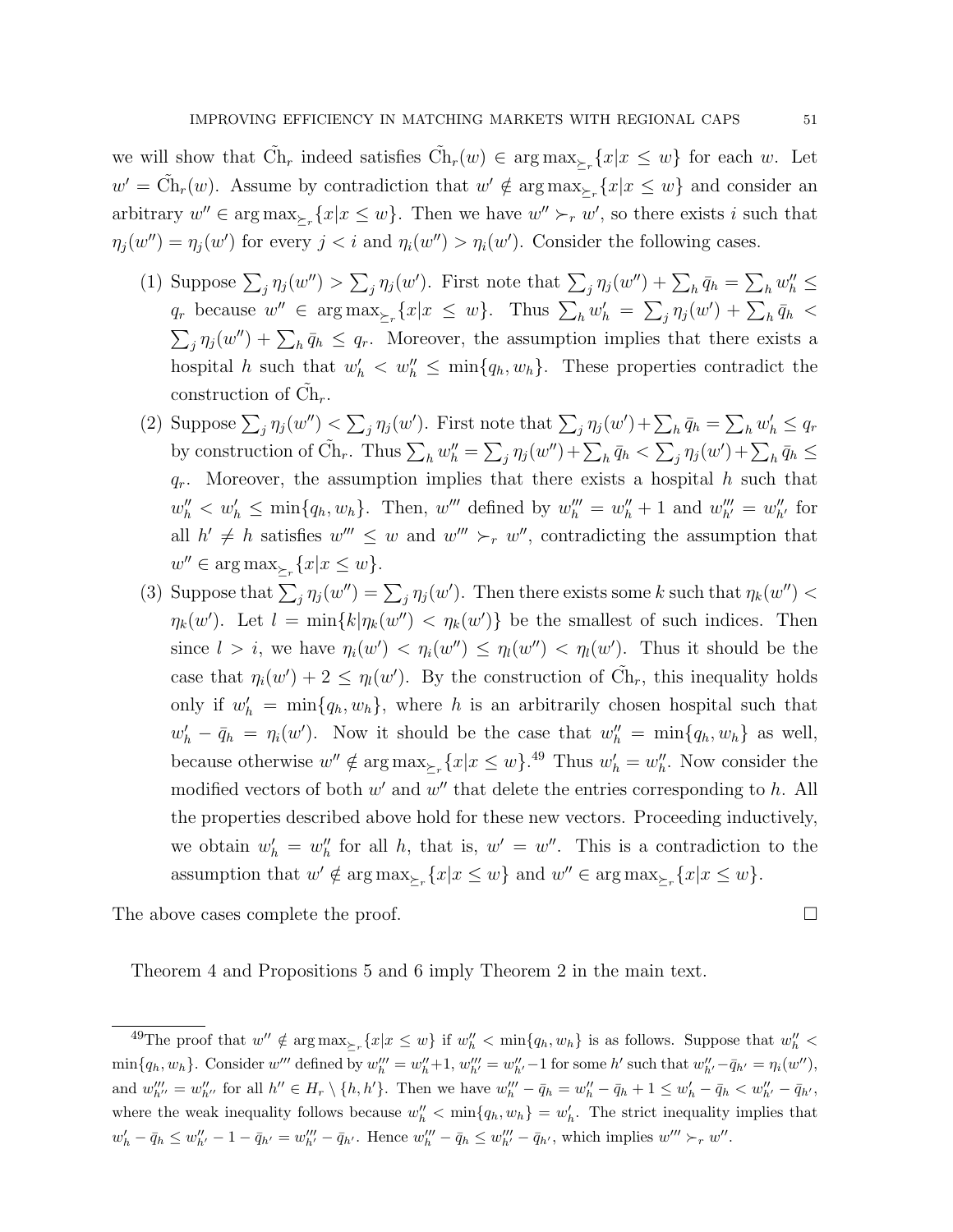### 52 YUICHIRO KAMADA AND FUHITO KOJIMA

### Appendix C. Proof of Theorem 3

*Proof.* Part (1) First note that the description of the deferred acceptance algorithm in the main text can be modified so that at each step  $t$ , each hospital chooses from all applications that have been made to it so far. We consider this (equivalent) version of the deferred acceptance algorithm in this proof.

Let  $\mu$  and  $\mu'$  be the matchings produced by the deferred acceptance mechanism and by the flexible deferred acceptance mechanism, respectively. Let  $C<sub>D</sub>(t)$  be the set of applications (pairs of a doctor and a hospital) that have been made up to and including step t of the deferred acceptance algorithm, and  $C_F(t)$  be the corresponding set for the flexible deferred acceptance algorithm. Let  $T_D$  and  $T_F$  be the termination steps for the deferred acceptance algorithm and for the flexible deferred acceptance algorithm, respectively.

We first show that  $C_D(T_D) \subseteq C_F(T_F)$ . To see this, suppose the contrary, i.e., that  $C_D(T_D) \nsubseteq C_F(T_F)$ . Then there exists step t' such that  $C_D(t) \subseteq C_F(T_F)$  for all  $t < t'$  and  $C_D(t') \nsubseteq C_F(T_F)$  holds. That is, t' is the first step such that an application not made in the flexible deferred acceptance algorithm is made in the deferred acceptance algorithm. Let h be the hospital that d applies to in this step. Notice that  $h \succeq_d \mu_d$  and  $\mu'_d \succ_d h$ , hence it must be the case that  $\mu'_d \succ_d \mu_d$ . This implies that  $\mu'_d \neq \emptyset$  and that d is rejected by  $\mu_d$  in some steps of the deferred acceptance algorithm. Let the first of such steps be t''. Since in the deferred acceptance algorithm doctors apply to hospitals in order of their preferences,  $\mu'_d \succ_d \mu_d$  implies that  $t'' < t'$ , which in turn implies  $C_D(t'') \subseteq C_F(T_F)$  by the definition of  $t'$ .

Now, we argue that the set of doctors accepted by  $\mu_d$  at step  $t''$  of the deferred acceptance algorithm is a superset of the set of doctors accepted by  $\mu_d$  from the application pool  $C_D(t'')$  (which is a subset of  $C_F(T_F)$ ) at step  $T_F$  of the flexible deferred acceptance algorithm. To see this, note that if the same application pool  $C_F(T_F)$  is given, the set of doctors accepted by  $\mu_d'$  in the deferred acceptance algorithm is weakly larger than that of the flexible deferred acceptance algorithm, by the construction of these algorithms. Since in the deferred acceptance algorithm  $\mu_d$  accepts applications in order of its preferences, subtracting applications in  $C_F(T_F) \setminus C_D(t'')$  does not shrink the set of doctors accepted by  $\mu'_d$  within  $C_D(t'')$  at step  $t''$  of the deferred acceptance, which establishes our claim.

However, this contradicts our earlier conclusion that d is rejected by  $\mu_d$  at step  $t''$  of the deferred acceptance algorithm while she is matched with  $\mu'_{d}$  in the flexible deferred acceptance algorithm. Hence we conclude that  $C_D(T_D) \subseteq C_F(T_F)$ .

Now, since in the deferred acceptance algorithm each doctor d applies to hospitals in order of her preferences,  $\mu_d$  is  $\emptyset$  or the worst hospital for d in the set of hospitals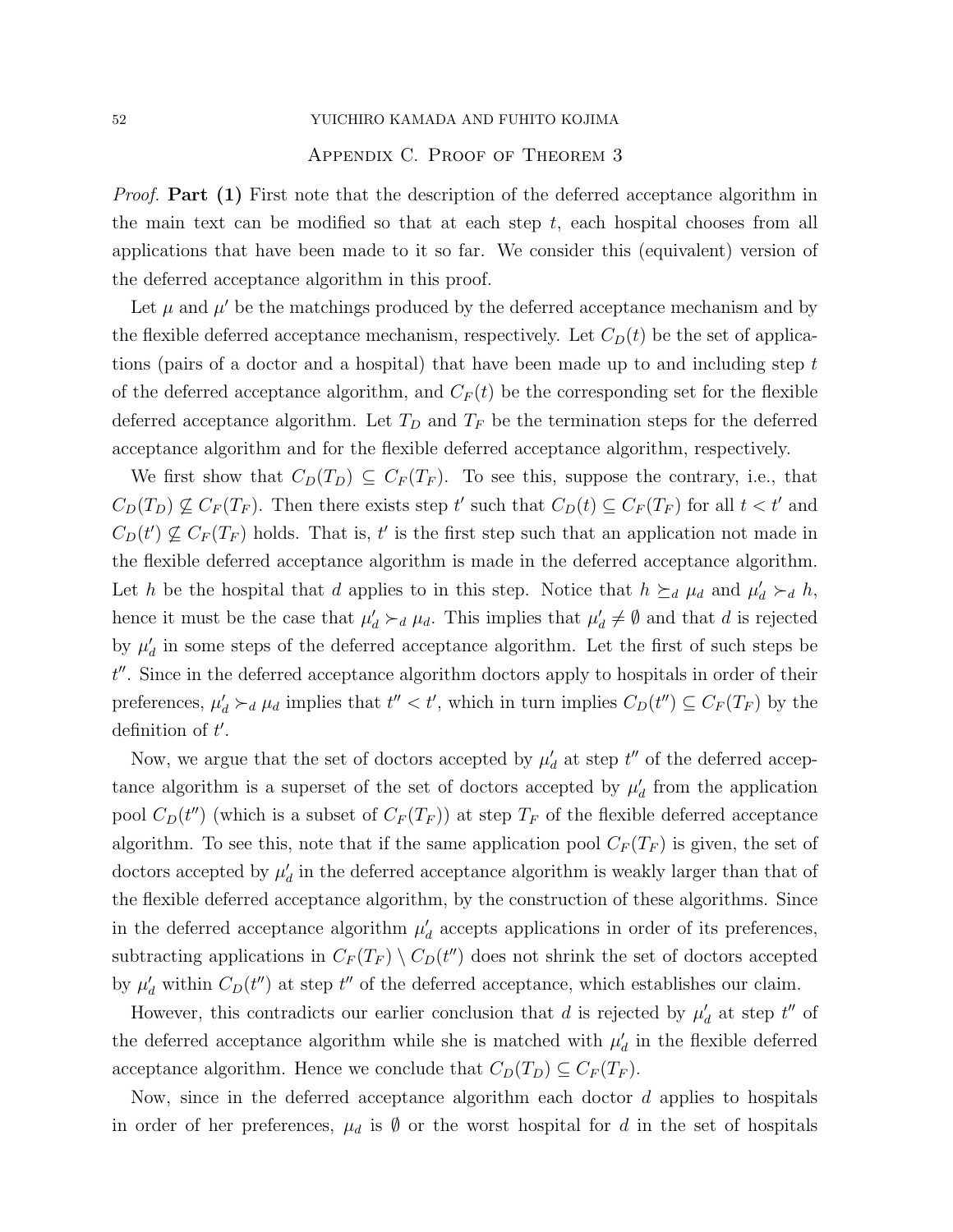associated with d in  $C_D(T_D)$ . Similarly, for each doctor d,  $\mu'_d$  is the worst hospital for d in the set of hospitals associated with d in  $C_F(T_F)$ . If  $\mu_d \neq \emptyset$ , this and  $C_D(T_D) \subseteq$  $C_F(T_F)$  implies that  $\mu_d \succeq_d \mu'_d$ . If  $\mu_d = \emptyset$ , d has applied to all acceptable hospitals in the deferred acceptance algorithm. Thus  $C_D(T_D) \subseteq C_F(T_F)$  implies that she has applied to all acceptable hospitals in the flexible deferred acceptance algorithm, too. Let  $h'$  be the worst acceptable hospital for d. Again,  $C_D(T_D) \subseteq C_F(T_F)$  implies that all applications associated with h' in  $C_D(T_D)$  is in  $C_F(T_F)$ . In particular, d's application to h' is in  $C_F(T_F)$ . Since in the deferred acceptance algorithm h' accepts applications in order of its preferences, subtracting applications in  $C_F(T_F) \setminus C_D(T_D)$  does not shrink the set of doctors accepted by h' within  $C_D(T_D)$  at step  $T_D$  of the deferred acceptance, d not being accepted by h' from  $C_D(T_D)$  at step  $T_D$  of the deferred acceptance algorithm implies that she is not accepted by h' from  $C_F(T_F)$  in step  $T_F$  of the flexible deferred acceptance algorithm either. But since we have shown that d's application to h' is in  $C_F(T_F)$ , this implies that in the flexible deferred acceptance algorithm  $d$  is rejected by  $h'$ . Because  $h'$  is the worst acceptable hospital for  $d$  and  $d$ 's applications are made in order of her preferences, we conclude that  $\mu_d' = \emptyset$ , thus in particular  $\mu_d \succeq_d \mu_d'$ .

This shows that each doctor  $d \in D$  weakly prefers a matching produced by the deferred acceptance mechanism to the one produced by the flexible deferred acceptance mechanism.

Our claim on the comparison between the flexible deferred acceptance mechanism and the JRMP mechanism can be proven in an analogous manner.

Part (2) The second part of the theorem's statement is an immediate corollary of the first.

### Appendix D. Semi-strong stability

In the main text, we pointed out that a strongly stable matching may not exist. Then we weakened the requirement and introduced the stability concept. A natural question is whether a concept stronger than stability can be imposed. To investigate this issue, we define the following notion.

**Definition 8.** A matching  $\mu$  is **semi-strongly stable** if it is feasible, individually rational, and if  $(d, h)$  is a blocking pair then (i)  $|\mu_{r(h)}| = q_{r(h)}$ , (ii)  $d' \succ_h d$  for all doctors  $d' \in \mu_h$ , and (iii") either  $\mu_d \notin H_{r(h)}$  or  $|\mu_h| - \bar{q}_h \ge 0 \ge |\mu_{\mu_d}| - \bar{q}_{\mu_d}$ .

The second part of condition (iii") says that a blocking pair  $(d, h)$  is not deemed as a legitimate deviation if doctor d is currently assigned in the region  $r(h)$ , the number of doctors matched with hospital  $\mu_d$  is no more than its target, and that of hospital h is no less than its target. That is, a blocking pair that moves the distribution of doctors